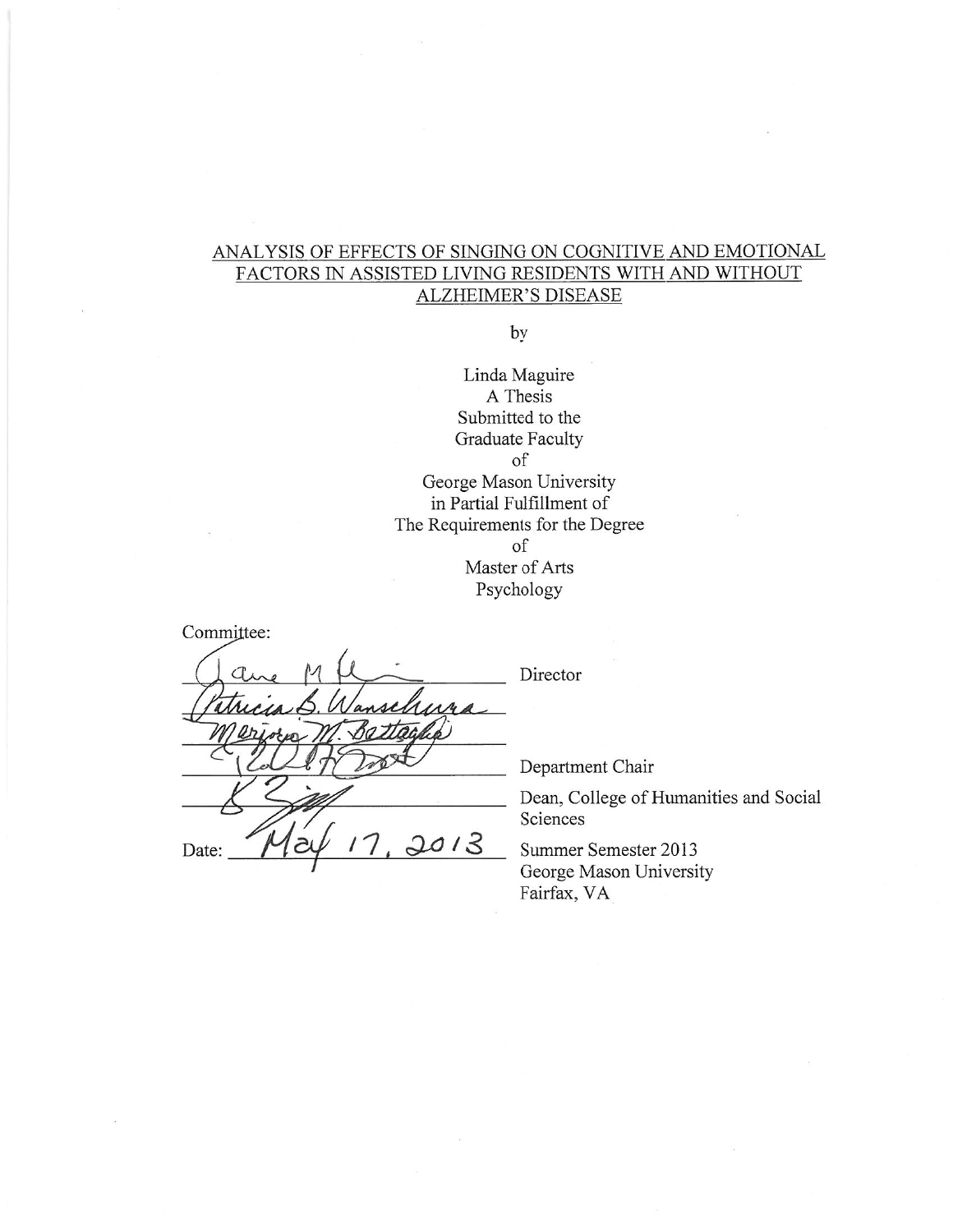Analysis of Effects of Singing on Cognitive and Emotional Factors in Assisted Living Residents with and without Alzheimer's Disease

A thesis submitted in partial fulfillment of the requirements for the degree of Master of Arts in Psychology at George Mason University

by

Linda Maguire Bachelor of Music University of Toronto, 1983

Director: Jane Flinn, Professor Department of Psychology

Summer Semester 2013 George Mason University Fairfax, VA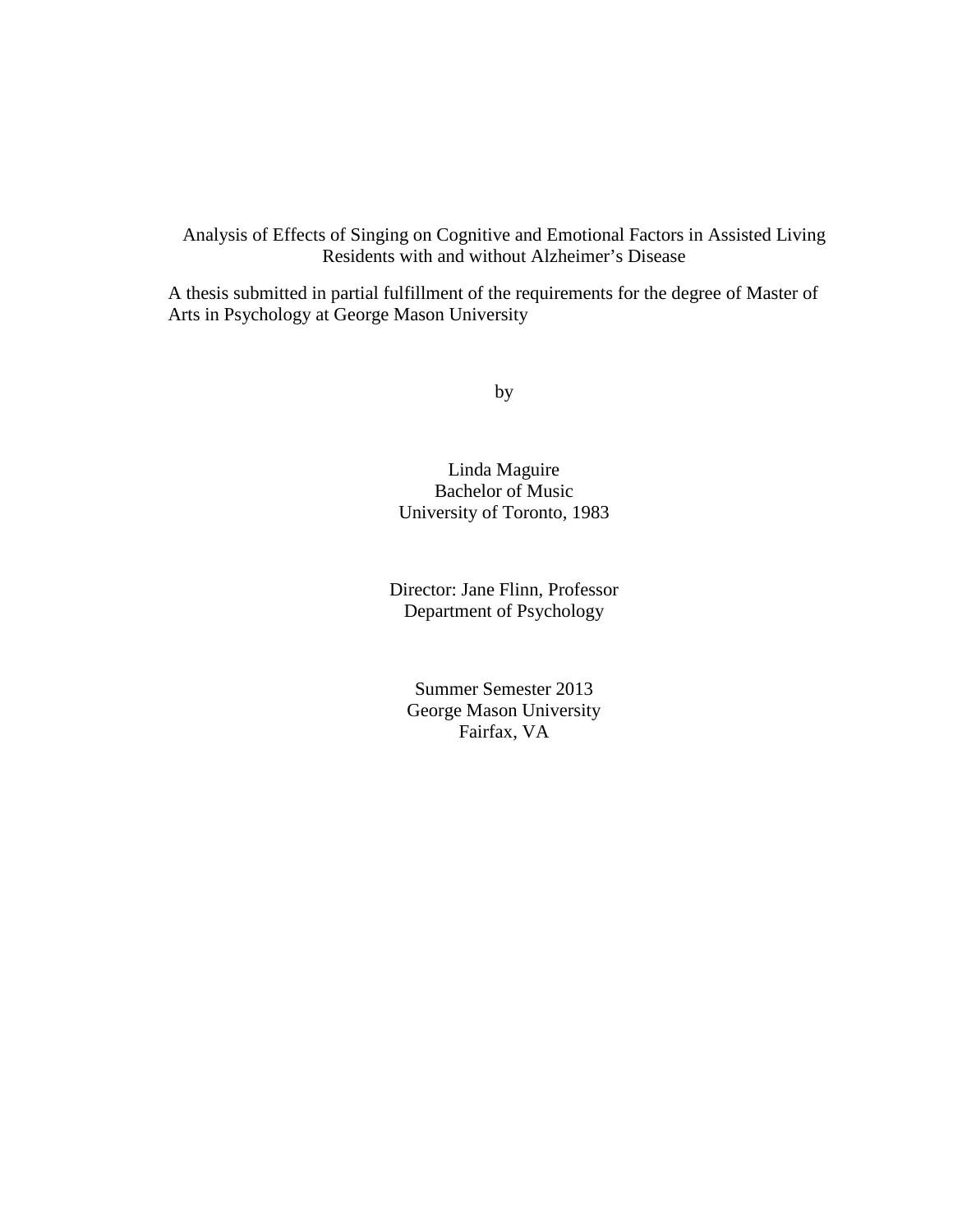## **DEDICATION**

I dedicate my thesis to those suffering with Alzheimer's who may find hope, comfort and recovery from their suffering through the immense power and potential of music.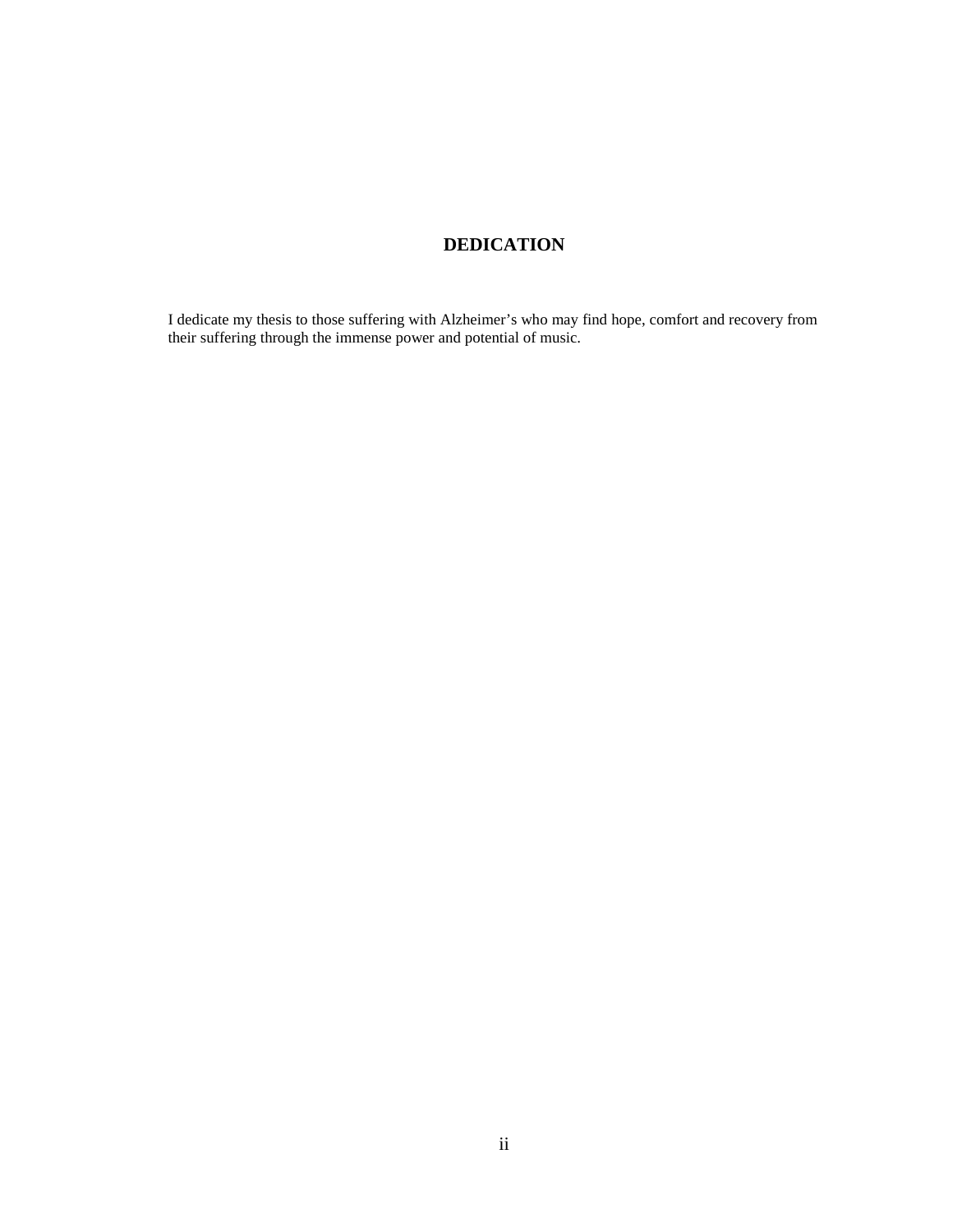### **ACKNOWLEDGEMENTS**

I would like to thank Dr. Jane Flinn and Dr. Barbara Given for their ongoing support of my work and transition from music to neuroscience. Special thanks to advisors Dr. Marjorie Battaglia and Dr. Patricia Wanschura. I thank Norman Scribner for support of my vocal career since moving to Washington, DC and the people of Emmanuel Episcopal Church. I appreciate the support of my friends and colleagues in the Women in Neuroscience Club, specifically co-founders Mary Hanks, Rosemary Mattaino and Mai Huang, the Writers in Neuroscience advisor, Victoria Martin and club co-founders Todd Gillette and Lorenzo Boccelli. Pivotal instructors during my transition to neuroscience include PhDs Anne Butler, Jennifer Brielmaier, Bob Smith and Deanna DeGidio. I thank my good friends Margo Hunt, David Grunberg, Anne and Carl Laurier, Nisha and John Whitehead and John McKellar. I am deeply grateful for my dear family including my mother, Alice, loyal sister Jennifer, Sarah, Gabriel, Oliver, Wyatt and my wonderful niece, Haley. I am thank my children Rose, Miles and Owen for their love and support. Lastly, I thank my friends Kathy Zaepfel and Patricia Yee, whose laughter and perspectives on school, life and writing contributed to completing both this degree and thesis.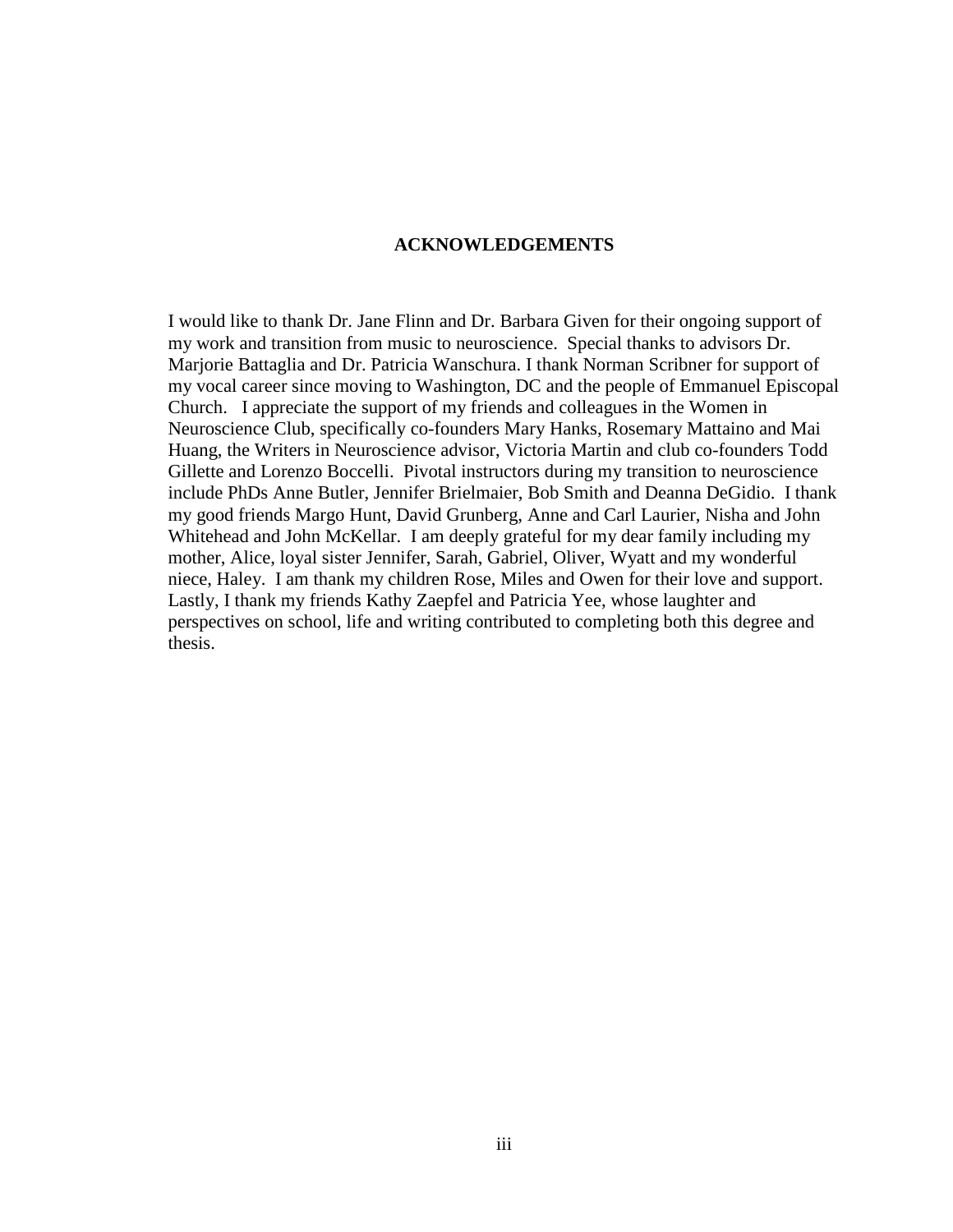# **TABLE OF CONTENTS**

| Page |
|------|
|      |
|      |
|      |
|      |
|      |
|      |
|      |
|      |
|      |
|      |
|      |
|      |
|      |
|      |
|      |
|      |
|      |
|      |
|      |
|      |
|      |
|      |
|      |
|      |
|      |
|      |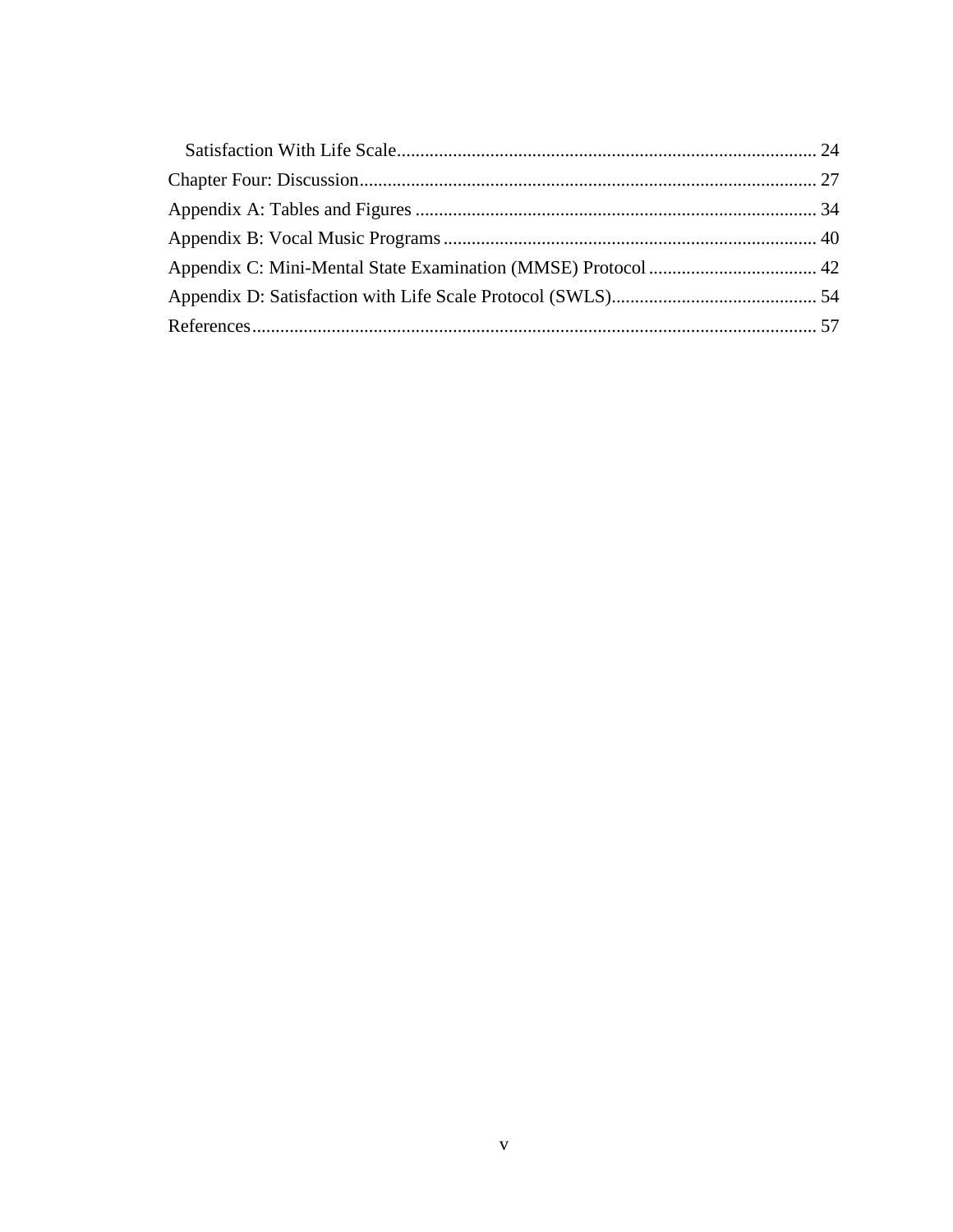## **LIST OF TABLES**

<span id="page-6-0"></span>

| Page                                                                                       |
|--------------------------------------------------------------------------------------------|
| Table 1. List of Songs in Four Vocal Music Programs used during the Study 15               |
| Table 2. Locational groups: Assisted-living and Secure-ward, Singers and Listeners 17      |
|                                                                                            |
|                                                                                            |
| Table 5. Chi square analysis showed no significant change in any of the groups on ability  |
|                                                                                            |
|                                                                                            |
| Table 7. Descriptive statistics for Secure-Ward and Assisted-Living participants (Singers) |
|                                                                                            |
| Table 8. Clock-drawing - Pre-treatment (left) and Post-treatment (right) in Secure-ward    |
|                                                                                            |
| Table 9 Clock-drawing - Pre-treatment (left) and Post-treatment (right) in Secure-ward     |
|                                                                                            |
|                                                                                            |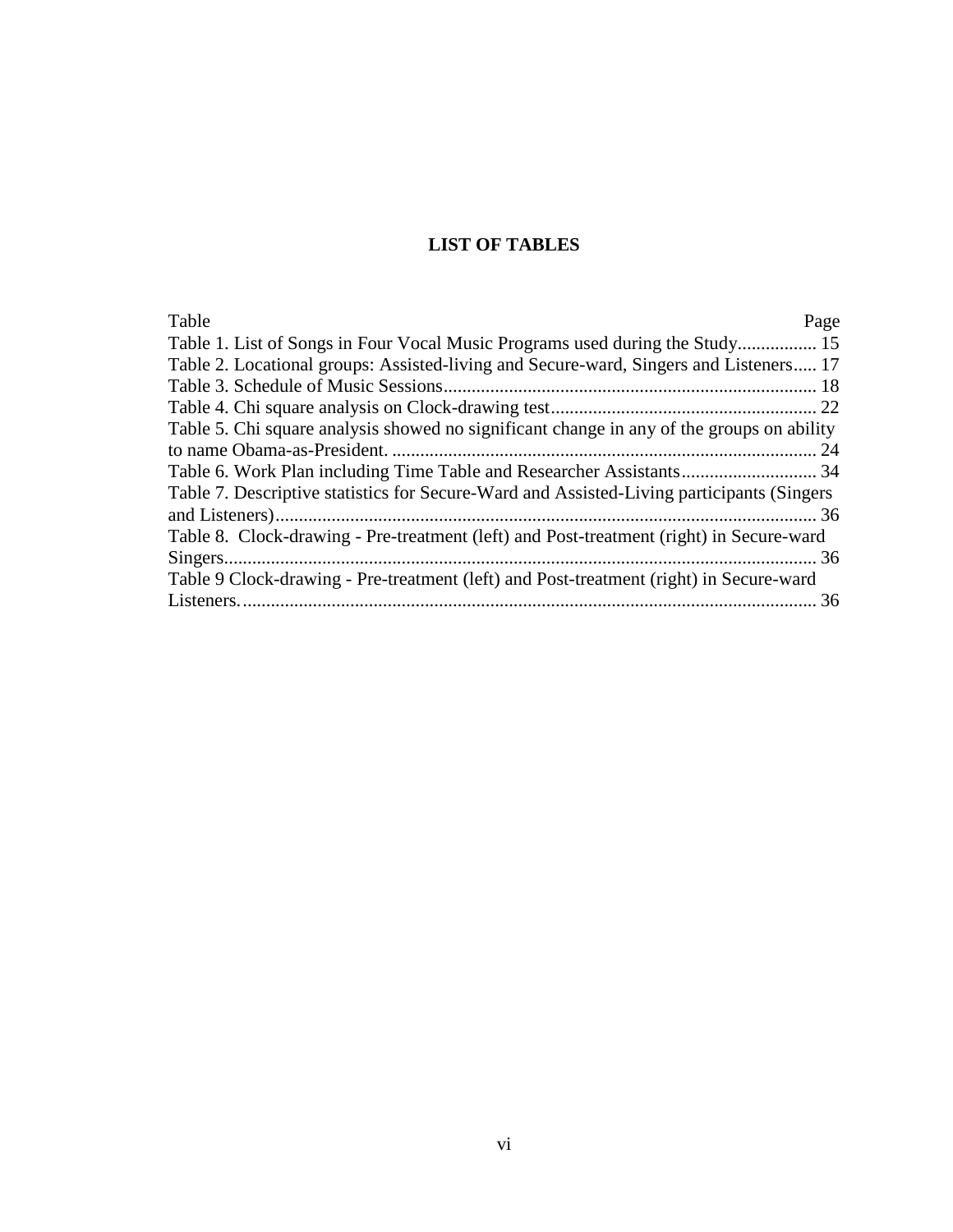## **LIST OF FIGURES**

<span id="page-7-0"></span>

| Figure<br>Page                                                                            |
|-------------------------------------------------------------------------------------------|
| Figure 1. There was a significant difference in MMSE scores between Assisted-living       |
| groups and Secure-ward groups at both Pre-and Post-treatment measurements. In the         |
| Secure-ward, there was an interaction between Treatment and Time of Measurement           |
| 20                                                                                        |
| Figure 2. Chi square test showed a significant decline in number of positive responses in |
|                                                                                           |
| Figure 3. Chi square tests show there was no effect of treatment on the Obama-as-         |
| 24                                                                                        |
| Figure 4. There was a between-subjects main effect of Treatment in SWLS scores with       |
| Singers having significantly higher mean scores than Listening participants               |
| Figure 5. Mean MMSE scores (Pre and Post-treatment) in the 4 groups (Assisted-living      |
| 35                                                                                        |
| Figure 6. Mean MMSE scores (Pre and Post-treatment) in Secure-ward Singing and            |
| 38                                                                                        |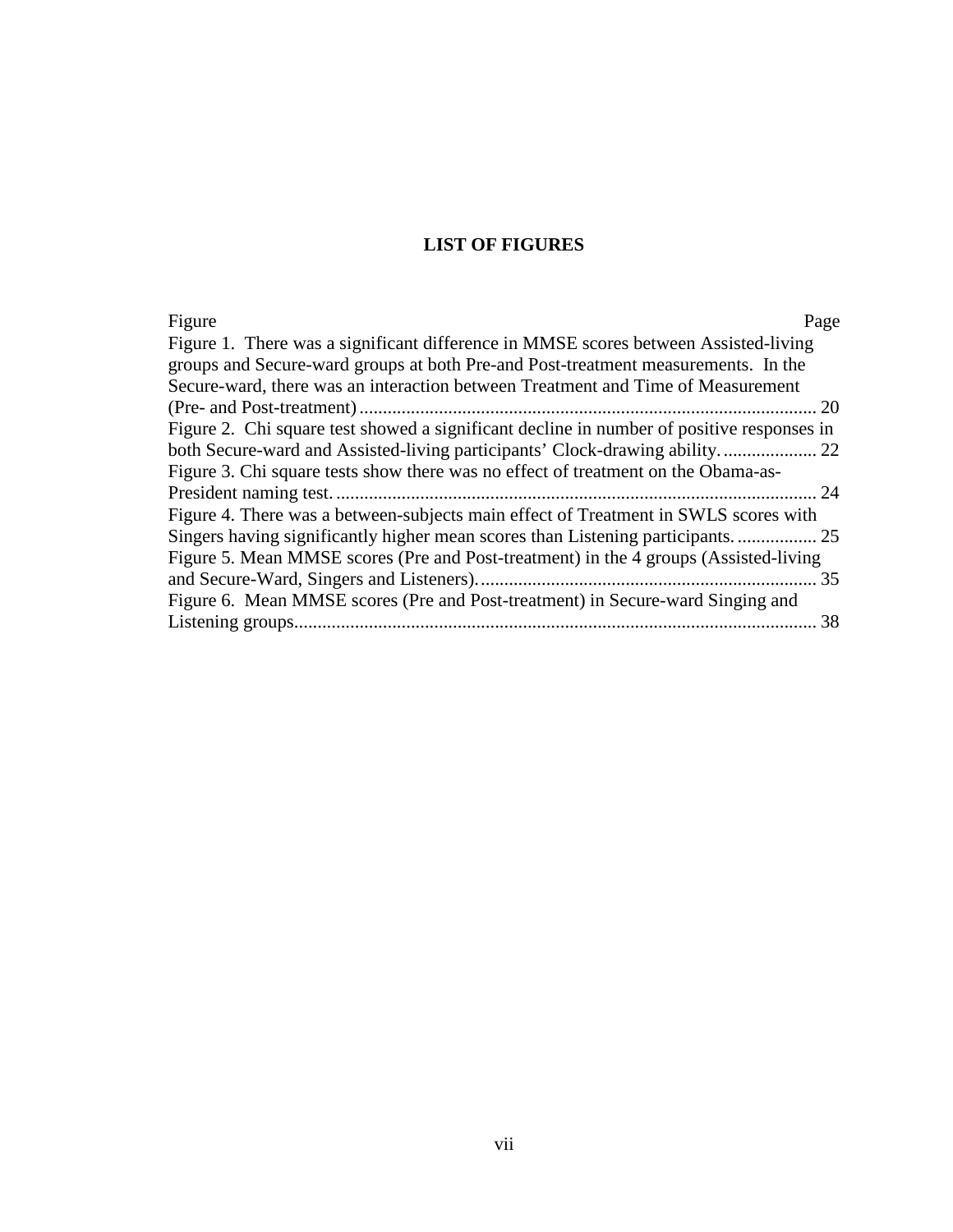## **LIST OF ABBREVIATIONS**

<span id="page-8-0"></span>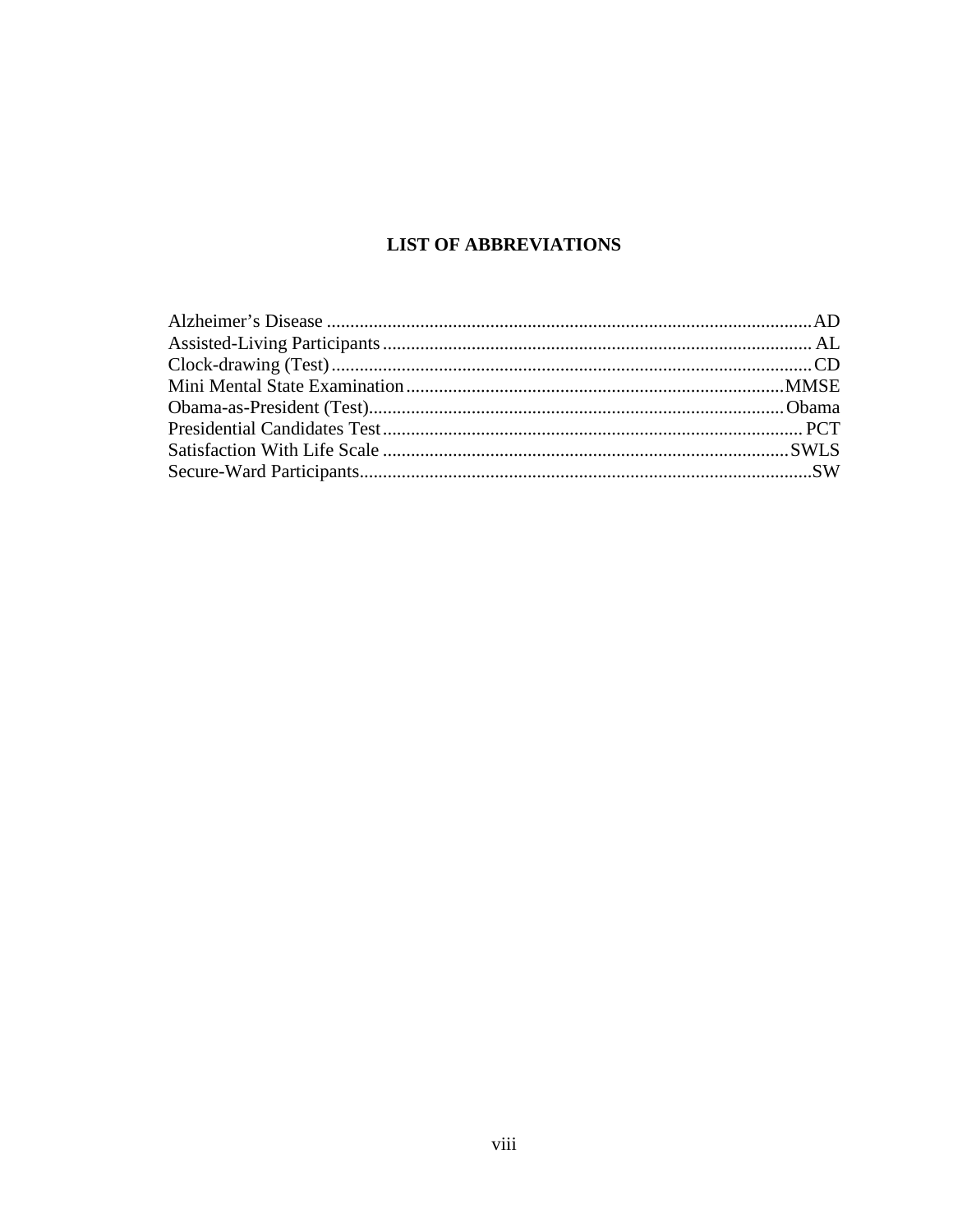### **ABSTRACT**

### <span id="page-9-0"></span>ANALYSIS OF EFFECTS OF SINGING ON COGNITIVE AND EMOTIONAL FACTORS IN ASSISTED LIVING RESIDENTS WITH AND WITHOUT ALZHEIMER'S DISEASE

Linda Maguire, M.A.

George Mason University, 2013

Thesis Director: Dr. Jane Flinn

Positive cognitive changes in healthy elderly and dementia populations exposed to singing may lead to cognitive improvement over time. Musical aptitude and music appreciation are two of the last remaining abilities in persons with Alzheimer's Disease (Simmons-Stern, Budson & Ally, 2011). Longitudinal studies in the field of vocal music and cognition in the elderly are rare. The purpose of this study was to examine cognitive changes in vocal-music participants before and after a 4-month series of music programming. Singing and listening groups ( $N = 45$ ) were given 50-minute vocal-music sessions (3x per week) at an East Coast Elder-care facility that housed both Assistedliving (independent) and Secure-ward (dementia) residents. Pre- and Post-treatment measures included the Mini-Mental State Examination (MMSE), a Clock-Drawing test (CD), Satisfaction with Life Scale (SWLS) and an Obama-as-President (Obama) recognition test. Using data from the Secure-ward participants only, a 2 (Singing vs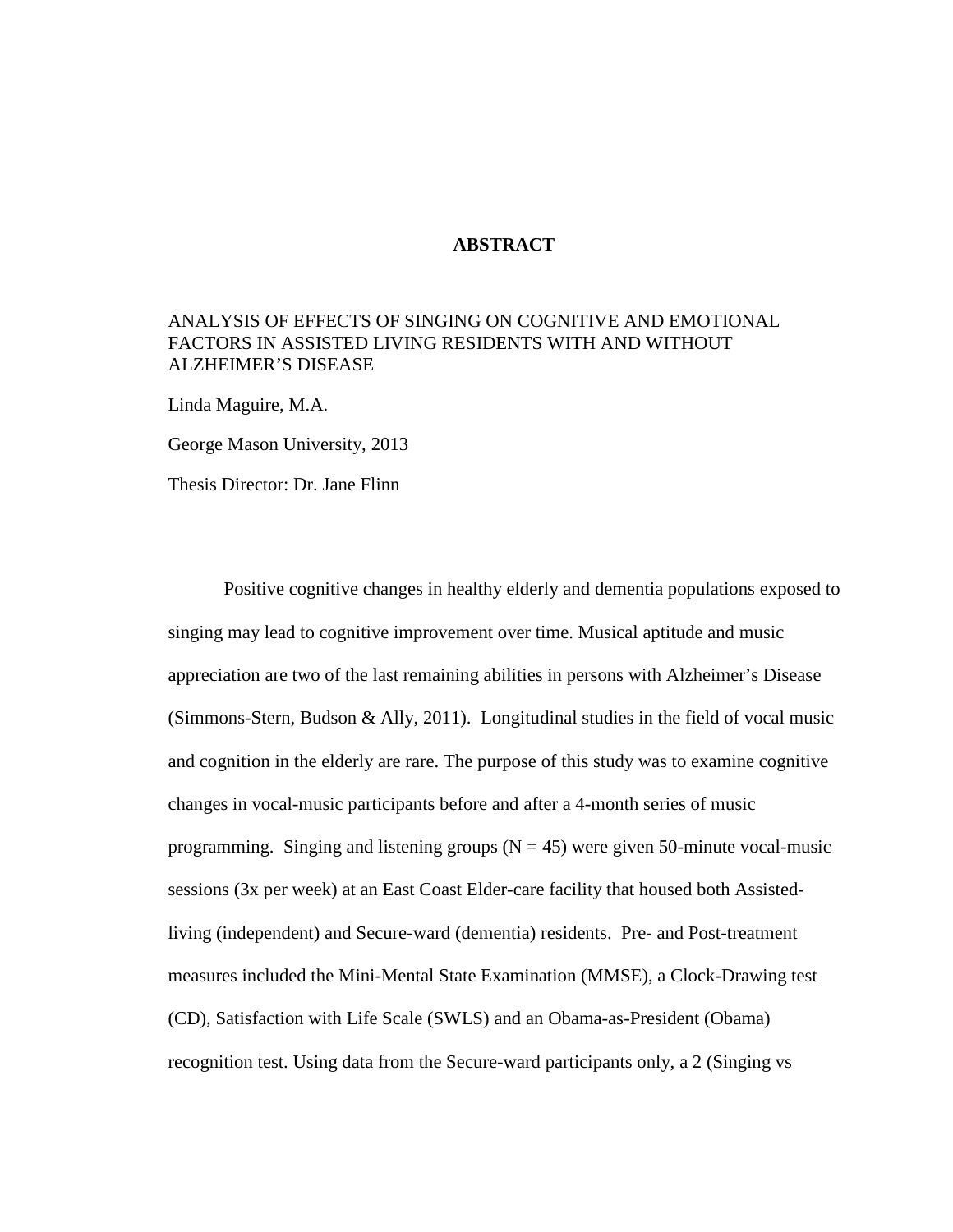Listening Treatment) X 2 (Pre- and Post-treatment Time of Measurement) mixed factorial ANOVA was conducted on MMSE scores. There was a significant interaction between Treatment and Time of Measurement. Simple effects analyses showed that Secure-ward Singers and Listeners had similar MMSE scores at Pre-treatment, but that Secure-ward Singers had significantly higher MMSE scores than Secure-ward Listeners at Post-treatment. This suggested that the singing treatment improved MMSE scores within the Secure-ward population and that listening alone does not have a positive effect on MMSE scores. In Clock-drawing ability, there was no significant difference between Secure-ward Singers and Listeners in Pre-treatment Clock-drawing scores, but Singers scored significantly better than the Listeners on the Post-treatment scores. Interestingly, the Secure-ward Listeners had significantly poorer SWLS scores than Singers in both Pre- and Post-treatment testing. There was no significant Pre- or Post-treatment difference in ability to name Obama as President.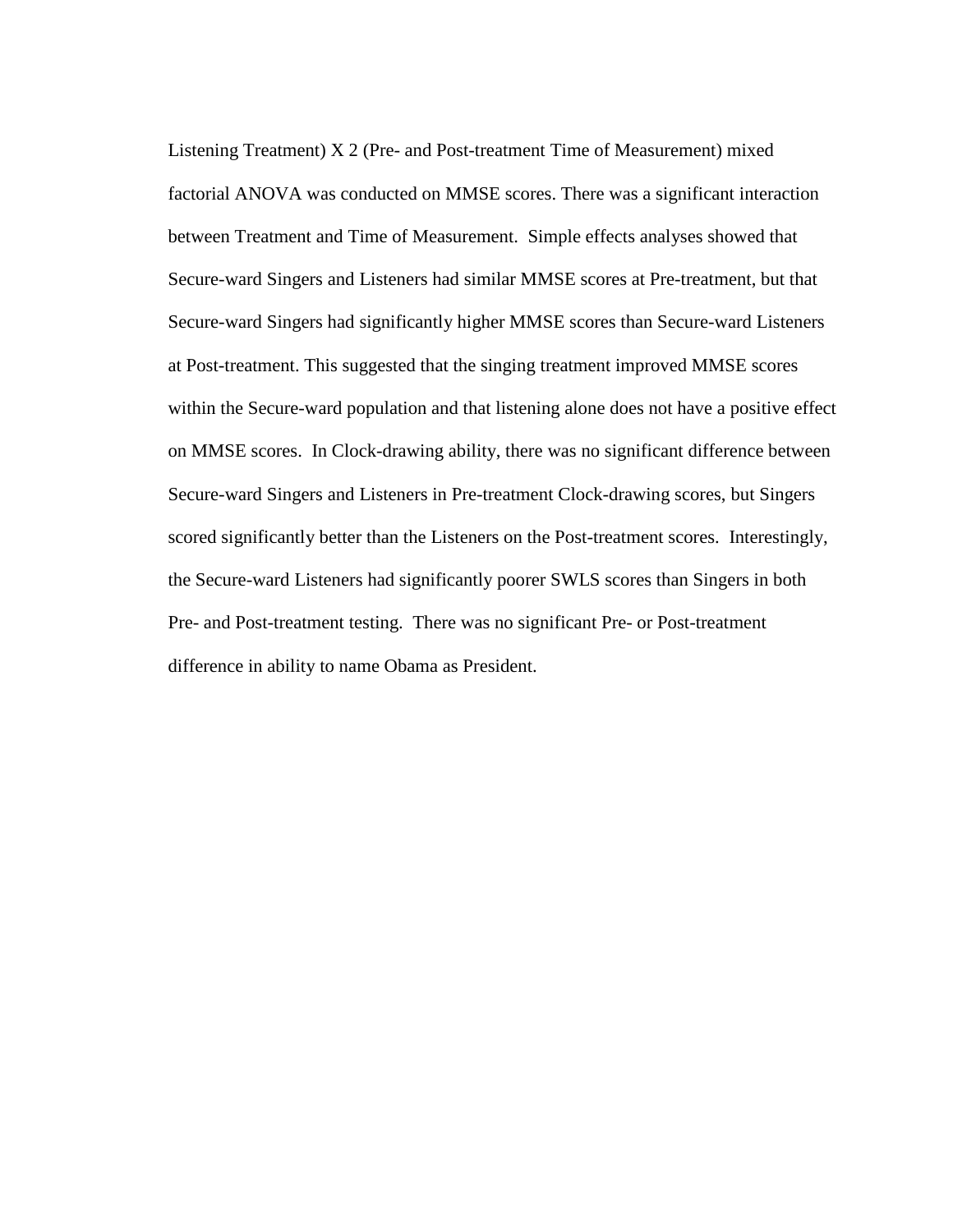### **CHAPTER ONE: INTRODUCTION**

<span id="page-11-0"></span>Decline in memory and cognitive function are common indicators for MCI, dementia and Alzheimer's Disease. A striking phenomenon in such patients is their ability to participate in group singing and to recall both melodies and lyrics of familiar songs. This phenomenon often lasts well into the latest stages of the disease, even as other verbal and cognitive abilities vanish, and other memory systems deteriorate. Music is known to be an effective management strategy in aging populations, particularly for those living with Alzheimer's (Livingston, Johnston, Katona, Paton & Lyketsos, 2005).

In elderly and late stage Alzheimer's patients, music improves behavior and mood. Studies have demonstrated significant physical, spiritual, social and emotional benefits of music in healthy adults (Clift & Hancox, 2001) with zero side effects. Music has been shown to enhance self-awareness (Pickles & Jones, 2006) and enhance physical homeostasis by creating a relaxing environment (Short, 2007). Music reduces confusion (Gerdner & Swanson, 1993; Ledger & Baker, 2007), treats issues of isolation and eliminates anti-social behaviors (Clair & Bernstein; 1990, Chang, Huang, Lin & Lin, 2010). Music thwarts aggression (Svansdottir & Snaedal, 2006), apathy (Holmes, Knights, Dean, Hodkinson & Hopkins, 2006) and depression (Muskja & Nord, 2008) and reduces restlessness, agitation and anxiety (Svansdottir & Snaedal, 2006). Music has consistently been shown to improve overall quality of life and may be one of the only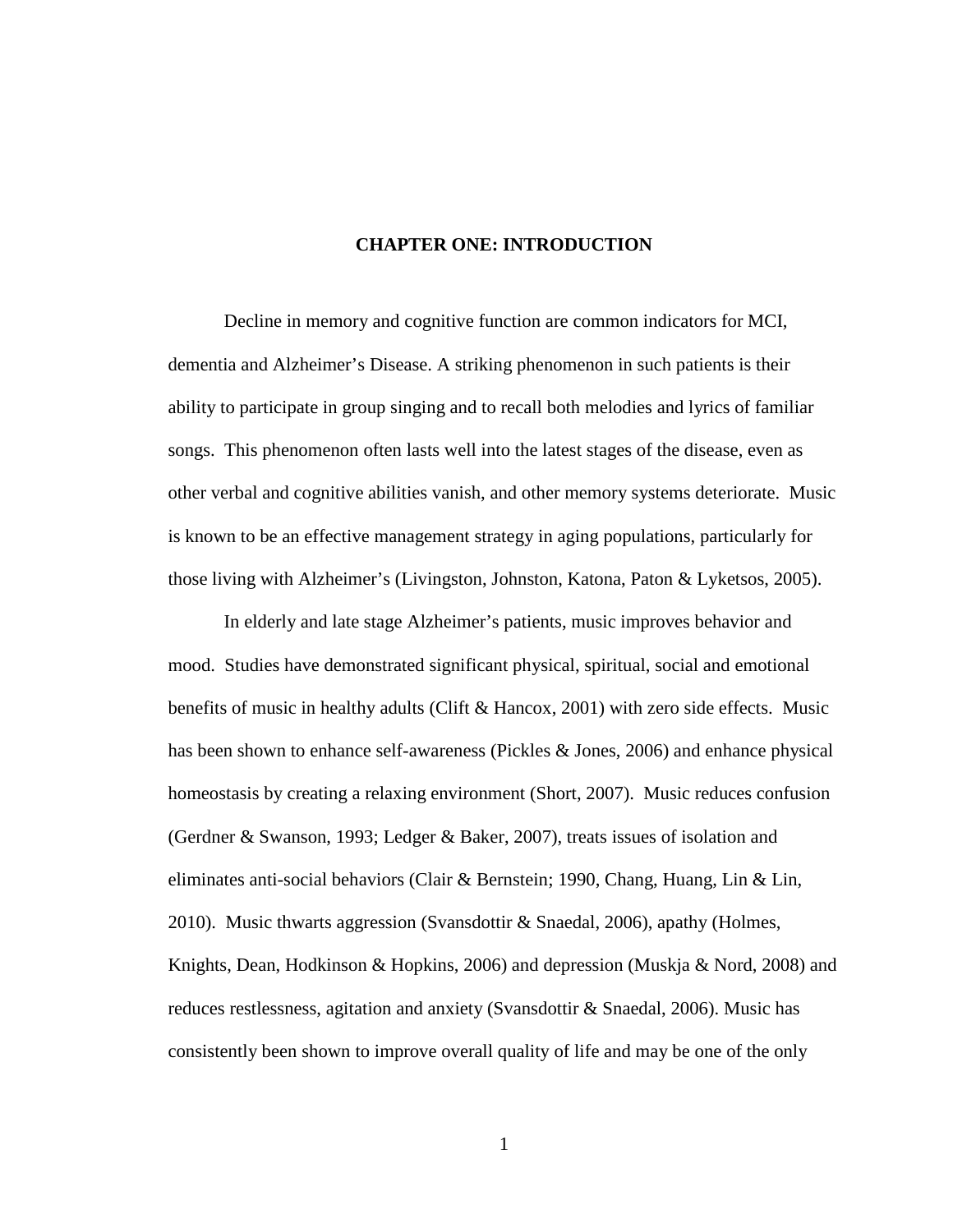times in which social interactions among late-stage Alzheimer's patients are possible (Clair & Bernstein, 1990).

Direct physical benefits from singing include seated, mild exercise (e.g., stretching), postural benefits, pride and sense of belonging to a musical group and opportunities for socialization (Clair & Bernstein, 1990). Targeted sensory aspects of vocal music such as range, tonal key, tempi, articulation, phonation and resonance goals and enhanced oxygenation during singing present a potential paradigm for wellness seldom observed in music therapy studies. Postural integrity and healthy respiratory benefits may collectively contribute to an enhanced wellness trajectory that is reflected in improved cognitive function. For instance, lexical tasks such as word, verbal episodic and narrative recall (similar to memory of song lyrics) can activate motor and respiratory systems and inspire cognitive improvements leading to improved, long-term performance in elderly subjects (Unverzagt, Smith, Rebok, Marsiske, Morris et al., 2009).

Cognitive decline in aging is often seen. It can include language deficits (Burke & Shafto, 2004), inaccurate remembering (Jacoby & Rhodes, 2006), cognitive deterioration (Kramer & Willis, 2002), visual attention issues (Madden, 2007) and progressive decline that can contribute to the diagnosis of Alzheimer's (Wilson & Bennett, 2003). Perceptual speed, working memory (Park, Lautenschlager, Hedden, Davidson, Smith et al., 2002) and problem solving abilities (Blanchard-Fields, 2007) can also deteriorate during some trajectories of aging. However, continued neurological plasticity has been proposed in potential models for the development of novel cognitive abilities in the elderly, particularly processing speed, working memory, etc. The concept of scaffolding (Park &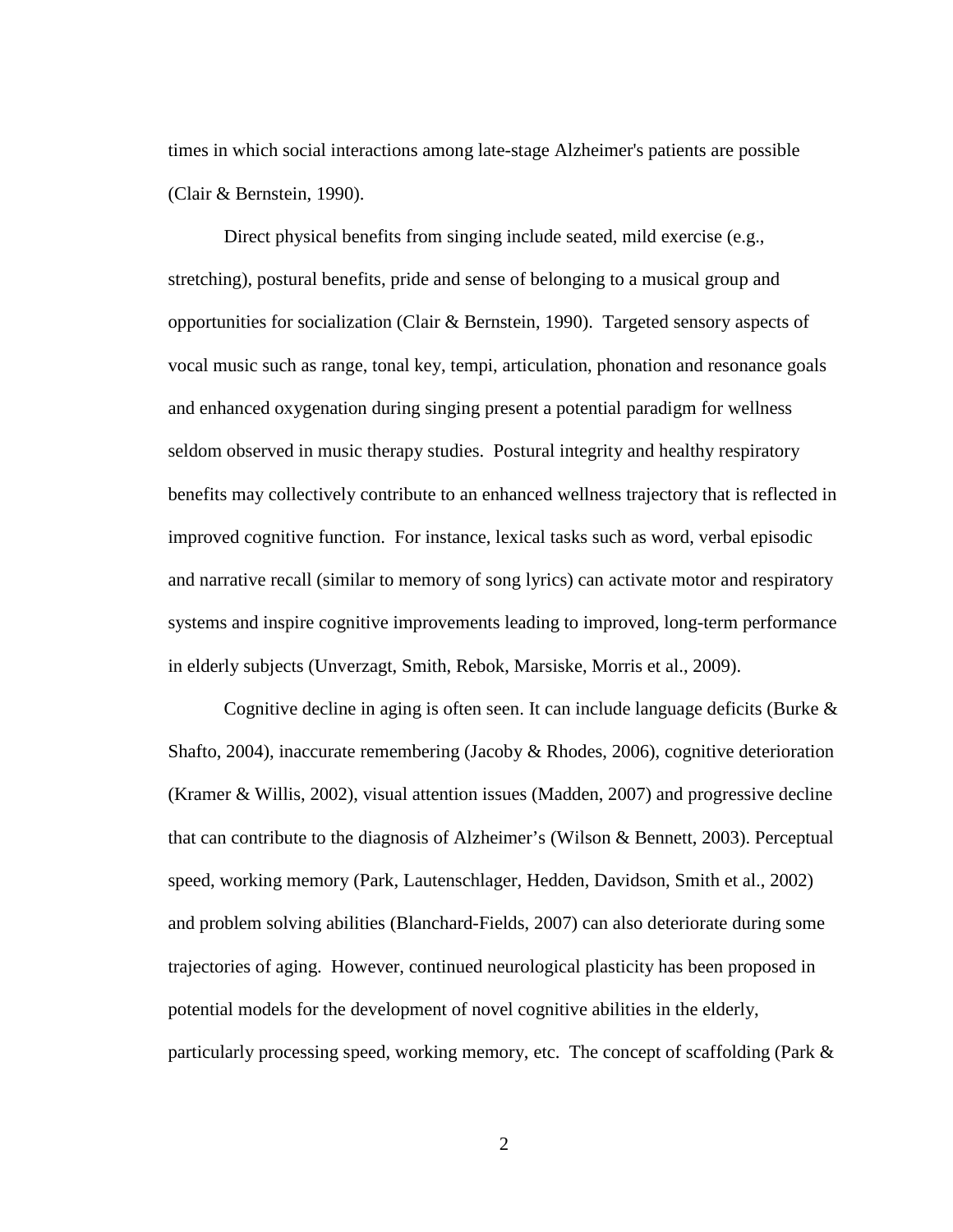Reuter-Lorenze, 1999), wisdom-generating activities (Parisi, Rebok, Carlson, Fried, Seeman, Tan Tanner & Piferi, 2009) and enhanced emotional salience (Carstensen & Mikels, 2005) are being presented in viable models that enhance and maintain continued neurological growth during aging processes. This study proposes the hypothesis that singing, professionally developed and methodically led, may further enable and support scaffolding, emotional salience and wisdom-generation through physiological stimulation combined with the use of calculated musical values inherent in prescribed music treatments (Ellis & Thayer, 2010). That music treatment enhances individual memory of children's lyrics (Simmons-Stern, Budson & Ally, 2011) and promotes communication skills (Sambanham & Shirm, 1995) holds tremendous clinical potential, considering that familiar songs and tunes have been shown to reverse deteriorated brain wave activity in mild to moderate Alzheimer's patients (Gunther, Giunta, Klages & Haag, 1993).

Most music studies use nostalgic, self-selected or non-specific music programming. Most studies are purely experimental and not intervention-based. This typically leads to programming that is mostly patriotic, folk and hymn music (Moore, Randall, Staum & Brotons, 1992) or songs from earlier or episodic epochs in the participant's lives (VanWeelden & Cevasco, 2009). Music studies and programming are usually designed using participant preference only. One problem with this approach is that it can be considered akin to choosing one's own medicine (without, for instance, the knowledge-base or deeper insight of a trained physician). Studies have rarely discussed musical elements that focused on 1. Researcher-specified or professionally considered music trajectories resulting in sustained transformation of psychological and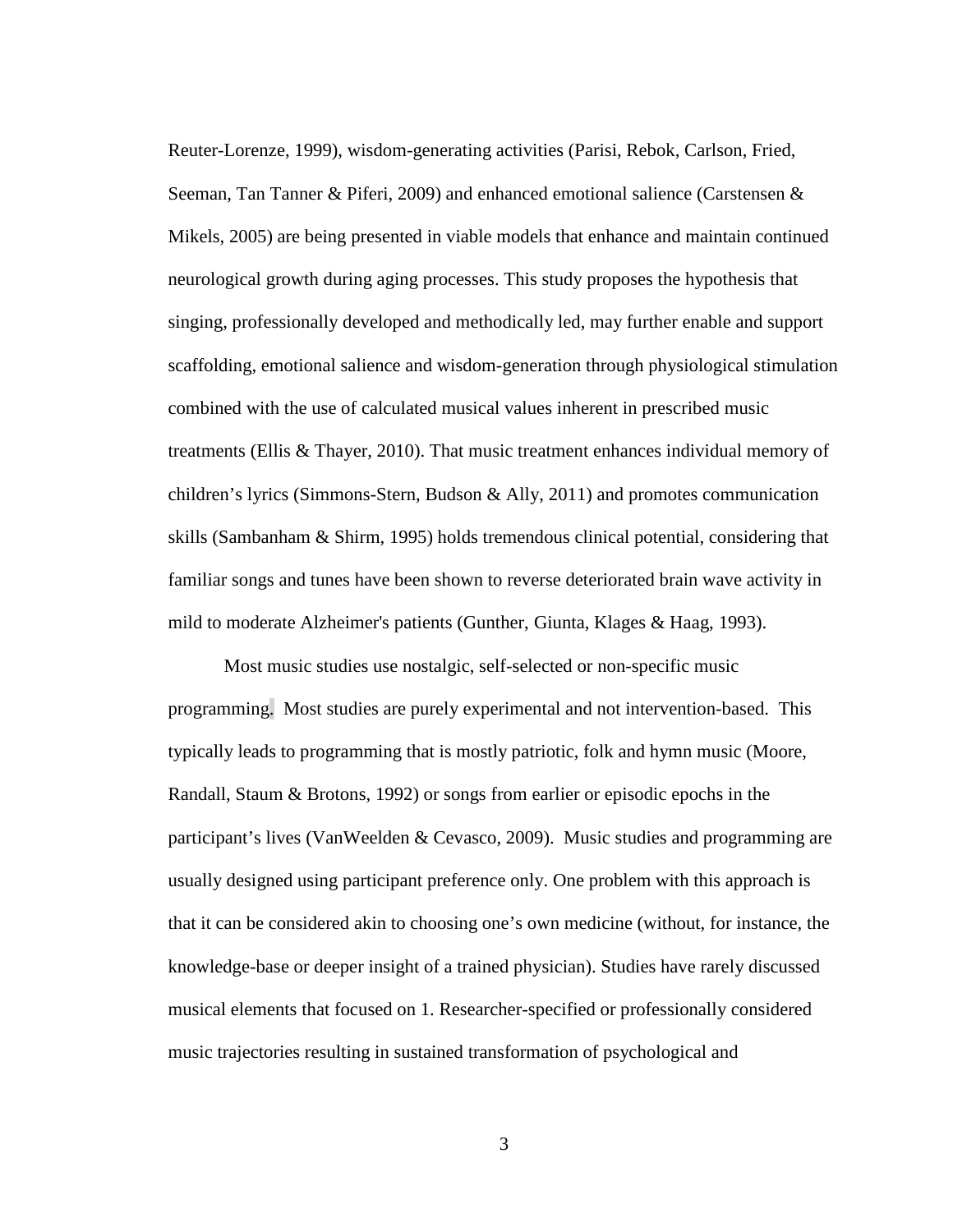physiological states; 2. Targeted use of music programming to obtain desired cognitive results; 3. Tempo adjustments directly affecting physiology; 4. Inherent cognitive values in vocal music, targeting mood and emotional experience; or 5. Use of some nonnostalgic, non-familiar (previously unheard) music that may be used to further excite and engage existing functional brain networks.

The vocal music in this study was selected to provide targeted experiences which enhance both physical response and cognition through the choice of texts, varying tonalities and rhythms, music architecture and vocal-technical trajectories and the use of both nostalgic and non-nostalgic elements. These elements serve to progressively exercise individual vocal range, vowel placements, respiratory patterns and cognitive development. For example, the song "Drink to me only with thine eyes" has a limited vocal range while its stepwise melody consists of long lines and minimal dynamic variation. The tempo is in  $3/4$  time and has a gentle, relaxing lilt. The melody is often familiar to participants but the lyrics of this song are often known only up to the second line of text. The highly poetic syntax ("But might I of Jove's nectar sip") is in old English (using "thee", "thou" and "thine"). The  $2<sup>nd</sup>$  verse adds a new dimension to the storyline (or cognitive journey) by introducing the presentation of a rose ("I sent thee late a rosy wreath"). The simplicity and beauty of this melody combined with the gentle, relaxed rhythm allows for the introduction of rather complex textural (thus cognitive) elements for participants to experience and progress through. In contrast, the song "Chatanooga Choo-choo" has a wide vocal range and a highly disjunct (non-stepwise) melody. The tempo is in a brisk, energized 4 / 4 rhythm that injects many syncopations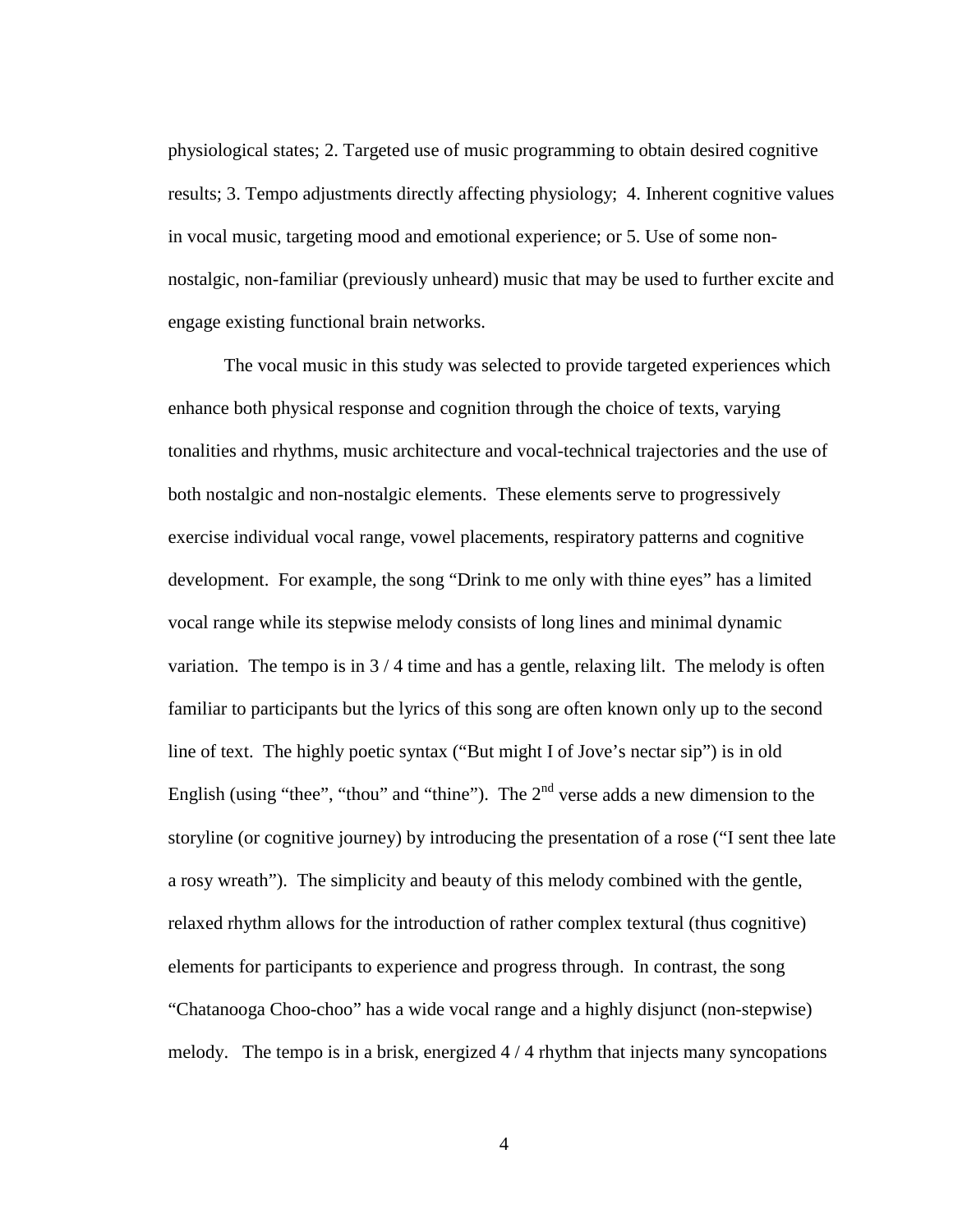(off-beat effects) and dynamic contrasts. The texts and images are colloquial in nature ("We'll leave the Pennsylvania Station 'bout a quarter to four") and has simple play-onword lines ("…so Chatanooga Choo-choo, won't you Choo-choo me home?") Most participants usually know all or most of the words. The relative simplicity of texts allows for easy control of language while participants exercise a wider vocal range and engage in the physical and energizing effects of off-beat rhythms.

This study used 4 tailored, vocal music programs consisting of 50-minute vocal music sessions, using 42 total songs. Sessions were given 3 times per week over a 4 month period. Two of the weekly sessions were with a live vocal leader / accompanist, while the third session used a rehearsal DVD. All sessions were monitored and scored for participation by research assistants. Large print lyric books were provided. Pre- and post-treatment cognitive measures included the Mini-Mental State Examination (MMSE), Clock-drawing (CD), Satisfaction with Life Scale (SWLS) and Obama-as-President test (Obama).

### <span id="page-15-0"></span>**Brain Areas Activated during Singing and Listening**

Birbauner, Velt, Travorrow & Lotze, 2007), which are also used in recalling familiar music (Baird and Samson, 2009). Listening to music also employs bilateral brain mechanisms (Baeck, 2002). Listening involves auditory processing of rhythm, which activates multipath networks throughout the brain stem (McIntosh, Brown, Rice & Thaut 1997) and parts of the limbic system including the basal ganglia (Berthoud & Neuhuber, 2000; Morris, Scott & Dolan, 1999; Juslin, 2008). This is fundamental to the effect of

Singing engages bilateral areas of the frontal and temporal brain (Kleber,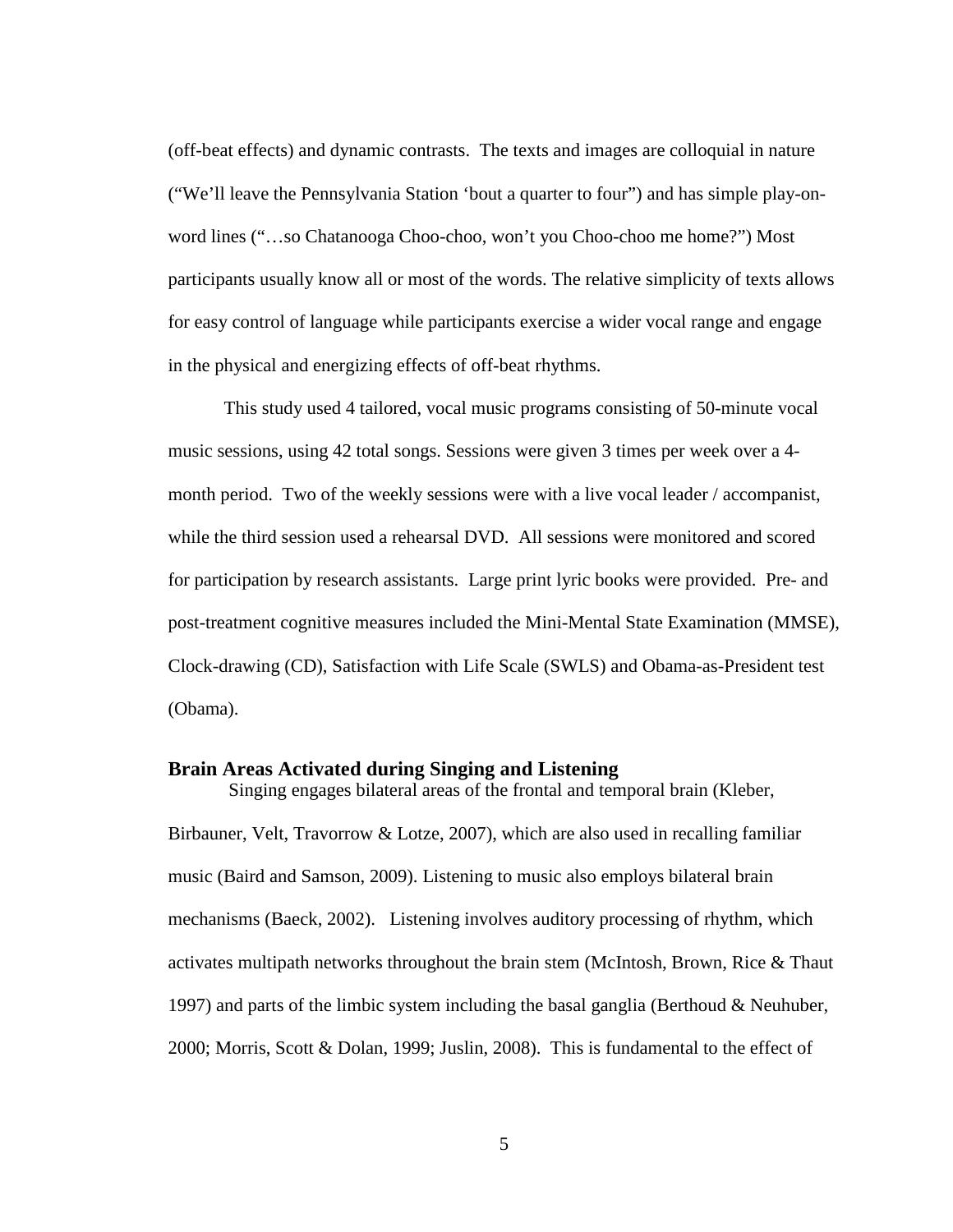music in Alzheimer's as basal ganglia integrity is preserved until the latest stages of the disease. In Alzheimer's disease, inferior frontal and superior temporal areas (Halpern  $\&$ Zatorre, 1999) and parietal and prefrontal cortici (Liegois-Chauvel, Peretz, Babai, Laguitton & Chauve, 1998) activate during music listening. Rhythmic perception during listening affects respiratory patterns (Haas, Distendelf & Axen, 1986) and uses the cerebellum when anticipating sound and sound sequences (Leaver, Van Lare, Zielinski, Halpern & Rauschecker, 2009). Singing stimulates healthy, sympathetic and parasympathetic processes (Bernardi, Porta, Bernardi & Sleight, 2009) and affects feedback cycles with the autonomic nervous system altering heartrate and systolic blood pressure, (Ellis & Thayer, 2010; Sutoo, 2004; Nakahara, Furuya, Masuko, Francis & Kinoshita, 2011).

In summary, music and music participation activate and propel the human brain and physiology to work beyond non-musical confines.

### <span id="page-16-0"></span>**Summary and Hypothesis**

Music is an acknowledged clinical tool for behavioral and mood management of Alzheimer's patients (Livingston et al., 1995). Short-term benefits of music therapy in Alzheimer's have been demonstrated, while long-term studies remain under-researched. The need for longitudinal trials using music in elderly populations is timely and warrants scientific priority (Ledger & Baker, 2007).

Cognitive testing occurred before and after a four-month period of music treatment, which involved live, vocal music programming with two locational groups (Assisted-living and Secure-ward) that consisted of Singers and Listeners (one of each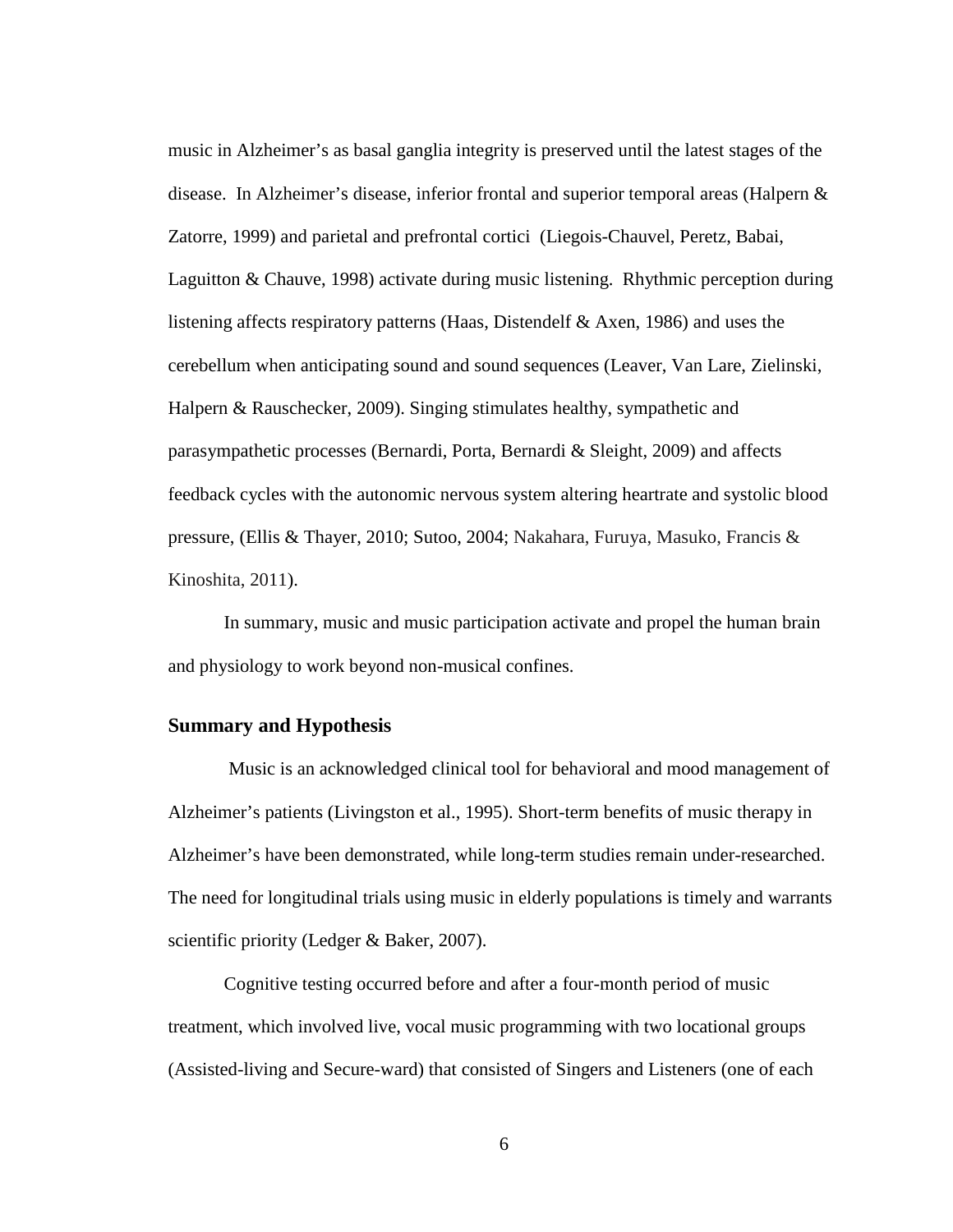group at each location) equaling four total groups. Cognitive testing included Mini-Mental State Examination (MMSE), a Clock-drawing task (CD), Satisfaction With Life Scale (SWLS) and Obama-as-President task (Obama). Cognitive tests were given before and after the 4-month vocal music treatment. 2 vocal music sessions and 1 rehearsal session were provided each week. The study's hypothesis was that singing participants would show significant cognitive improvement compared to groups who had exposure, but did not sing (i.e. listeners).

In the middle of the study, an outbreak of the Norovirus put the entire facility in quarantine for one month but only the Assisted-living groups (and not Secure-ward) were affected. No live music sessions were held during the one-month quarantine. The Norovirus outbreak may have affected the outcome of the study, particularly in the Assisted-living group where some participants became ill.

Pre- and Post-treatment MMSE scores, Clock-drawing, Satisfaction With Life Scale and the Obama-as-President test were used to test the following hypotheses:

H1: The singing group will display significantly higher cognitive scores than listeners after treatment.

H2: The singing groups will perform better on the Clock-drawing test after treatment.

H3: The singing groups will perform better on the Obama-as-President test after treatment.

H4: The singing groups will have significantly higher SWLS scores than listeners after treatment.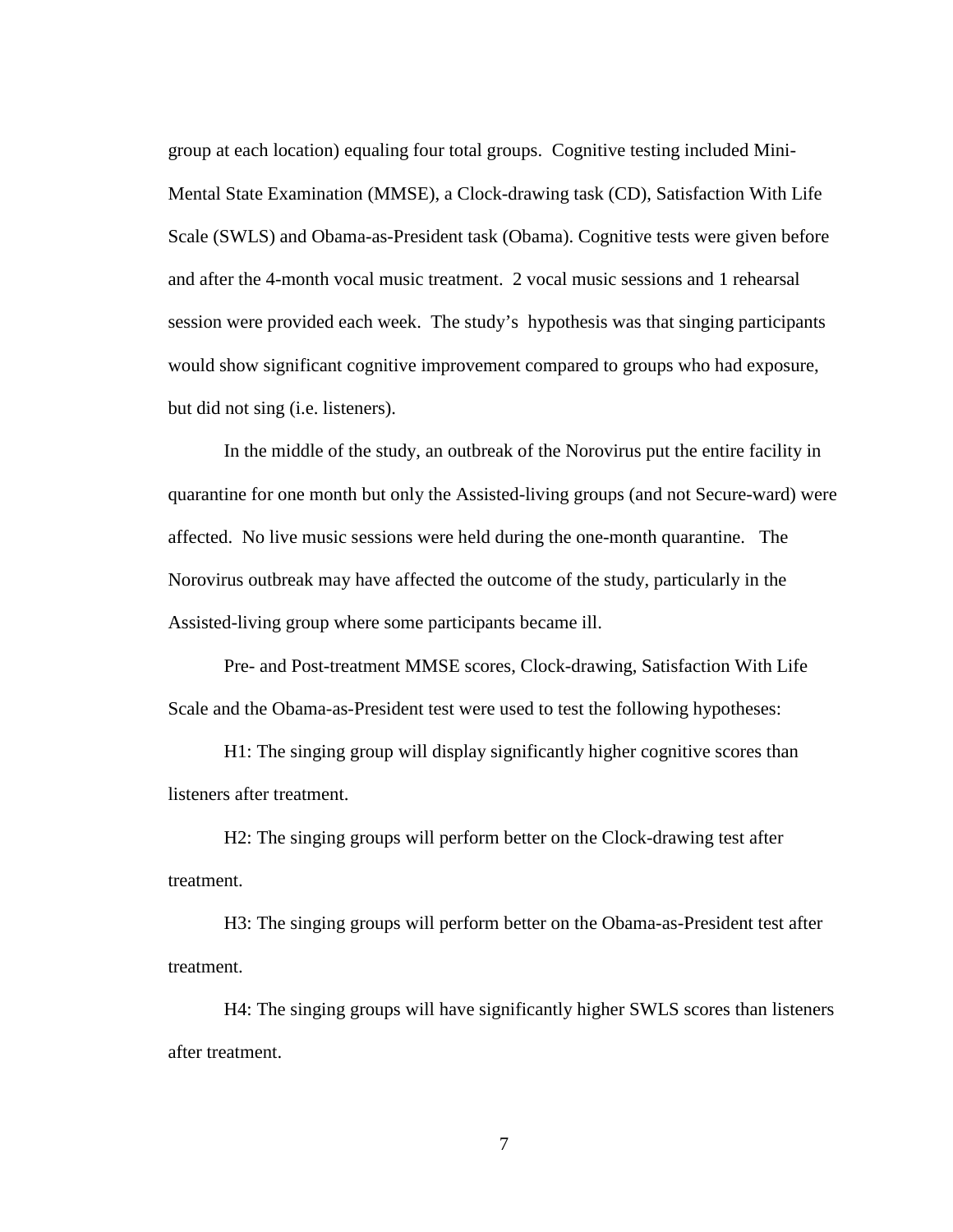### **CHAPTER TWO: METHODS**

<span id="page-18-0"></span>This study examined the cognitive effects of weekly vocal training of elderly participants. Professionally conducted music sessions were provided over a 5-month period at an East Coast Assisted-living facility. Two general music groups were established with residents in both the Assisted-living section (n=27) and in the secureward (housing dementia residents,  $n=18$ ). Within each locational group, there were both a singing and listening group (4 total groups). Sixteen weeks of vocal music sessions (3 x 50-minute sessions per week) were provided to all groups. Participants were divided into the groups (singing and listening) using natural assignment in a quasi-experimental design. Participation was rated throughout the treatment period on a scale of 0-5. Cognitive testing, using the Mini-Mental State Exam (MMSE), took place before and after the 4-month music series. Satisfaction with Life Scale (SWLS) and the Presidential Candidates Test (PCT) were also administered at these times. The Clock-drawing Test (CD) and the Obama-as-President (Obama) test were excerpted from the MMSE and PCT respectively.

### <span id="page-18-1"></span>**Participants**

Participants came from a large Assisted-care facility in the mid-Atlantic. The initial group (including controls) was  $N = 73$ . Age range of participants was 70-99 years of age. Men and women were included with an 85% predominance of females.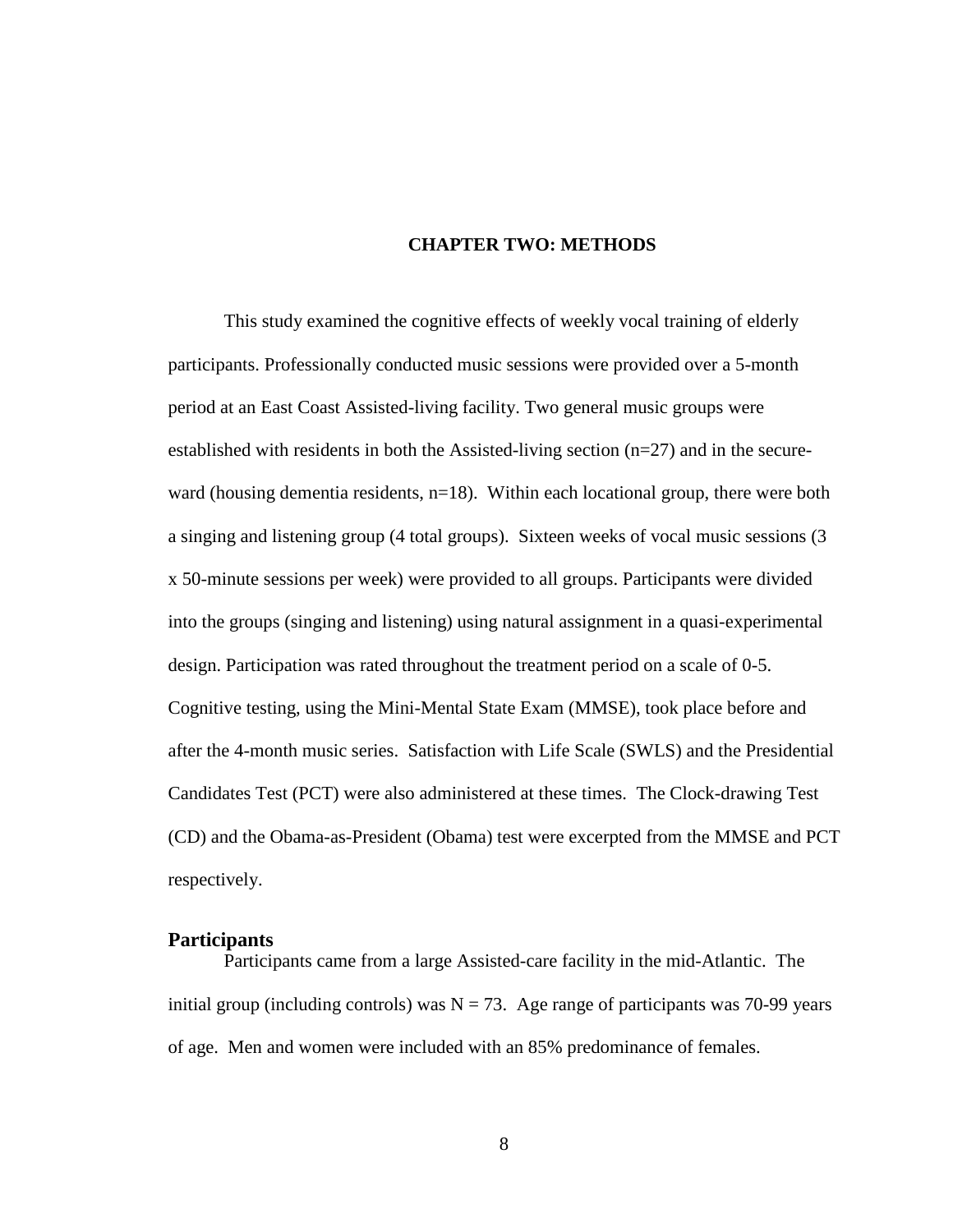Participants were predominantly Caucasian. As is typical of the aging population, there was attrition due to mortality, hospitalizations, transfers to other facilities and illnesses that affected final numbers. This reduced the final sample size to  $N = 59$ . This number included singers ( $n = 27$ ), listeners ( $n = 18$ ) and a control group ( $n=14$ ). However, due to uneven distribution of controls between locational groups, the study analyzed only singers and listeners as variables of interest. This resulted in a data set of  $N = 45$ .

#### <span id="page-19-0"></span>**Sampling Procedures**

Presentations regarding the study were made during community meetings for the Assisted-living participants. Family members (responsible for low-functioning participants) were contacted and provided with Human Subjects Review Board-approved participant consent pages. The full schedule of music sessions, interim sessions and pertinent details were placed in the mailboxes of Assisted-living participants. Assistedliving residents who agreed to participate were assigned to singing or listening groups depending on attendance and participation level. The activities director of the Secureward made participants available during all music sessions. Secure-ward participants who sang or did not sing were assigned through observation of participation level. This placement of participants is referred to as "natural assignment". There was no monetary compensation for participation.

#### <span id="page-19-1"></span>**Sample Size**

Sample size was  $n = 18$  in the Assisted-living singing group and  $n = 9$  in the Secure-ward vocal group as well as in both listening groups  $(n = 9, n = 9)$ . These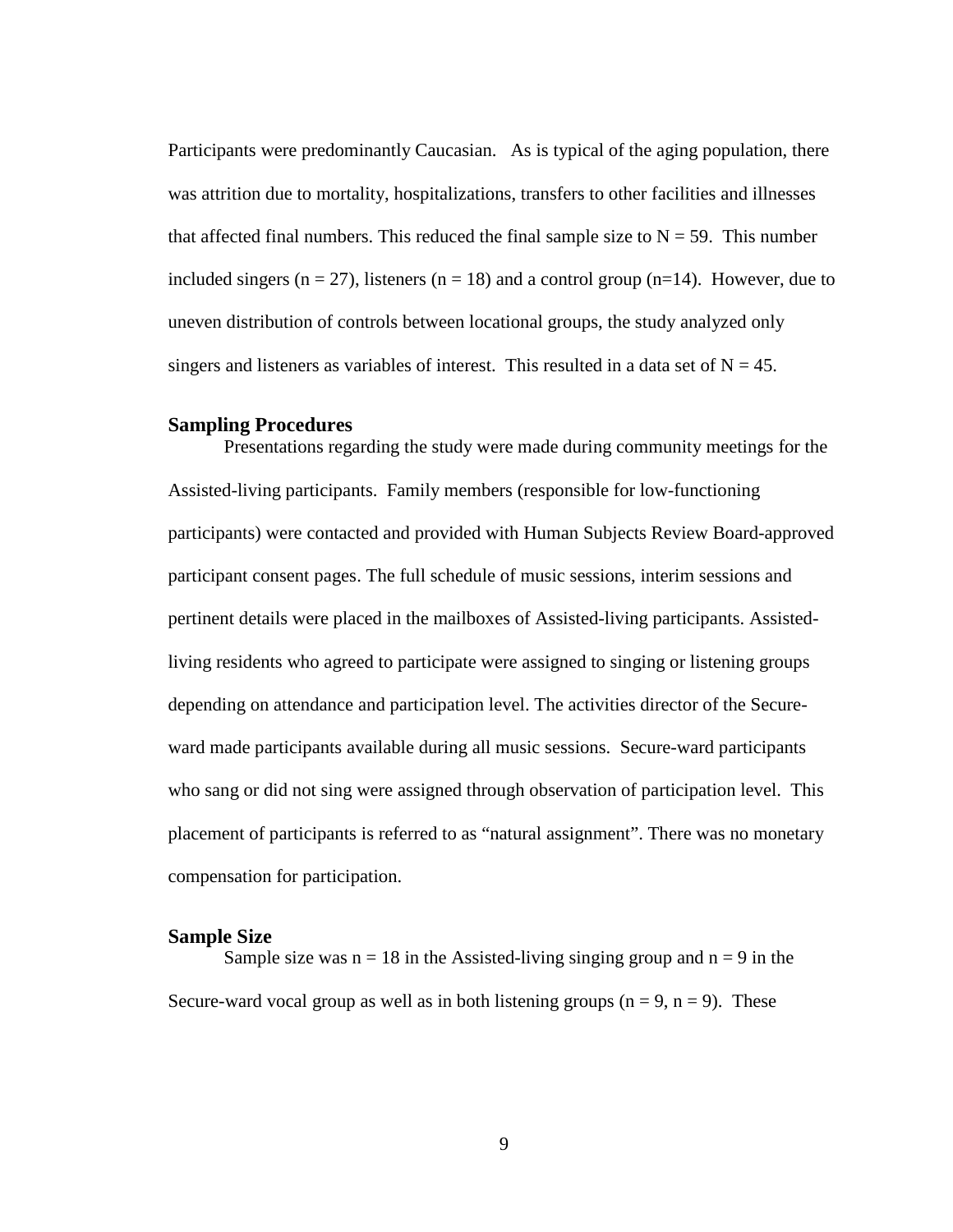location-based participants (Assisted-living and Secure-ward) resulted in a total of  $N =$ 45.

### <span id="page-20-0"></span>**Measures, Materials and Covariates**

Testing measures used during the pre- and post-cognitive assessments segment were the Mini Mental State Examination (MMSE), Satisfaction With Life Scale (SWLS) and Presidential Candidates Test (PCT). A Clock-drawing Test (CD) and Obama-as-President (Obama) test were single score tests excerpted from the MMSE and PCT respectively. Qualitative analysis of participation and behavior was noted on a 0-5 scale. A detailed MMSE protocol for test administration was written for interviewers/ assessors and strictly adhered to.

### <span id="page-20-2"></span><span id="page-20-1"></span>**Description Of Cognitive Tests**

#### **MMSE (Mini Mental State Examination)**

The MMSE is a brief, 30-point psychological test designed to differentiate among normal, MCI (Mild Cognitive Impairment) and dementia in the elderly (Folstein, Folstein and McHugh, 1975: Rovner & Folstein, 1987). It measures temporal orientation, locational knowledge, working memory, ability to spell (or count) backwards, identification of common objects and a clock-drawing task.

### <span id="page-20-3"></span>**CD (Clock Drawing Test)**

The Clock-drawing task (or CD) was used as a separate and distinct measure in analysis. It has been shown to be an effective screening tool for dementia (Watson, Arfken & Birge, 1993; Shulman, Pushkar-Gold, Cohen & Zucchero,1993). Participants were asked to draw 1:30 on the face of a clock. The Clock-drawing was positively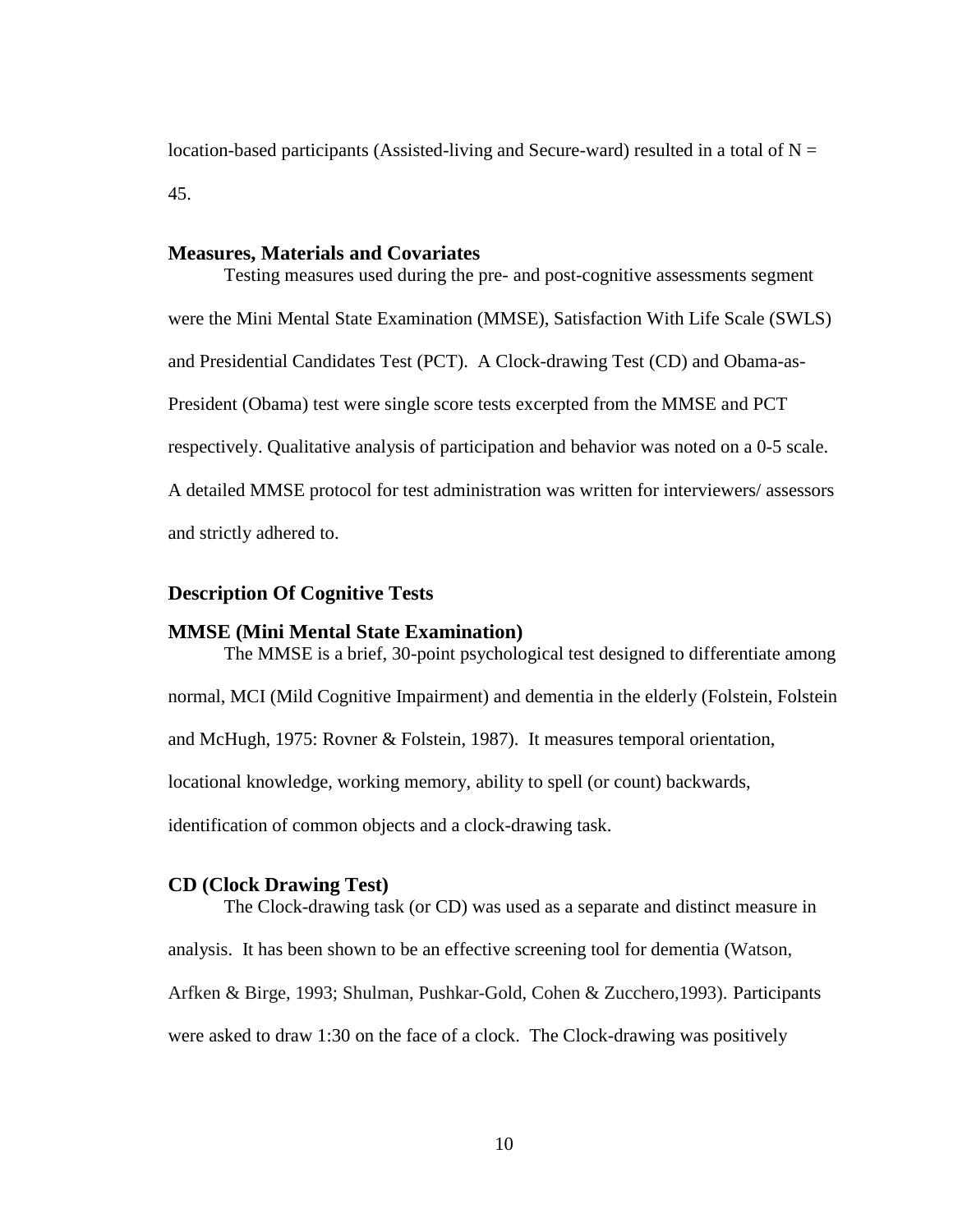scored if the hands of the drawing pointed to the number "1" and "6" and also included an angled line (indicating that the lines/hands were actually going in 2 directions.)

### <span id="page-21-0"></span>**SWLS (Satisfaction with Life Scale)**

The SWLS is the 5-question (shorter) version of the standardized tool used for assessing participants' satisfaction with their life and life circumstances (Diener, Emmons, Larsen, & Griffin, 1985). Subjects respond to statements provided by assessor and rate their life satisfaction experience on a scale of 1-7.

### <span id="page-21-1"></span>**PCT (Presidential Candidates Test)**

The PCT is modification of the more extensive test designed by Hamsher and Roberts (1985). This study's version consisted of three sections of Presidential-candidate naming: free recall of Presidents' names, verbal trigger of names through questions provided and photo-recognition naming. Participants were asked to name the current President (Barack Obama) and the immediate-past President (George W. Bush) and pursuantly, within a 2-min time limit, list the names of all the Presidents they can remember. Last names sufficed for a correct answer. The score for this test represents the total number of Presidents named. The Obama as President (Obama) test was also used as a separate and distinct measure in analysis.

### <span id="page-21-2"></span>**Obama (Obama as President Test)**

The Obama as President (Obama) test was also used as a separate and distinct measure in analysis. It can be considered a test of working memory in ability to name the current President.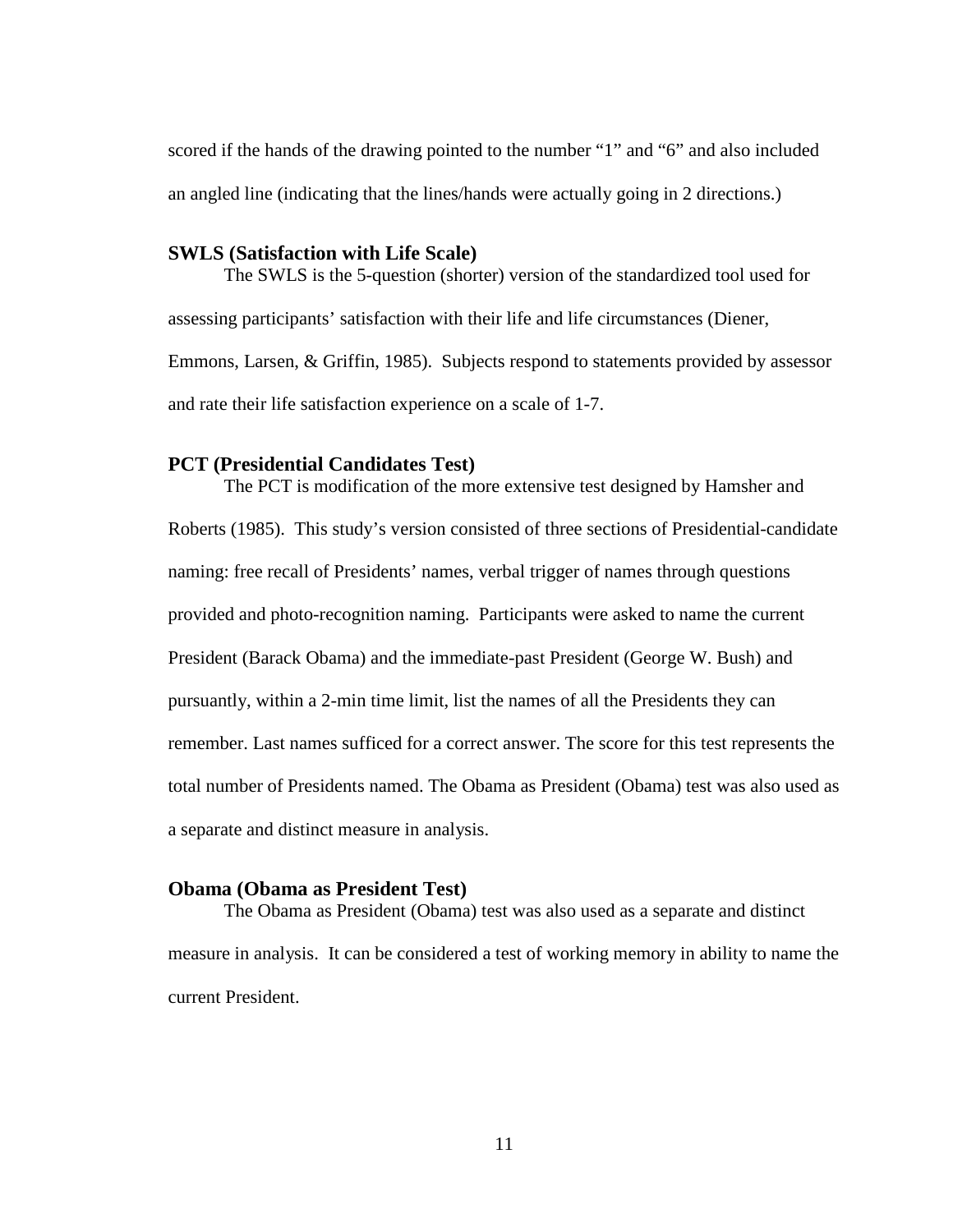### <span id="page-22-0"></span>**Qualitative Participation Coding Scheme**

This study had 2 large music groups that included both singers and listeners. Participants had the freedom to sing or listen during music sessions. In order to determine who was in either the singing or listening category, five research assistants were recruited (for academic research credit) to observe and take behavior-participation notes on all participants during every music session (at both live and DVD rehearsal sessions) throughout the entire study. Research assistants were instructed to observe and provide a single participation number rating on each participant at each session according to the following scale:

 $0 - 1$  = no attention, dozing off, brief periods of attention or listening, but not singing or participating.

 $2 =$  periods of following instructor visually but not singing/doing exercises.

3 = following some but not all of the instructions, actively singing at least 50% of the time.

 $4 =$  active following/ singing most instruction/ exercises and interaction- asking questions, remembering some facts/ songs/ etc.

 $5 =$  singing, physically active and participating as much as possible.

Scores of 0-2 were categorized as listening participants while scores of 3-5 were considered active singing participants. It was observed that participants naturally and consistently fell into either the Singer or Listener group.

### <span id="page-22-1"></span>**Environmental Controls**

The study took place in a large Assisted-living facility that housed all of the singing and listening participants. The facility featured a 2-floor upstairs, Assisted-living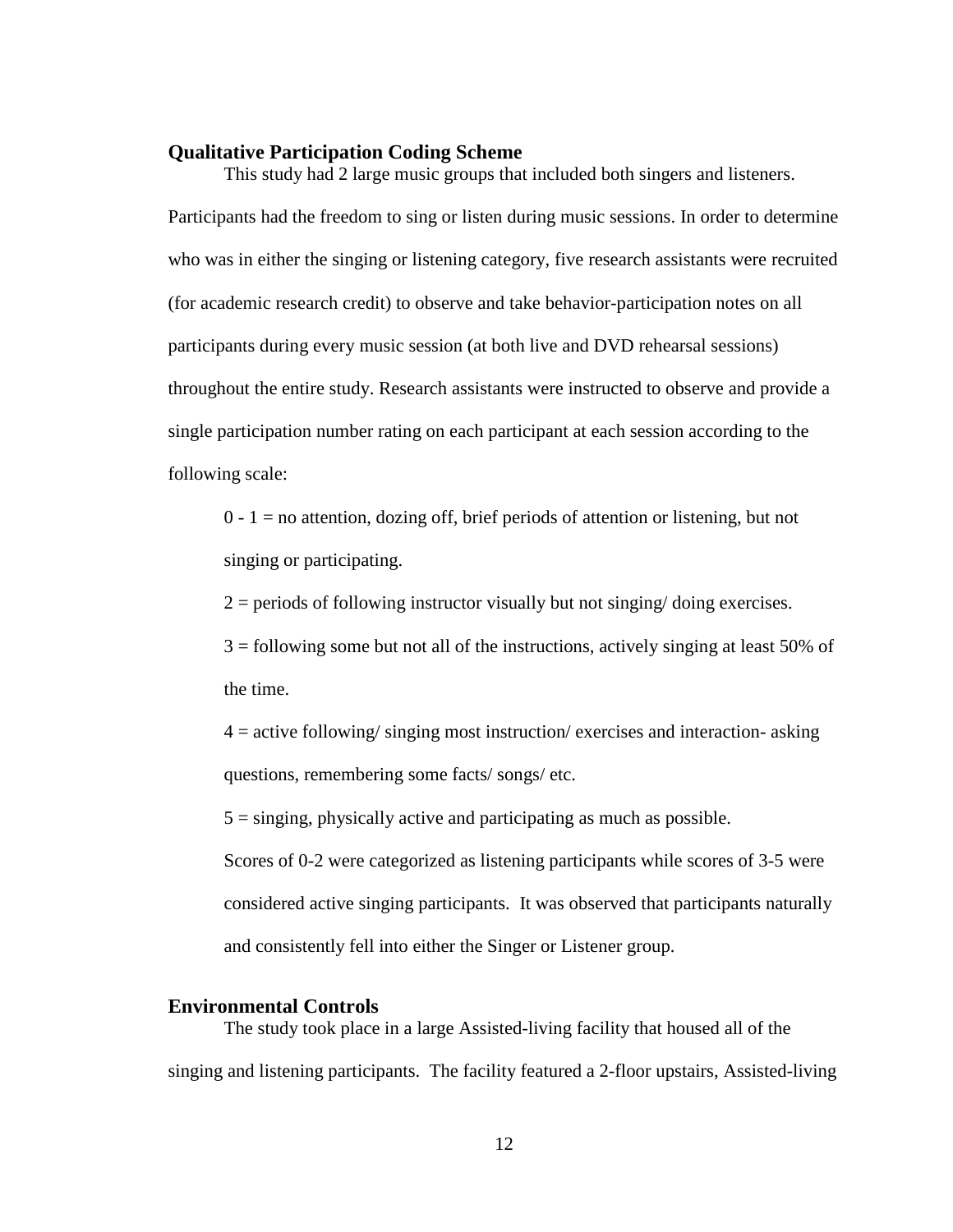area (housing high-medium cognition participants) and a single floor, downstairs, secureward area (housing medium-low cognition participants). The secure-ward area housed dementia residents, including Alzheimer's sufferers, among residents with other neurological conditions (i.e., Pick's disease). In general, higher cognitive level participants were located in the upstairs arena while lower level cognitive participants were downstairs. The upstairs, Assisted-living participants were considered freewill and independent and had liberty to leave the building. The downstairs, Secure-ward participants were closely monitored residents and were actively managed throughout the day by staff. Meals and nursing care were provided at both levels but more nursing care and a higher nursing-care ration was provided for secure-ward residents. Each level had a separate and distinct activity schedule, with separate and distinct overseeing activities' managers and management styles. Two separate music groups (each consisting of singers and listeners) were formed in the 2 locations (Assisted-living Singers  $n = 18$ , Assistedliving Listeners  $n = 9$ , Secure-ward Singers  $n = 9$ , Secure-ward Listeners  $n = 9$ ) of the facility. Upstairs' Control participants greatly outnumbered the downstairs Controls ( $n =$ 13 to  $n = 1$ ). The study thereafter used the more evenly distributed Singers and Listeners groups for analysis. The uneven distribution of Controls was due to Assisted-living participants freewill and freedom of movement (residents could choose to stay in their rooms and not participate), compared with the intensely time-managed downstairs population (where residents were ushered to activities and discouraged from remaining in their rooms).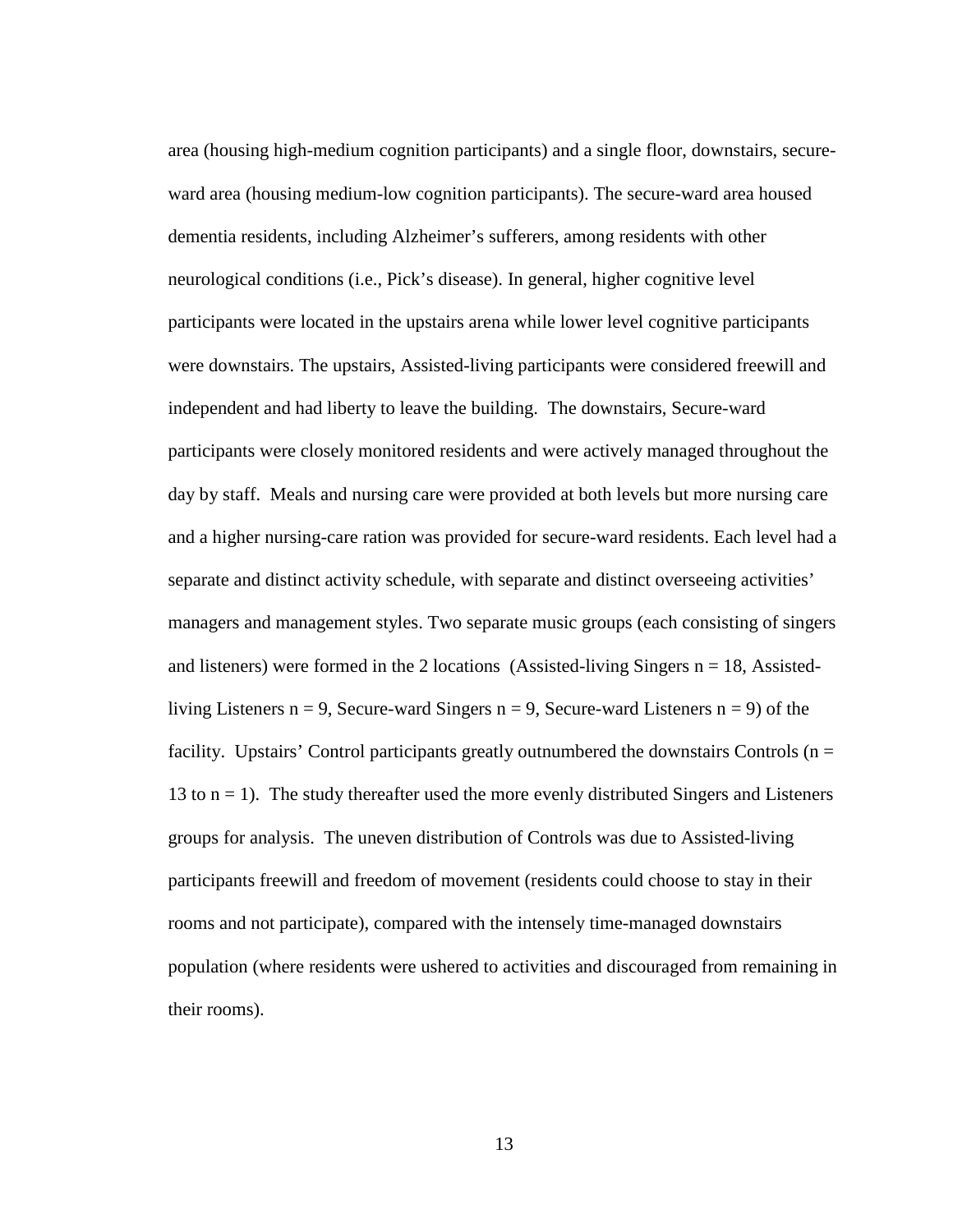### <span id="page-24-0"></span>**Research Design**

Music participants were recruited through a community meeting featuring a verbal presentation of the study and handouts. Recruitment was further facilitated through the upstairs and downstairs activities directors, who distributed and collected consent forms as necessary and who also gathered and organized the participants for participation throughout the study.

Music sessions began after pre-treatment cognitive assessments. Assessments lasted about one half-hour and consisted (in order) of MMSE, SWLS and PCT. Assessments took place during the 2 weeks before the music sessions began. Music sessions consisted of three 50-minute sessions per week (i.e.  $2 \frac{1}{2}$  total monitored hours per week). Participants remained seated during music sessions. Special care was given to physical limitations (wheelchairs, etc.). Participants were provided with large print lyric books for each of the 4 music programs. Lyric books were color-coded. Text font of the lyric books was 18 – 24 sized font in order to accommodate for age-related vision issues. Many of the songs were familiar to participants (i.e., "Somewhere Over the Rainbow") but participants needed to read lyrics in order to participate fully and remember the entire texts. There were no audio- or videotaping of the music sessions and no deception was involved.

Vocal music sessions consisted of 4 different, 50-minute vocal music programs, programed thrice weekly over a period of 4 months. A new program was initiated during the first week of each month. The 4 musical programs focused on nostalgic, seasonal and novel songs within each genre (eg. Valentine's, Patriotic, Musical Theater and Folk/Patriotic). Programs were specifically designed and incorporated rhythm, key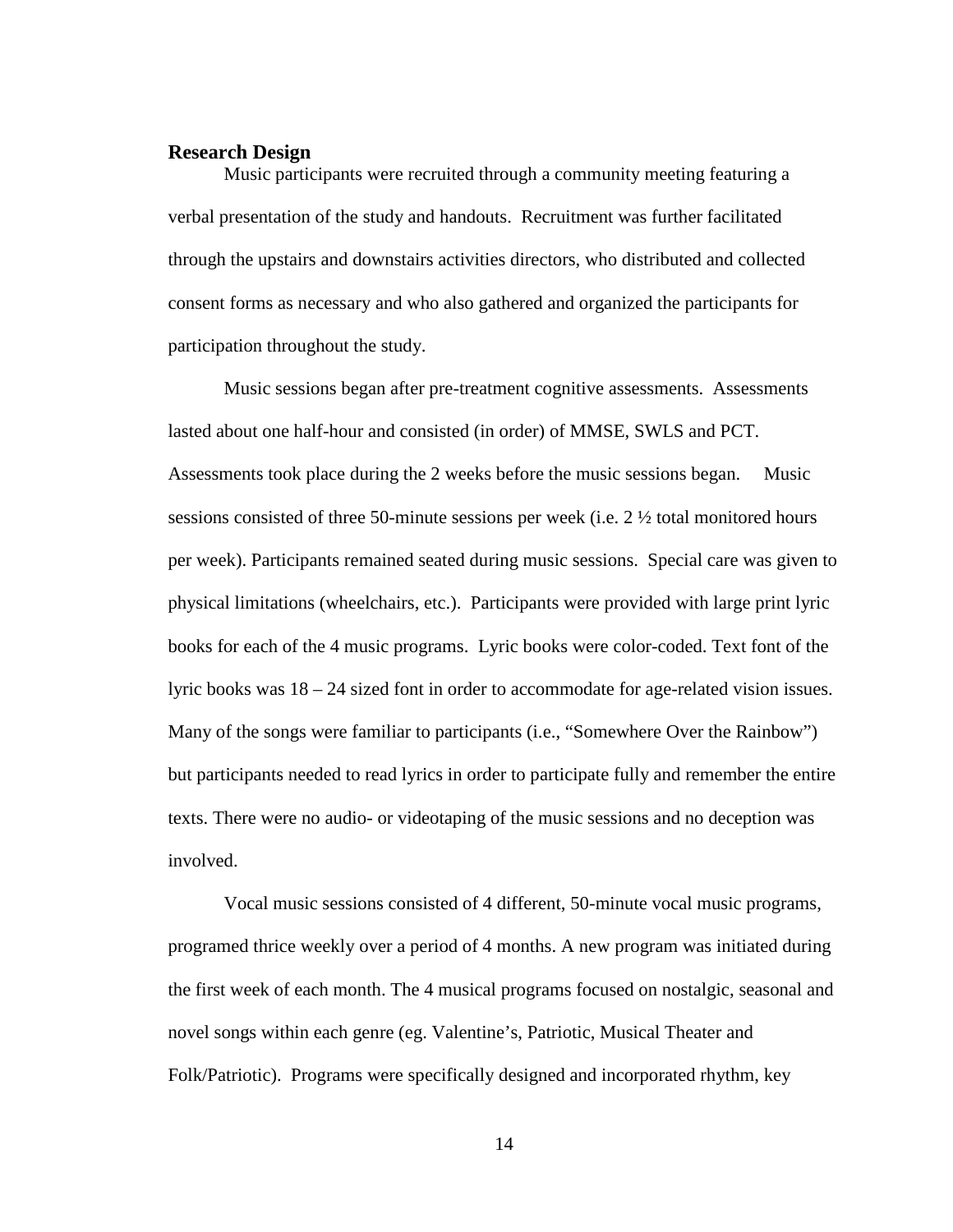tonalities, gently increasing but challenging vocal registers and ranges, longer vocal lines and specific cognitive challenges. There were 8-12 songs (or medleys) per program and each program included 2-3 new (previously unheard) songs (Table.

| <u>Vocal Music Program #1</u>      | Vocal Music Program #3                 |
|------------------------------------|----------------------------------------|
| (Introduction to Singing and Vocal | The Hills are Alive with the Sound of  |
| Techniques)                        | Music                                  |
| Somewhere Over the Rainbow         | Edelweiss                              |
| You'll Never Walk Alone            | Surrey with the Fringe on Top          |
| Love Me Tender                     | People will Say We're in Love          |
| Our Love is Here to Stay           | O, What a Beautiful Morning            |
| Someone to Watch Over Me           | The Impossible Dream                   |
| Sunrise, Sunset                    | Make Me a Channel of Your Peace        |
| Some Enchanted Evening             | The Lost Chord                         |
| Isn't It Romantic?                 | Let There Be Peace on Earth            |
|                                    | When You Wish Upon a Star              |
|                                    | It's a Grand Night for Singing         |
|                                    |                                        |
| Vocal Music Program #2             | Vocal Music Program #4                 |
| Danny Boy                          | <b>Star Spangled Banner</b>            |
| Drink To Me Only With Thine Eyes   | My Country tis' of Thee                |
| Chattanooga Choo-Choo              | She'll be Comin' Round the Mountain    |
| What a Wonderful World             | When the Moon Comes Over the Mountain  |
| I'll Walk with God                 | Merry Widow Waltz                      |
| <b>Moon River</b>                  | Concertschtick (Medley)                |
| Somewhere, My Love                 | Grandfather's Clock                    |
| Beauty and the Beast               | Alexander's Ragtime Band               |
| Somewhere Out There                | Army – Marine – Navy Medley            |
| Che sara, sara                     | This Land is Your Land                 |
| I Could Have Danced All Night      | America the Beautiful – Battle Hymn of |
| Cabaret                            | the Republic                           |
|                                    |                                        |

<span id="page-25-0"></span>Table 1. List of Songs in Four Vocal Music Programs used during the Study.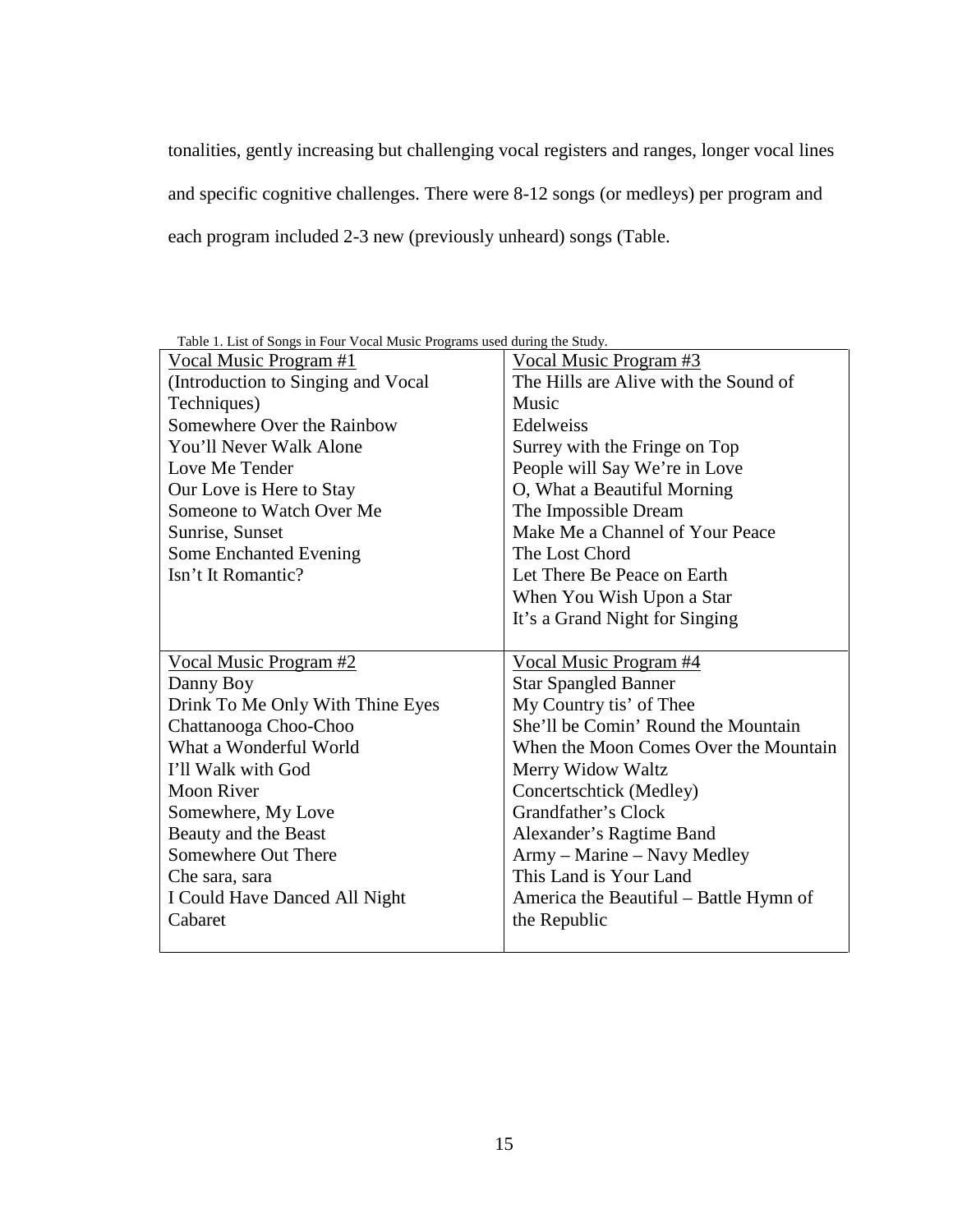Two of the vocal music sessions were live-music sessions with leader L.M., who sang and also played the piano accompaniment during songs. Some songs were a cappella (no accompaniment). The leader would often step away from the piano to rehearse the singing while encouraging posture, upper torso buoyancy, breath intake and support, vowel and rhythmic integrity, discussing interpretation and integrity of texts, etc. The leader would then sit at the piano to provide accompaniment and sang as vocal lead while participants sang along. Participants sang alone during repetitions of the songs.

There were two "conducted" music treatments per week. Researcher, L.M. lead the primary vocal session while the remaining treatment consisted of a 50-minute DVD recording. The DVD featured L.M. singing, accompanying and conducting while providing recorded rehearsal guidance of music for each individual vocal music program. Sessions using these DVDs are referred to as "interim sessions". Interim sessions were rated by research assistants using the 0-5 participation scale.

Participants were identified by first name during all music sessions but were later referred to through coded identity during data analysis.

#### <span id="page-26-0"></span>**Procedure**

Participants committed to attending 3 music sessions per week, 2 sessions per week with the musical leader and 1 session used DVD rehearsal accompaniments. Research assistants made qualitative assessments during both live and DVD rehearsal sessions.

Below is the summary table for the locational analyses (Table 1.):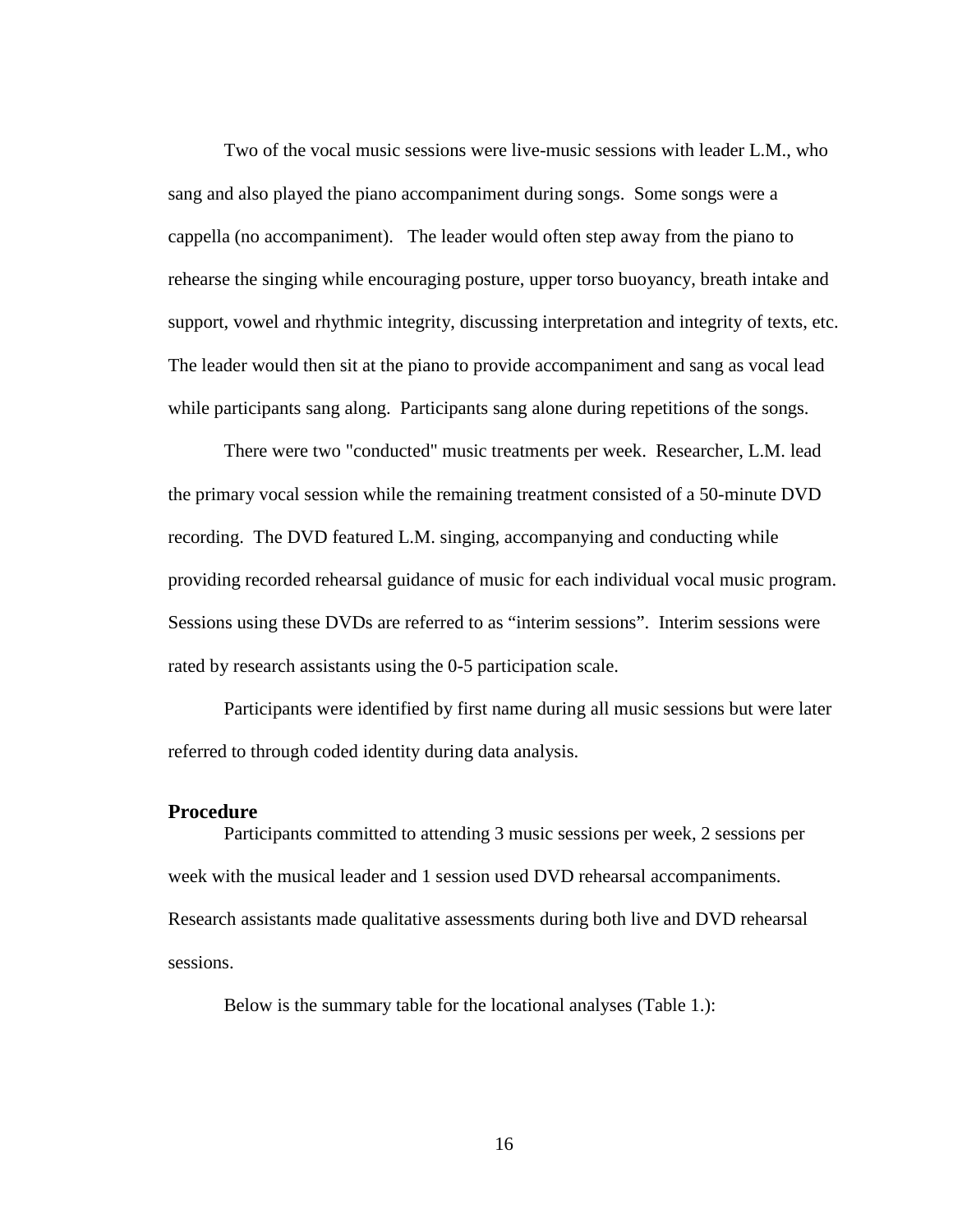| <b>LOCATION</b> | <b>TREATMENT</b> | $N = 45$ |
|-----------------|------------------|----------|
| Assisted-living | Vocal            | $n = 18$ |
| Assisted-living | Listening        | $n = 9$  |
| Secure-ward     | Vocal            | $n = 9$  |
| Secure-ward     | Listening        | $n = 9$  |

<span id="page-27-1"></span>Table 2. Locational groups: Assisted-living and Secure-ward, Singers and Listeners

### <span id="page-27-0"></span>**Work Plan Including Time Table**

This study ran from Jan  $2<sup>nd</sup>$  to June  $15<sup>th</sup>$ . The initial 2 weeks involved cognitive assessments of all participants. Music sessions and interim sessions formally began January  $9<sup>th</sup>$  and continued through May  $18<sup>th</sup>$ . There was a celebratory performance on May  $17<sup>th</sup>$  (Secure-ward) and May  $18<sup>th</sup>$  (Assisted-living group). The timeline (Table) shows the Norovirus outbreak that created a 4-week hiatus in the study. Only Assistedliving participants contracted but the entire facility was quarantined. New music programs began on the first Tuesday (Assisted-living group) and Wednesday (Secureward group) of each month. There were 32 total live music sessions and 16 total interim sessions, resulting in a grand total of 48 music sessions per person per group. There were 2 morning and 1 afternoon music sessions per group, per week. Combined music sessions for both vocal and listening music groups totaled 96 sessions in 4 months of vocal music treatment over a 5-month period. Final assessments occurred May  $21<sup>st</sup>$ – June  $15<sup>th</sup>$ .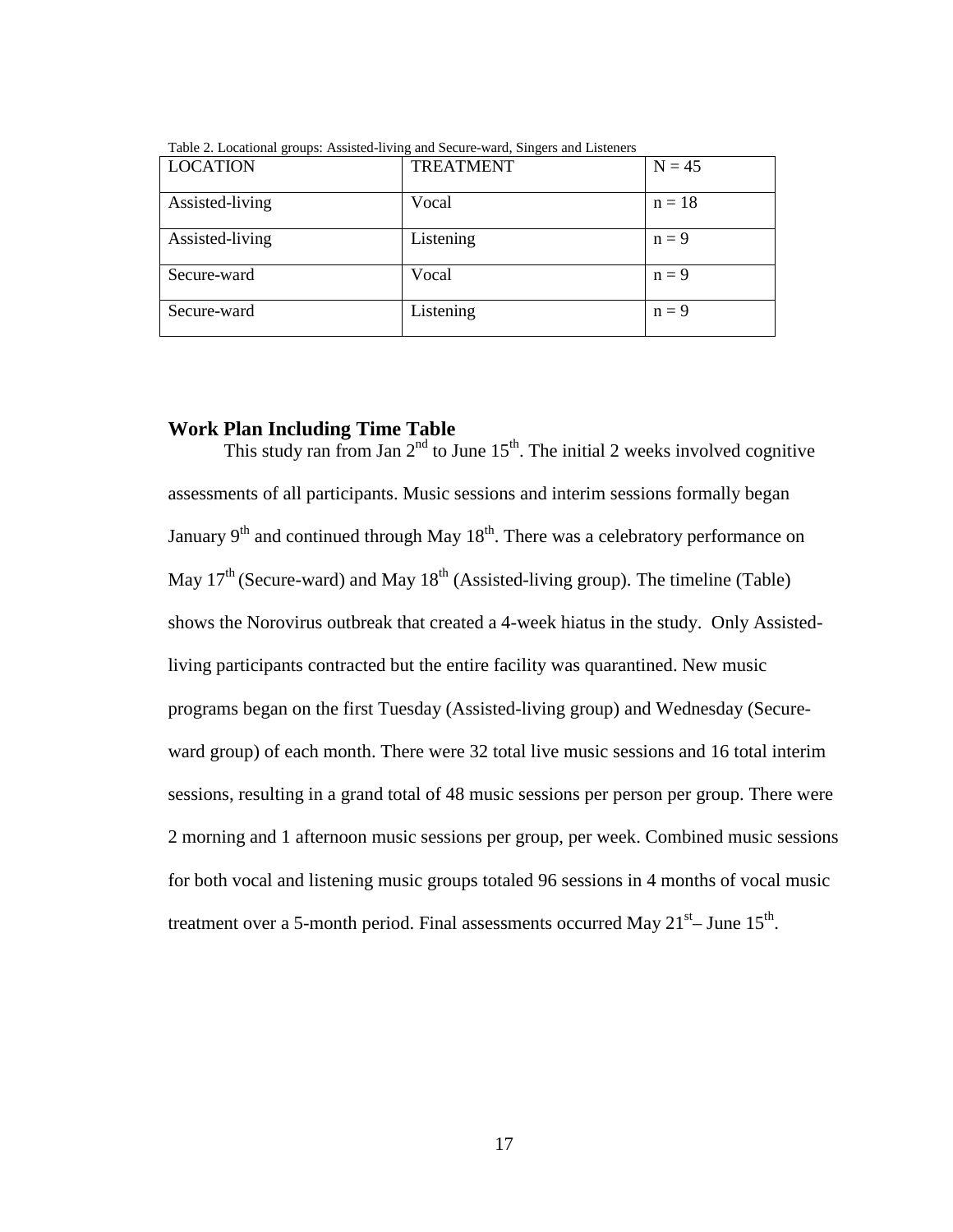<span id="page-28-0"></span>Table 3. Schedule of Music Sessions

| <b>Begin Date</b> | <b>End Date</b> | <b>PROGRAM</b>                                                                          |
|-------------------|-----------------|-----------------------------------------------------------------------------------------|
| 01/02/12          | 01/13/12        | <b>Initial Assessments</b>                                                              |
| 01/09/12          | 02/03/12        | Program 1 (Valentine's Music)<br>Vocal methodology and<br><b>Interim Sessions</b>       |
| 02/06/12          | 02/24/12        | Program 2 (Folk/ Nostalgia)<br><b>Music Sessions and Interim</b><br>Sessions            |
| 02/27/12          | 03/16/12        | NOROVIRUS and QUARANTINE                                                                |
| 03/19/12          | 04/06/12        | Program 3 (Music Theater)<br>Music Sessions and Interim<br>Sessions                     |
| 04/09/12          | 05/18/12        | Program 4 (Patriotic) Music<br>Sessions and Interim Sessions -<br><b>Public Concert</b> |
| 05/21/12          | 06/15/12        | <b>Final Assessments</b>                                                                |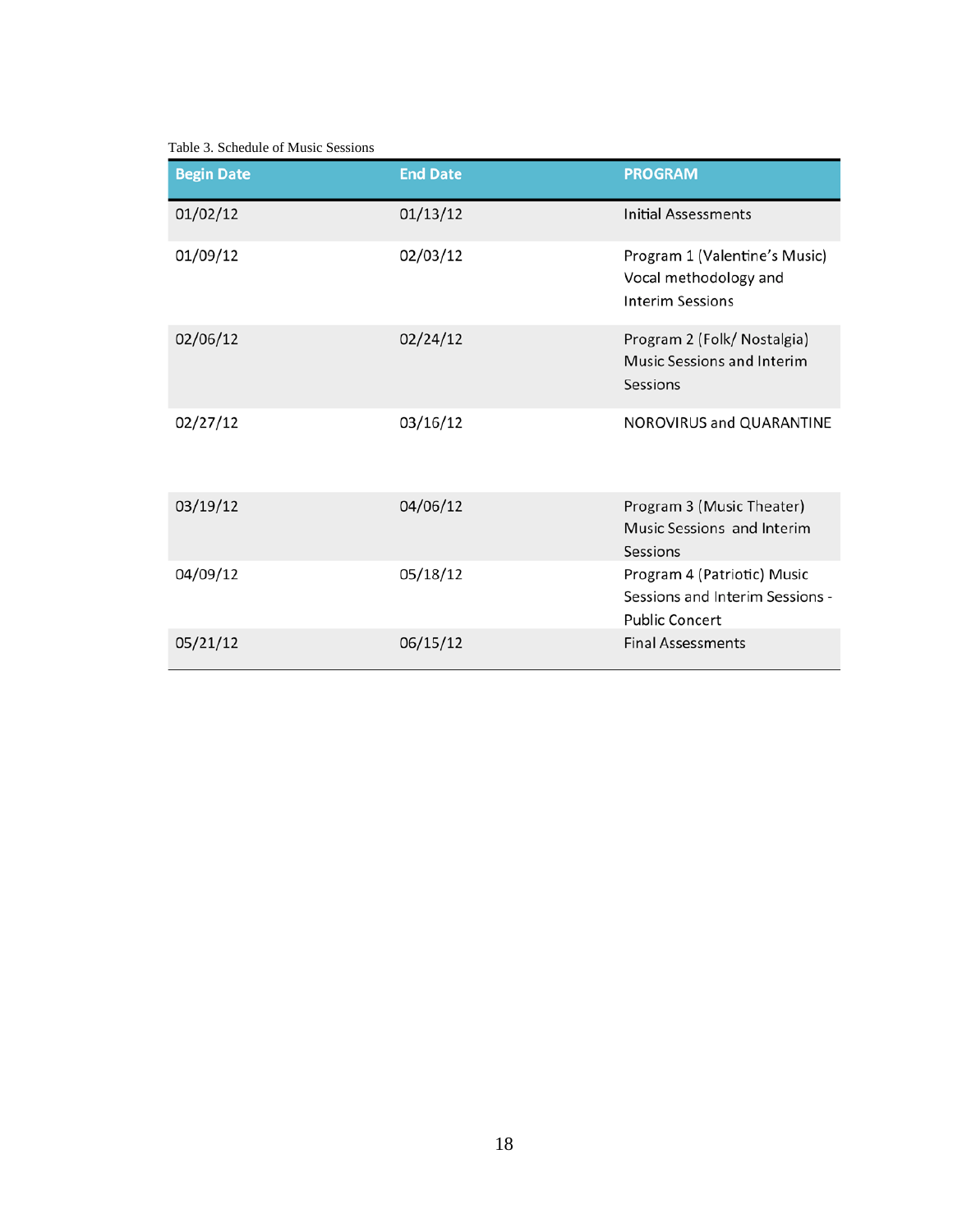### <span id="page-29-0"></span>**CHAPTER THREE: RESULTS**

A 2 x 2 x 2 mixed factorial ANOVA was conducted on MMSE scores of all participants. Between-subjects variables were Treatment (Singing vs Listening) and Location (Assisted-living vs Secure-ward), while the within-subjects variable was Time of Measurement (Pre and Post-treatment). There was a significant overall interaction between Treatment, Location and Time of Measurement ( $F(1,41) = 6.116$ ,  $p = .018$ ). There was also a between-subjects main effect of location ( $F(1,41) = 15.781$ ,  $p = .000$ ) with Assisted-living groups having significantly higher mean scores that Secure-ward participants (See Figure 1.)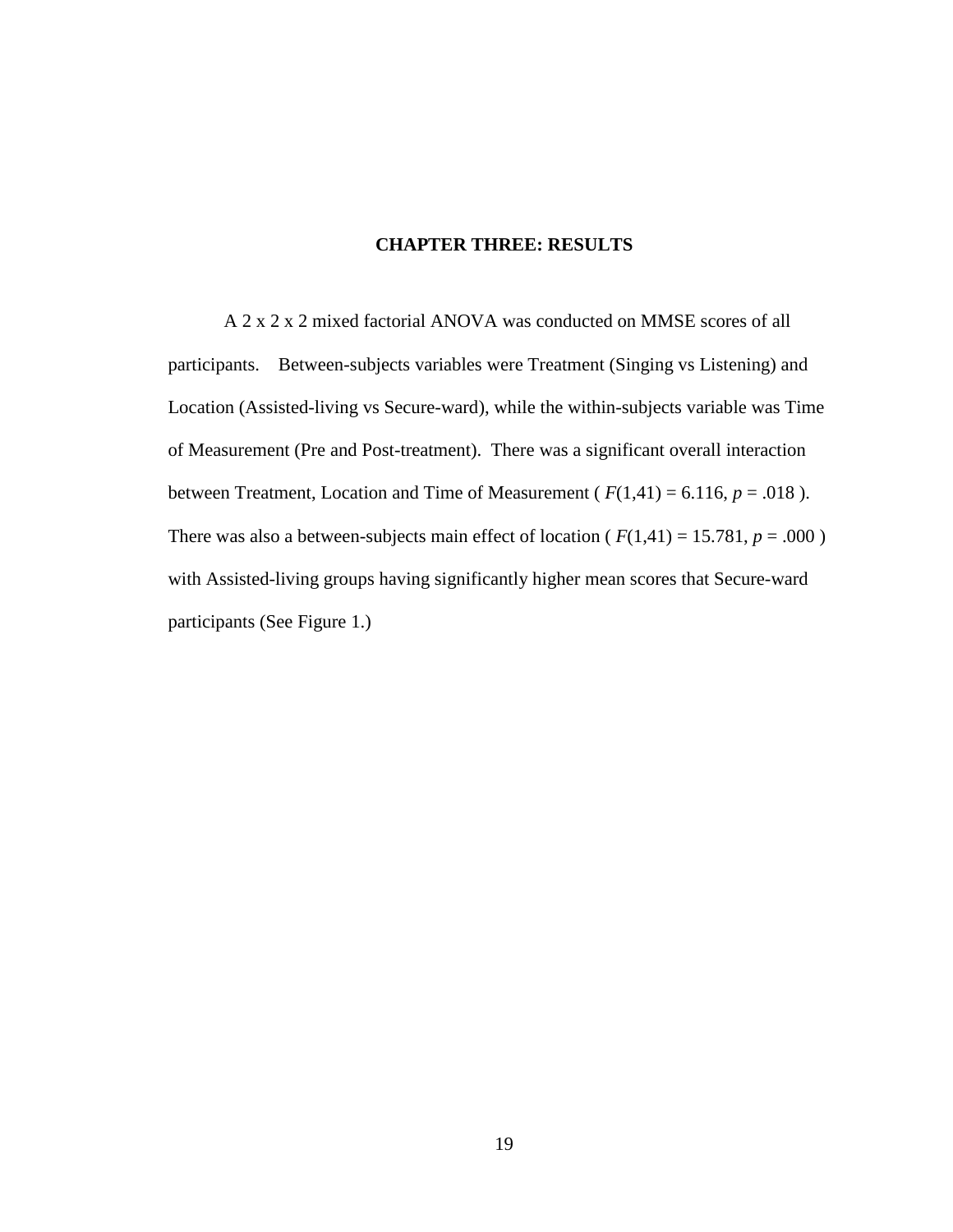

<span id="page-30-0"></span>Figure 1. There was a significant difference in MMSE scores between Assisted-living groups and Secure-ward groups at both Pre-and Post-treatment measurements. In the Secure-ward, there was an interaction between Treatment and Time of Measurement (Pre- and Post-treatment)

Using data from the Secure-ward participants only, a 2 (Singing vs Listening Treatment) X 2 (Pre- and Post-treatment Time of Measurement) mixed factorial ANOVA was conducted on MMSE scores. There was a significant interaction between Treatment and Time of Measurement  $(F(1,16) = 5.264, p=.036)$ . Simple effects analyses showed that Secure-ward Singers and Listeners had similar MMSE scores at Pre-treatment (F  $(1,16) = .13$ , p>.05), but that Singers had significantly higher MMSE scores than Listeners at Post-treatment  $(F(1,16) = 9.17, p < .05)$ . In summary, Secure-ward Singers' scores increased while Listeners' scores decreased Post-treatment.

Using data from the Assisted-living participants only, a 2 (Singing vs Listening Treatment) x 2 (Pre- and Post-treatment Time of Measurement) mixed factorial ANOVA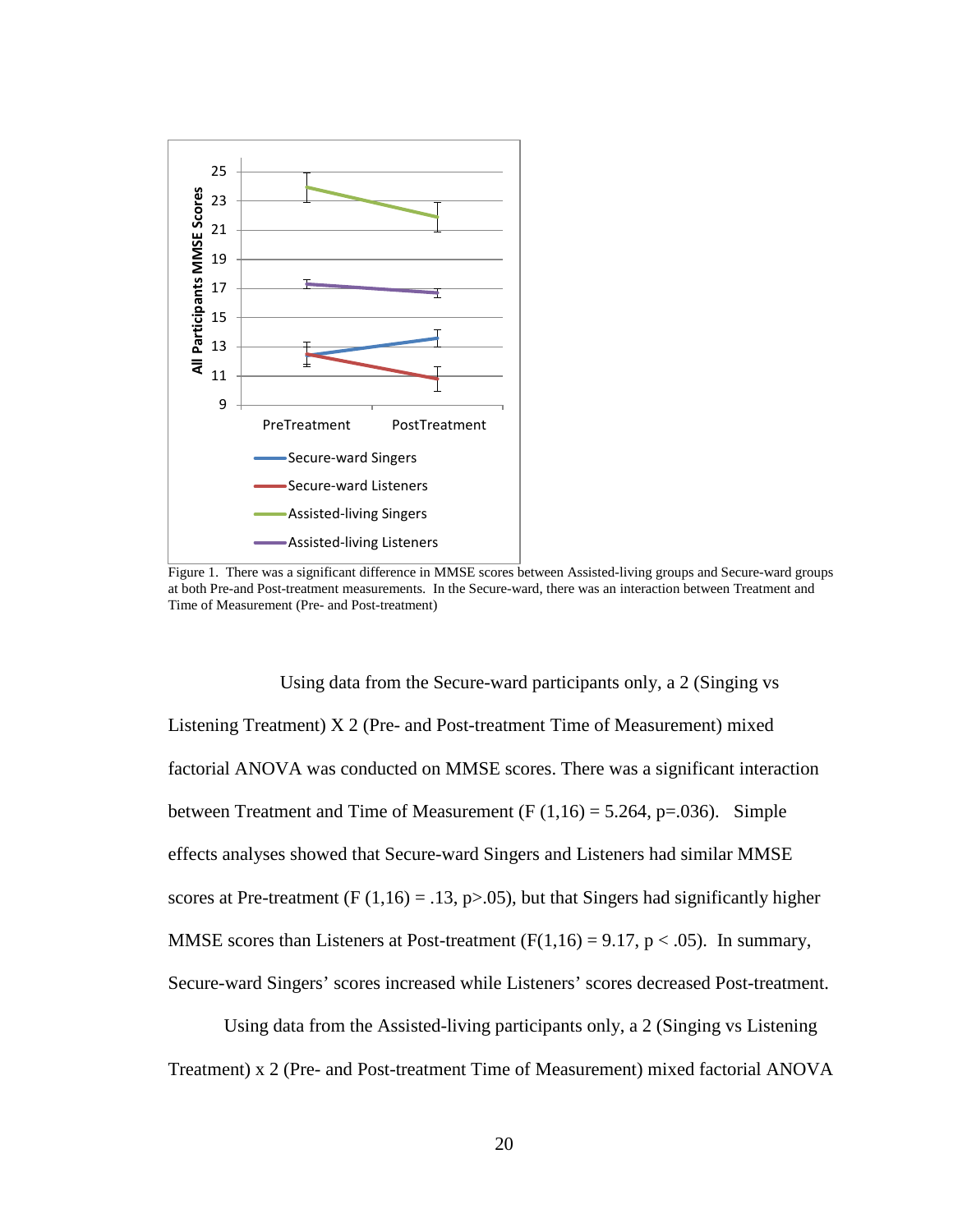was conducted on MMSE scores. There was no significant interaction between Treatment and Time of Measurement (Pre- and Post) ( $F(1,25) = 1.385$ ,  $p = .25$ ). However, there was a significant main effect of Time of Measurement (Pre- and Post-treatment)( *F* (1,25)  $= 5.320, p = .030$ , with Post-treatment scores being significantly lower than pretreatment scores in the Assisted-living groups. There was also a main effect of Treatment (Singing vs Listening)  $(F(1.25) = 6.148, p = .02)$ , with Singers having significantly higher MMSE scores than Listeners at both Pre- and Post-treatment measurements.

#### <span id="page-31-0"></span>**Clock-drawing**

Clock-drawing was another dependent measure examined to try to identify differences between Pre- and Post-treatment abilities in Locations (Secure and Assistedliving) and Treatment conditions (Singing and Listening). Chi-square tests for independence were conducted on success (Yes) or failure (No) in Clock-drawing ability Pre- and Post-treatment. In Secure-ward participants, there was no significant difference between Secure-ward Singers and Listeners Clock-drawing at Pre-treatment  $\chi^2$  (1, n = 18)  $= .24$ ,  $p > .05$  but there was a significant difference at Post-treatment Time of Measurement  $\chi^2$  (1, n = 18) = 6.92, p < .05). This reflects a decrease in Secure-ward Listeners' and an increase in Secure-ward Singers' Clock-drawing ability Post-treatment. In Assisted-living participants, there was no significant difference between Assistedliving Singers and Listeners Clock-drawing at Pre-treatment  $\chi^2$  (1, n = 27) = 2.43, p > .05, but there was a significant difference at Post-treatment Time of Measurement  $\chi^2$  (1, n =  $27$ ) = 4.04,  $p < .05$ ). This shows that Secure-ward Singers' Clock-drawing ability was significantly better than Listeners' ability post-treatment (See Figure 2.)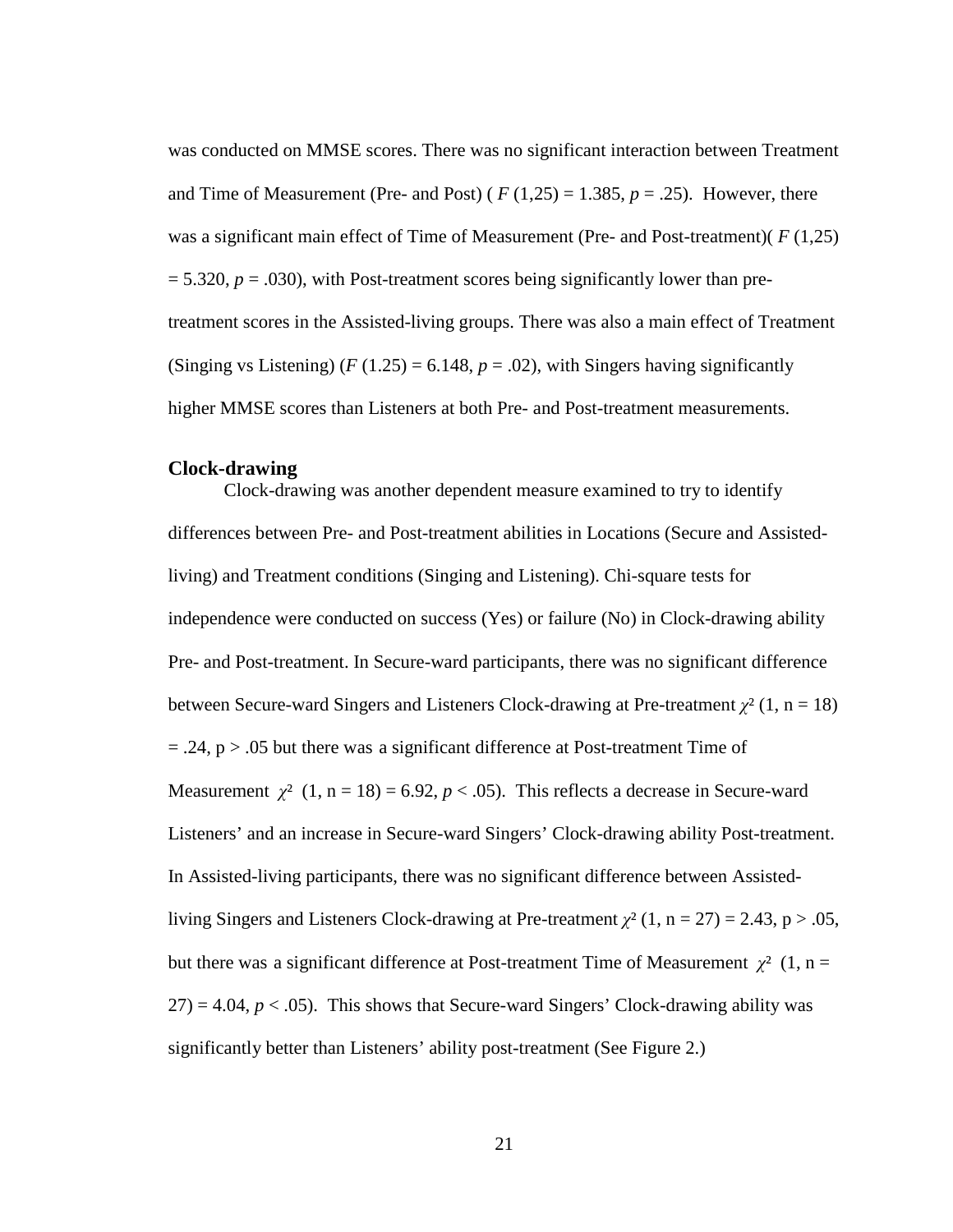

<span id="page-32-1"></span>Figure 2. Chi square test showed a significant decline in number of positive responses in both Secure-ward and Assisted-living participants' Clock-drawing ability.

| Assisted-<br>living<br><b>Pre-test</b> | <b>Singer</b> | <b>Listen</b><br>er     | Total        | $\chi^2$ |             | <b>Assisted</b><br>-living<br>Post-test | <b>Singer</b>  | Listen<br>er        | <b>Total</b> | $\chi^2$ |                        |
|----------------------------------------|---------------|-------------------------|--------------|----------|-------------|-----------------------------------------|----------------|---------------------|--------------|----------|------------------------|
| <b>Yes</b>                             | 15            | 5                       | <b>20</b>    | 2.43     | N.S.        | <b>Yes</b>                              | 12             | $\overline{2}$      | 14           | 4.04     | <b>Significa</b><br>nt |
| No.                                    | 3             | 4                       | 7            |          |             | N <sub>0</sub>                          | 6              | 7                   | 13           |          | (p < .05)              |
| <b>Total</b>                           | 18            | 9                       |              |          |             | <b>Total</b>                            | 18             | 9                   |              |          |                        |
|                                        |               |                         |              |          |             |                                         |                |                     |              |          |                        |
| Secure-<br>Ward<br><b>Pre-test</b>     | <b>Singer</b> | Listen<br>er            | <b>Total</b> | $\chi^2$ |             | Secure-<br>ward<br>Post-test            | <b>Singer</b>  | <b>Listen</b><br>er | <b>Total</b> | $\chi^2$ |                        |
| <b>Yes</b>                             | 3             | $\overline{\mathbf{4}}$ | 7            | .24      | <b>N.S.</b> | <b>Yes</b>                              | 5              | $\mathbf{0}$        | 5            | 6.92     | <b>Significa</b><br>nt |
| N <sub>0</sub>                         | 6             | 5                       | 11           |          |             | N <sub>0</sub>                          | $\overline{4}$ | 9                   | 13           |          | (p < .05)              |
|                                        |               |                         |              |          |             |                                         |                |                     |              |          |                        |

<span id="page-32-0"></span>Table 4. Chi square analysis on Clock-drawing test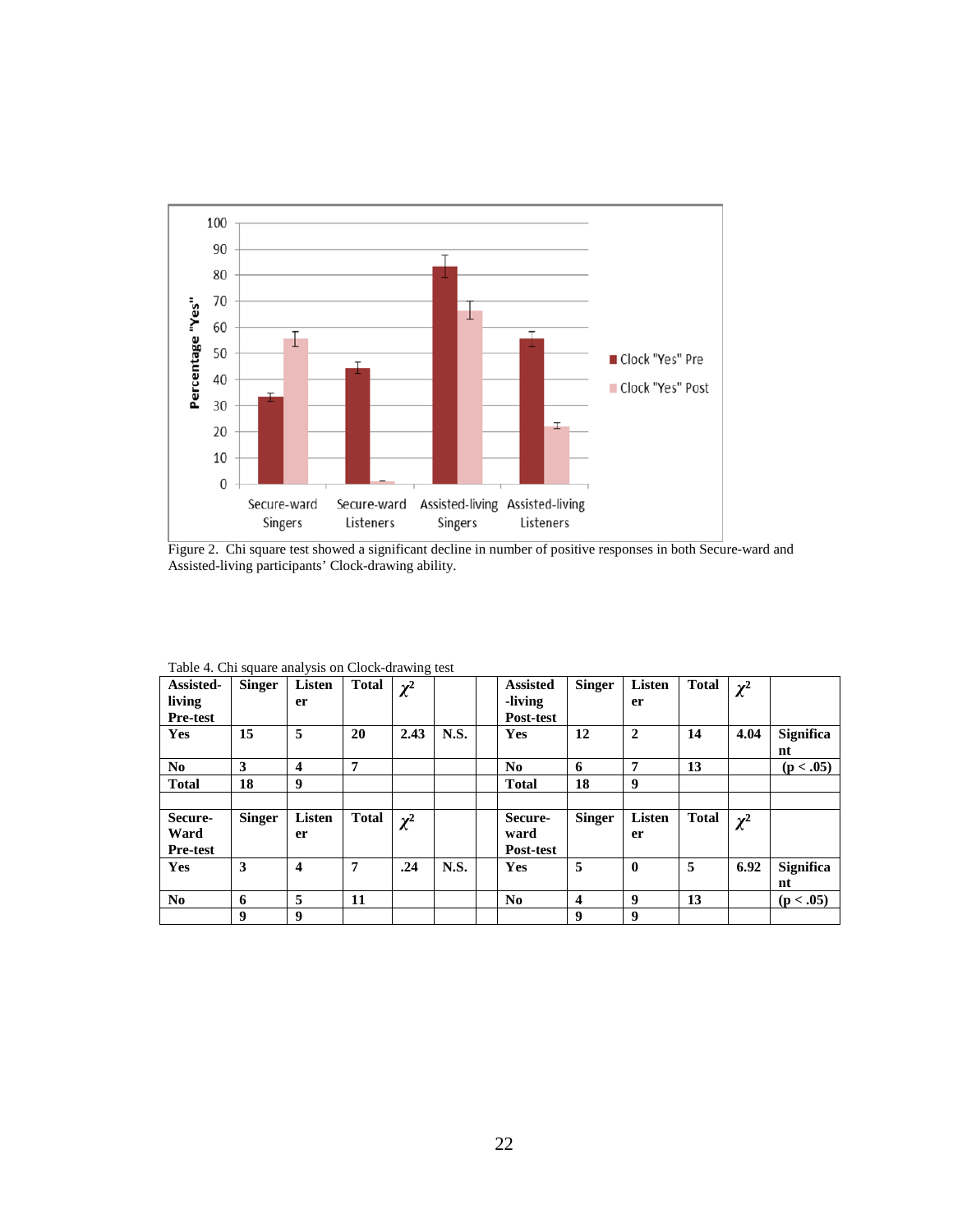#### <span id="page-33-0"></span>**Obama-as-President**

Obama-as-President recognition test was another dependent measure examined to try to identify differences between Pre- and Post-treatment abilities in Locations (Secure and Assisted-living) and Treatment conditions (Singing and Listening). Chi-square tests for independence were conducted on success (Yes) or failure (No) in Obama-as-President naming ability Pre- and Post-treatment. In Secure-ward participants, there was no significant difference between Secure-ward Singers and Listeners at Pre-treatment *[χ](http://en.wikipedia.org/wiki/Chi_(letter))*² (1,  $n = 18$ ) = 2.38, p > .05 or at Post-treatment Time of Measurement,  $\chi^2$  (1, n = 18) = 1.28,  $p > .05$ ). In Assisted-living participants, there was no significant difference between Assisted-living Singers and Listeners at Pre-treatment  $\chi^2$  (1, n = 27) = .68, p > .05 or at Post-treatment Time of Measurement,  $\chi^2$  (1, n = 27) = 0.00, p > .05). This reflects no effect of treatment in either Secure-ward or Assisted-living participants Listeners and Singers' Obama as President naming ability post-treatment (See Figure 3. and Table 5.)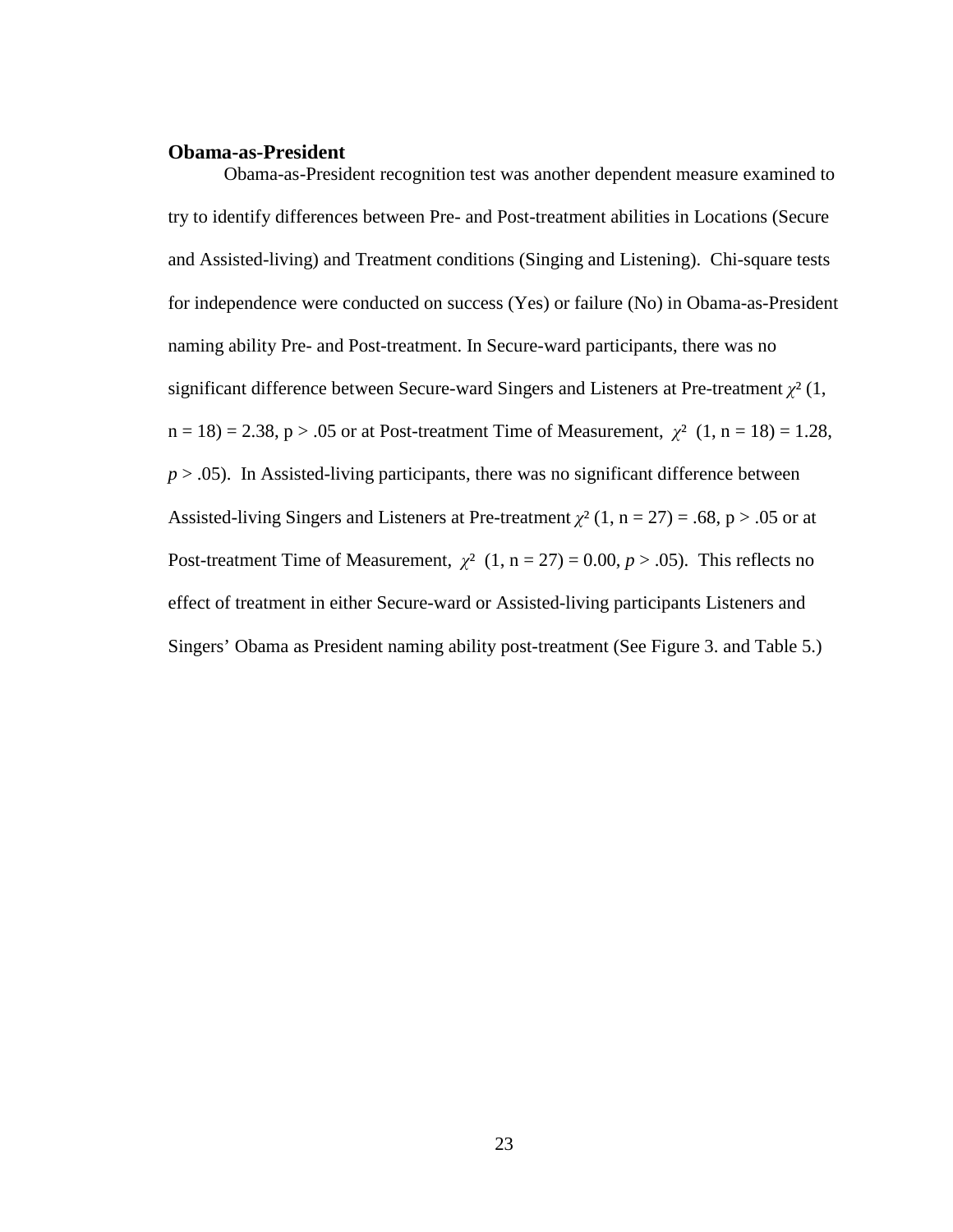

<span id="page-34-2"></span>Figure 3. Chi square tests show there was no effect of treatment on the Obama-as-President naming test.

| галс э. Сти мнаге анагумы многи по мунитеанссианус ни ану от ние groups он алниу to напис Олана-ам-т гемисии.<br>Assisted- | <b>Sin</b> | Liste                   | <b>Total</b> | $\chi^2$ |      | Assisted-      | <b>Singer</b> | Listen | <b>Total</b> | $\chi^2$ |      |
|----------------------------------------------------------------------------------------------------------------------------|------------|-------------------------|--------------|----------|------|----------------|---------------|--------|--------------|----------|------|
| living                                                                                                                     | ger        | ner                     |              |          |      | living         |               | er     |              |          |      |
| <b>Pre-test</b>                                                                                                            |            |                         |              |          |      | Post-test      |               |        |              |          |      |
| <b>Yes</b>                                                                                                                 | 11         | $\overline{\mathbf{4}}$ | 15           | .68      | N.S. | <b>Yes</b>     | 8             | 4      | 12           | 0.00     | N.S. |
| No.                                                                                                                        | 7          | 5                       | 12           |          |      | No.            | 10            | 5      | 15           |          |      |
| <b>Total</b>                                                                                                               | 18         | 9                       |              |          |      | <b>Total</b>   | 18            | 9      |              |          |      |
|                                                                                                                            |            |                         |              |          |      |                |               |        |              |          |      |
| Secure-                                                                                                                    | <b>Sin</b> | Liste                   | <b>Total</b> | $\chi^2$ |      | Secure-ward    | <b>Singer</b> | Listen | <b>Total</b> | $\chi^2$ |      |
| Ward                                                                                                                       | ger        | ner                     |              |          |      | Post-test      |               | er     |              |          |      |
| <b>Pre-test</b>                                                                                                            |            |                         |              |          |      |                |               |        |              |          |      |
| <b>Yes</b>                                                                                                                 | 4          |                         | 5            | 2.38     | N.S. | <b>Yes</b>     | 3             |        | 4            | 1.28     | N.S. |
| N <sub>0</sub>                                                                                                             | 5          | 8                       | 13           |          |      | N <sub>0</sub> | 6             | 8      | 14           |          |      |
|                                                                                                                            | 9          | 9                       |              |          |      |                | 9             | 9      |              |          |      |

<span id="page-34-1"></span>Table 5. Chi square analysis showed no significant change in any of the groups on ability to name Obama-as-President.

### <span id="page-34-0"></span>**Satisfaction With Life Scale**

A 2 x 2 x 2 mixed factorial ANOVA was conducted on Satisfaction With Life Scale (SWLS) scores of all participants. Between-subjects variables were Treatment (Singing vs Listening) and Location (Assisted-living vs Secure-ward), while the withinsubjects variable was Time of Measurement (Pre- and Post-treatment). There was no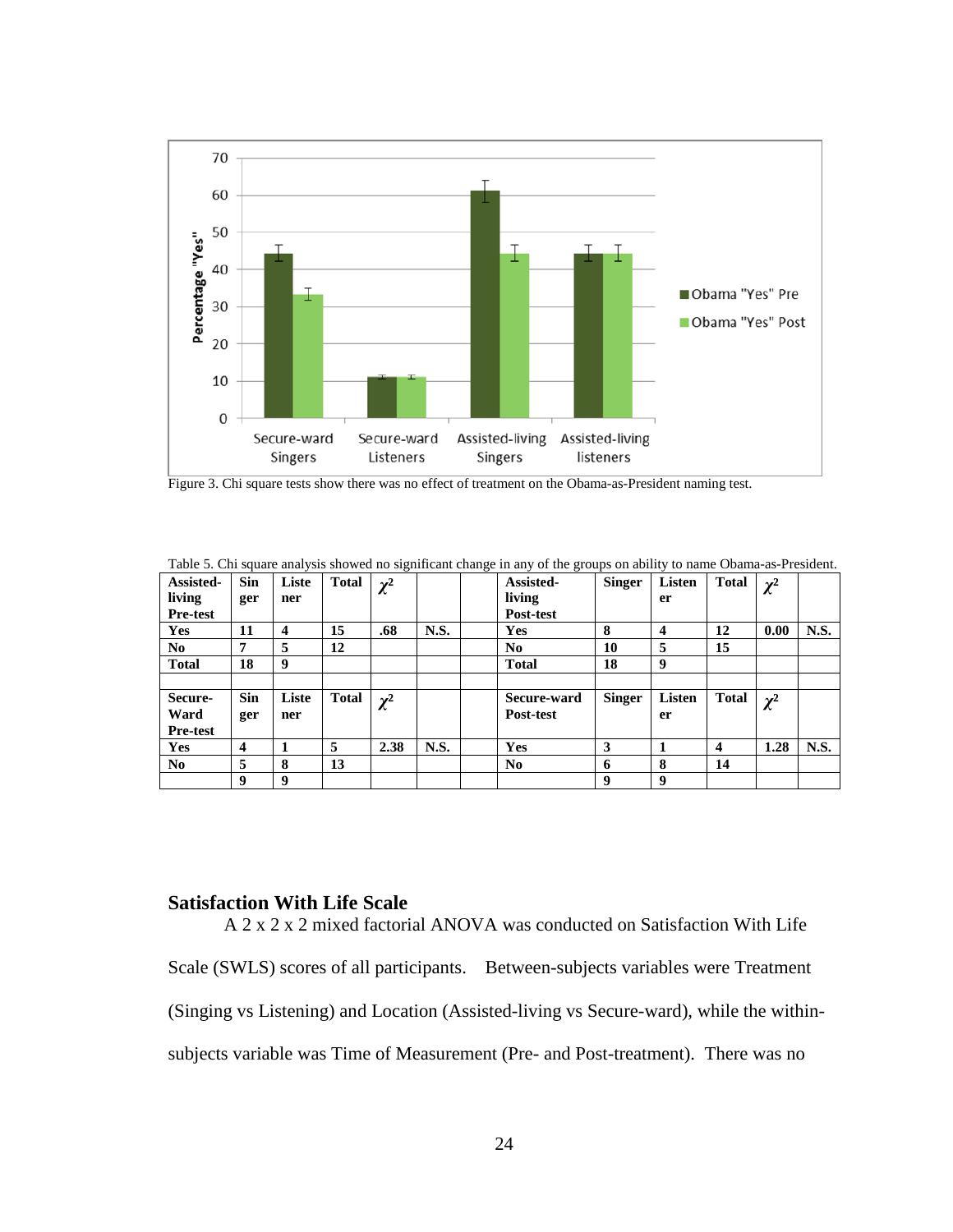overall interaction between Treatment, Location and Time of Measurement ( *F*(1,39) = .082,  $p = .777$ ). There was a between-subjects main effect of Treatment ( $F(1,39) =$ 12.231,  $p = .001$ ) with Singers having significantly higher mean scores than Listening participants. There was no main effect of Location ( $F(1,39) = .269$ ,  $p = .589$ ) or Time of Measurement ( $F(1,39) = .002$ ,  $p = .968$ ) (See Figure 4.)



<span id="page-35-0"></span>Figure 4. There was a between-subjects main effect of Treatment in SWLS scores with Singers having significantly higher mean scores than Listening participants.

Using data from the Secure-ward participants only, a 2 (Singing vs

Listening Treatment) X 2 (Pre- and Post-treatment Time of Measurement) mixed factorial ANOVA was conducted on SWLS scores. There was no overall interaction ( *F*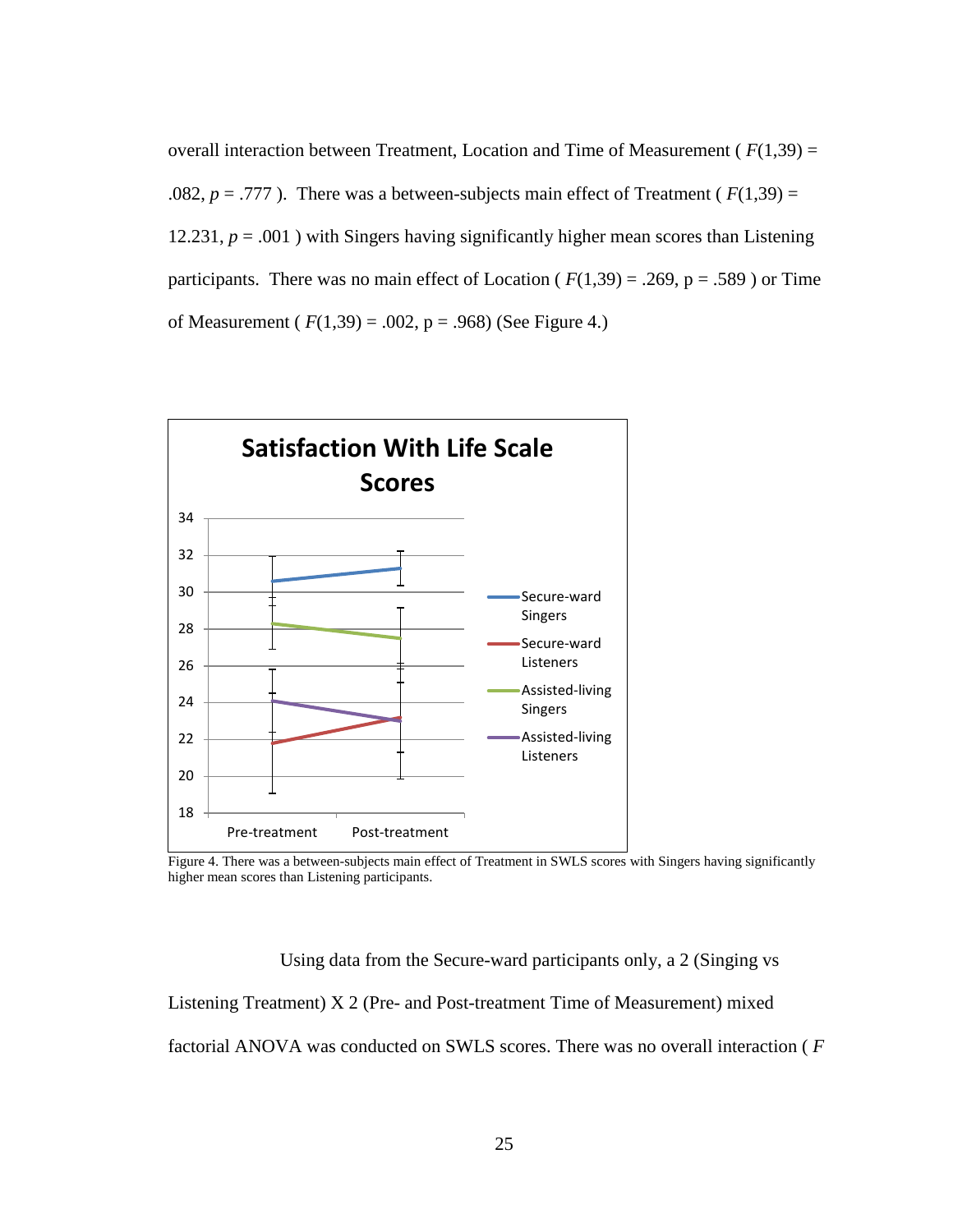$(1,15) = .088$ , p=.771) but a main effect of Treatment ( $F(1,15) = 12.679$ , p=.003) showing that Secure-ward Singers had significantly higher SWLS scores than Listeners.

Using data from the Assisted-living participants only, a 2 (Singing vs Listening Treatment) x 2 (Pre- and Post-treatment Time of Measurement) mixed factorial ANOVA was conducted on SWLS scores. There was no overall interaction between Treatment and Time of Measurement (Pre- and Post) ( $F(1,24) = .015$ ,  $p = .904$ ). Assisted-living participants followed a similar pattern as Secure-ward participants in that there was a trend towards a main effect of Treatment (Singing vs Listening) ( $F(1.24) = 2.796$ ,  $p =$ .108) showing that Assisted-living Singers had higher SWLS scores than Listeners.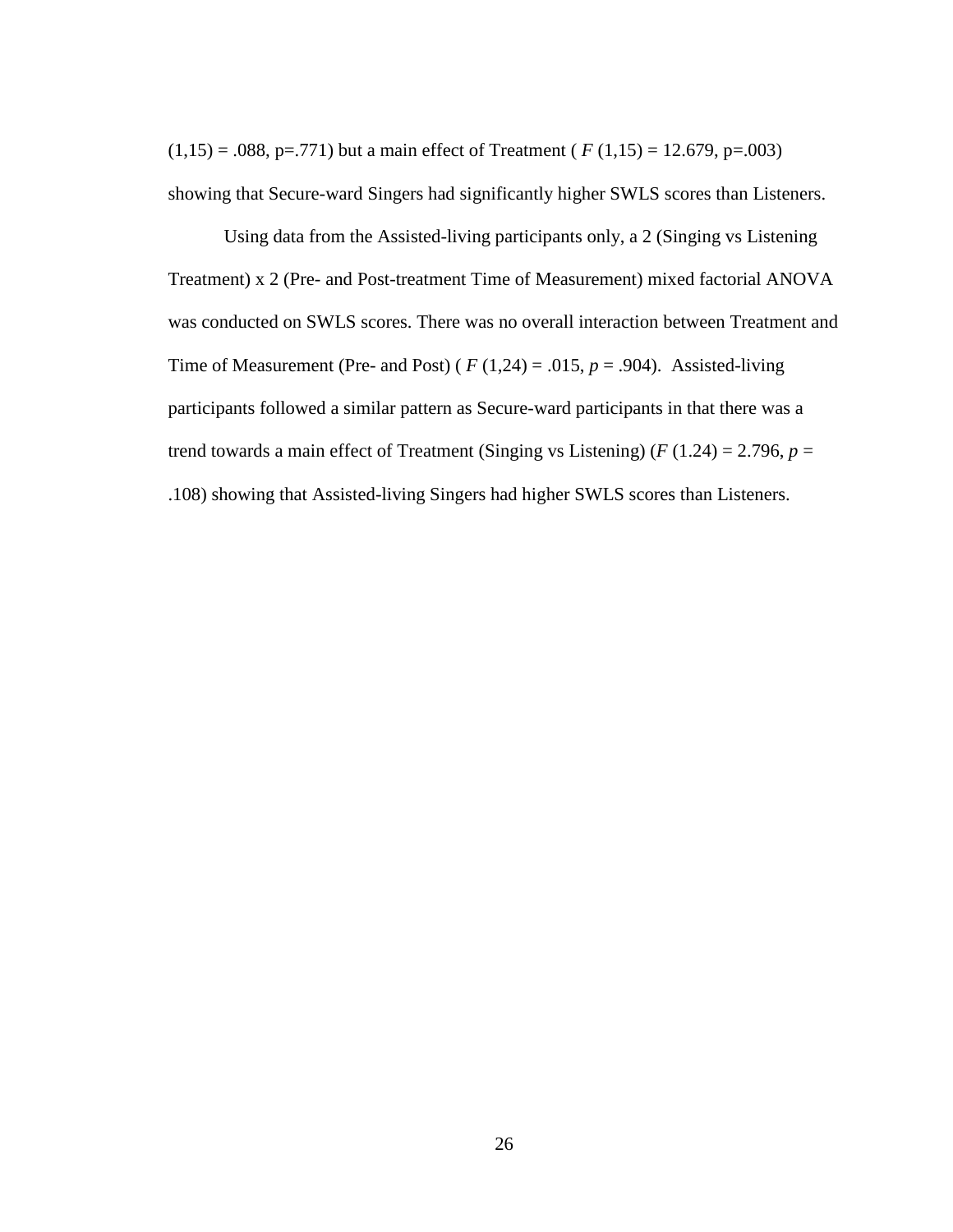### **CHAPTER FOUR: DISCUSSION**

The purpose of this study was to provide vocal music experiences that could potentially produce changes in cognition in singing and listening participants in elderly populations with and without Alzheimer's disease. The study showed that singing has potential to increase cognition in the elderly, particularly in the later stages of dementia.

The data collected from the study has increased the understanding of cognitive changes in the elderly, contingent on vocal music participation. Professionally selected music provides a means to exercise cognitive pathways leading to mood, behavioral and cognitive improvement, particularly in later-stage dementia sufferers who respond to music. The programmed vocal music in this study provided targeted physical and cognitive musical experiences through the use of specific musical keys and harmonies (intended to induce cognitive responses) and rhythmical meters (intended to induce physiological responses) as well as textual considerations for deeper cognitive impact of music experiences (Peretz, 2006; Krumhansi, 2000; Wallace, 1994).

The study used MMSE scores for comparison between all singing and listening groups in both assisted-living and Secure-ward locations. A significant overall interaction between treatment, location and time of measurement was found. This interaction was due to the change in the Secure-ward participants, in which singer scores increased whereas listener scores decreased between pre- and post-treatment time of MMSE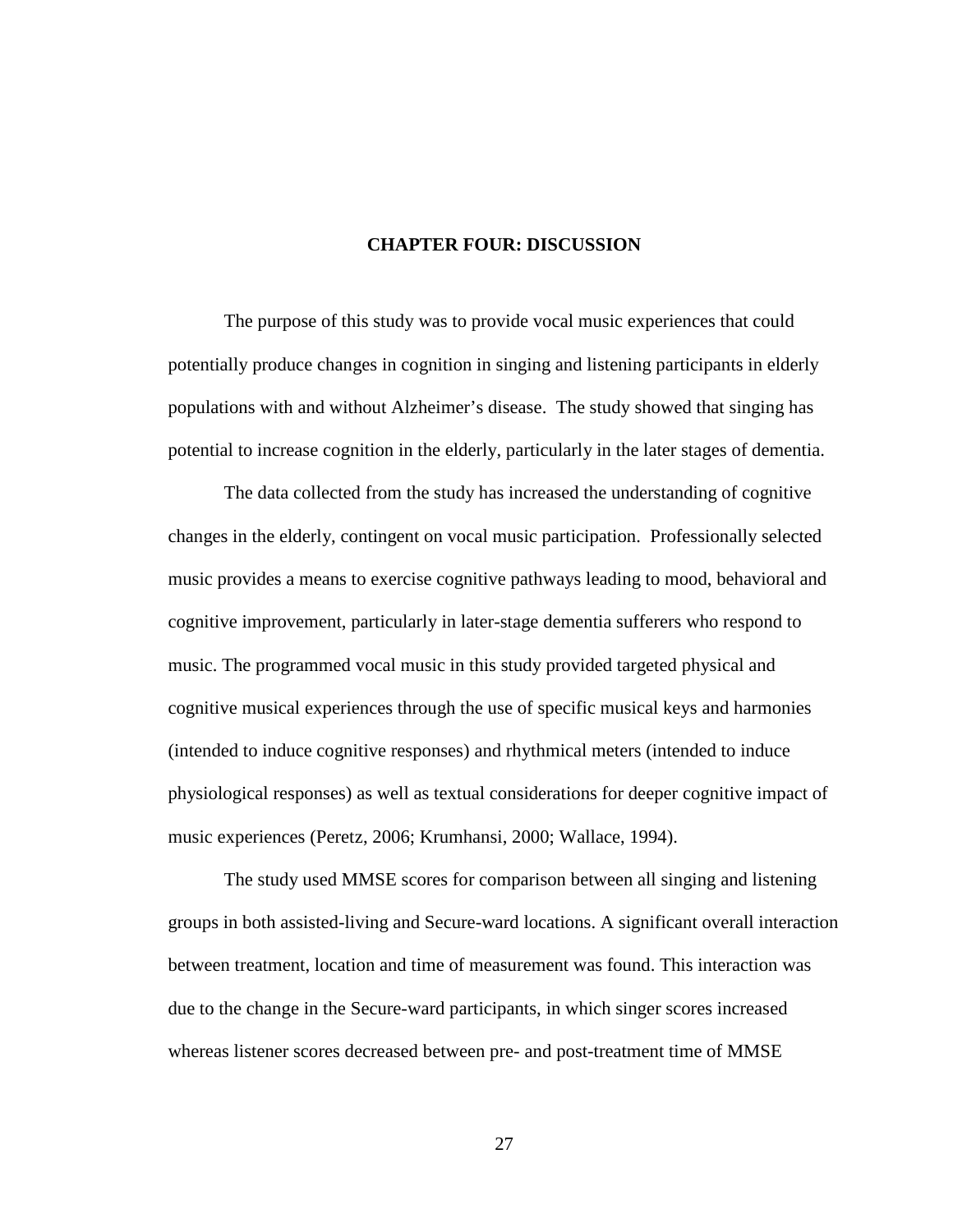measurement. As we further consider the Secure-ward results, simple effects analysis showed that singers and listeners had similar scores at pre-treatment as the effects of vocal music led Secure-ward singers to score significantly higher than listeners at posttreatment. These are promising results showing that longitudinal application of vocal music programming can potentially increase cognitive scores in dementia populations.

Secure-ward singing participants showed a similar pattern in Clock-drawing (CD) ability. Secure-ward singers and listeners had no significant difference in CD ability at pre-test but demonstrated a significant difference in post-treatment ability. These results may indicate improvement in areas such as cognitive ability and performance of daily activities (Brodaty & Moore, 1997).

There was no difference at either pre- or post–treatment in Secure-ward participants ability to name Obama as President (Obama). This indicates that longitudinal vocal music treatment may not be effective in treating working memory issues, such as naming the current President.

When examining the Satisfaction With Life Scale (SWLS), scores of the singers had significantly higher scores at both pre-and post-treatment times than the listeners in both locations. It is interesting that Secure-ward singers scored higher than Assistedliving singers at both pre- and post-treatment, although not significantly so.

The MMSE, CD and Obama scores were all similar at pre-treatment in the Secure-ward groups. In contrast, SWLS scores were significantly different between singers and listeners at both pre-and post-treatment assessments, as were the singers and listeners in Assisted-living. Listening to music did not improve scores in Secure-ward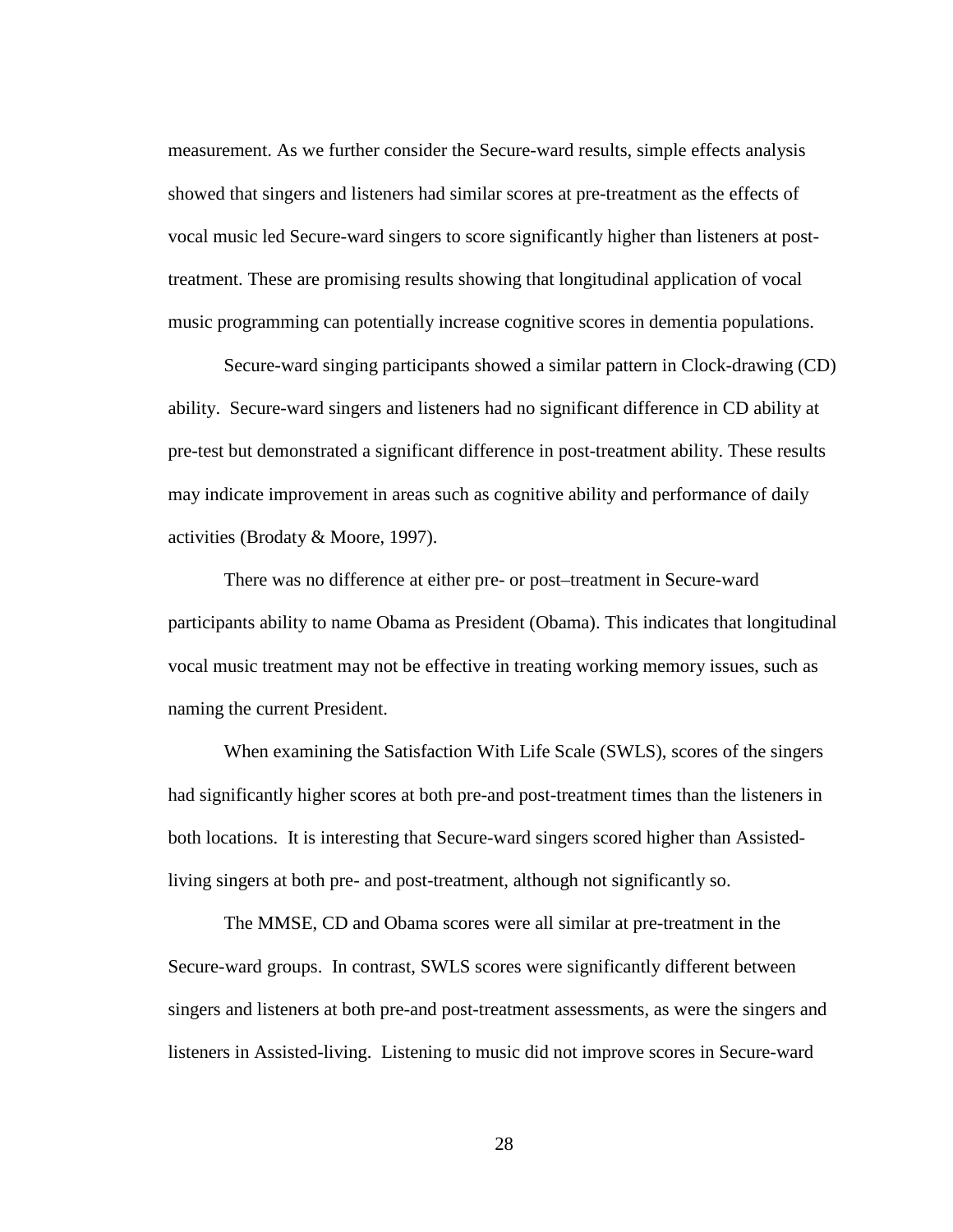listeners but did help in SWLS scores (but not significantly). The Norovirus may have contributed to the Assisted-living SWLS scores going down.

Future indications could incorporate SWLS as baseline criteria for equal assignment to groups when using vocal music programing interventions. This will help determine if Satisfaction with Life has a direct impact on the longitudinal effects of vocal music treatment.

When considering the Assisted-living groups, there was a significant main effect of time in the combined singing and listening participants, as overall post-treatment MMSE scores were significantly lower than pre-treatment scores. This was an unexpected decline that may have had to do lasting effects of the Norovirus outbreak. Due to privacy regulations, we were unable to ascertain which participants may have contracted the Norovirus. However, the singers were significantly higher than listeners at pre- and post-treatment MMSE assessment.

In the CD test, the Assisted-living singers significantly outperformed the listeners in CD ability post-treatment. The Secure-ward groups showed no significant difference at pre-treatment scoring but singers scored significantly higher post-treatment. In the SWLS, however, the Assisted-living groups showed a trend towards singers having higher scores than listeners, similar to secure-ward groups, where there was a significant difference. We were surprised that the Secure-ward singers rated higher than the Assisted-living singers in SWLS at pre- and post-treatment. Secure-ward singers were also significantly higher than Secure-ward listeners (who had lowest overall pretreatment scoring of all groups on SWLS). Assisted-living singers scored significantly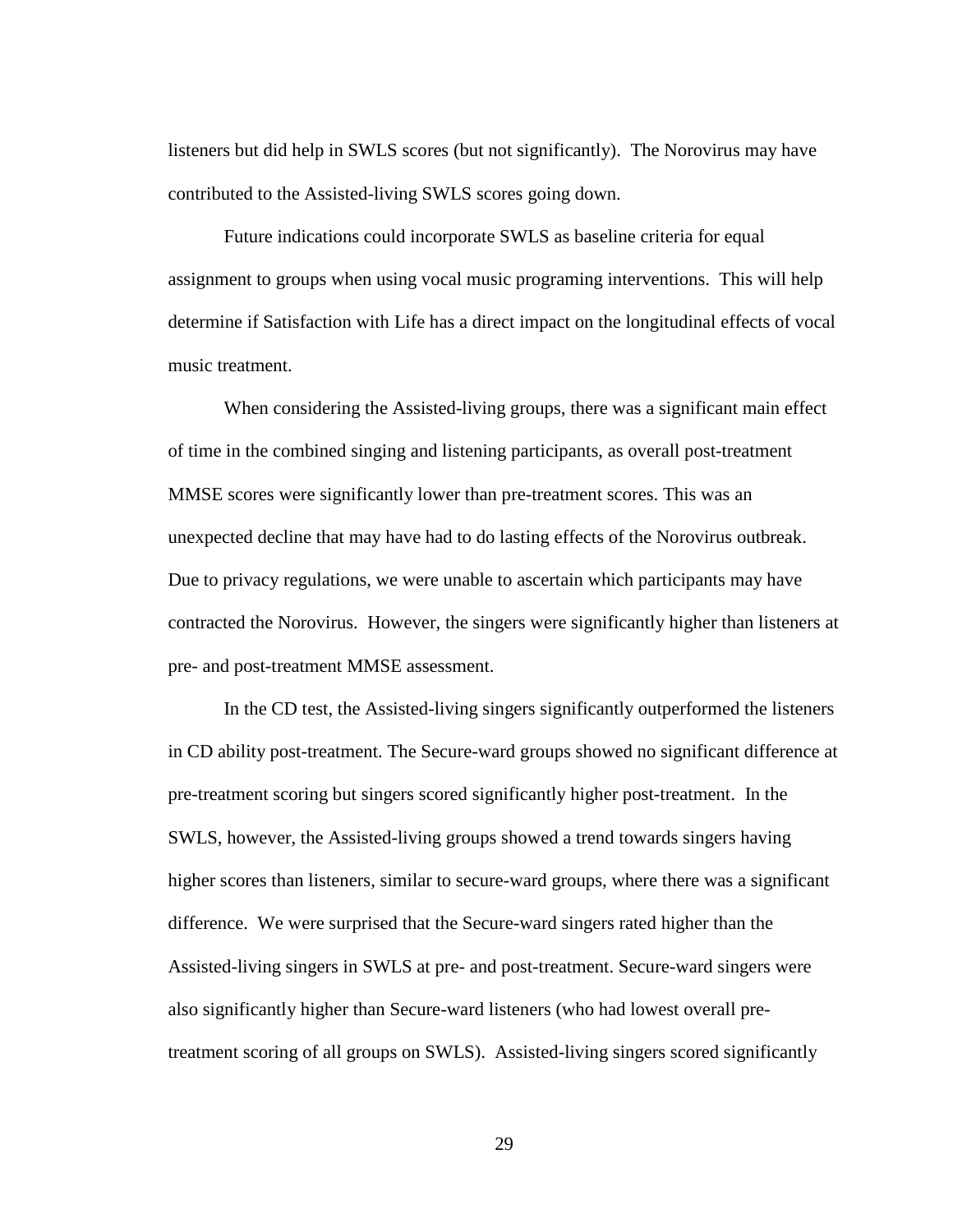higher than Assisted-living listeners in SWLS. We found it surprising that Secure-ward singers scored as high as Assisted-living participants, considering their MMSE scores and their confinement status. However, they were housed in an exceptionally high quality facility.

There was no significant pre- or post-treatment significance regarding the Obama test in Secure-ward or Assisted-living groups.

There are other factors that may be considered as we look at our results. The Norovirus and quarantine interrupted the entire study for about a month in the middle of the study. The virus affected the Assisted-living groups only. Assisted-living groups were confined to their rooms and no visitors were allowed during the quarantine. The Assistedliving groups are independent and self-motivated (can freely leave the building without restriction). This independence was curtailed during the quarantine. Meanwhile, the Secure-ward was also quarantined (no visitors or leaving the building), but these groups did not contract the virus. Being in the secure ward, however, they did not have independence to begin with. The effects of the Norovirus did not change the routines or health status of the Secure-ward groups.

The Assisted-living groups were particularly hard hit by the virus. Researcher and research assistants in the study noticed a decline in the health and energy of this population after the quarantine was lifted and the study resumed. The consensus was that most of the Assisted-living residents "had aged 10 years" during the quarantine. This was reflected in SWLS scores.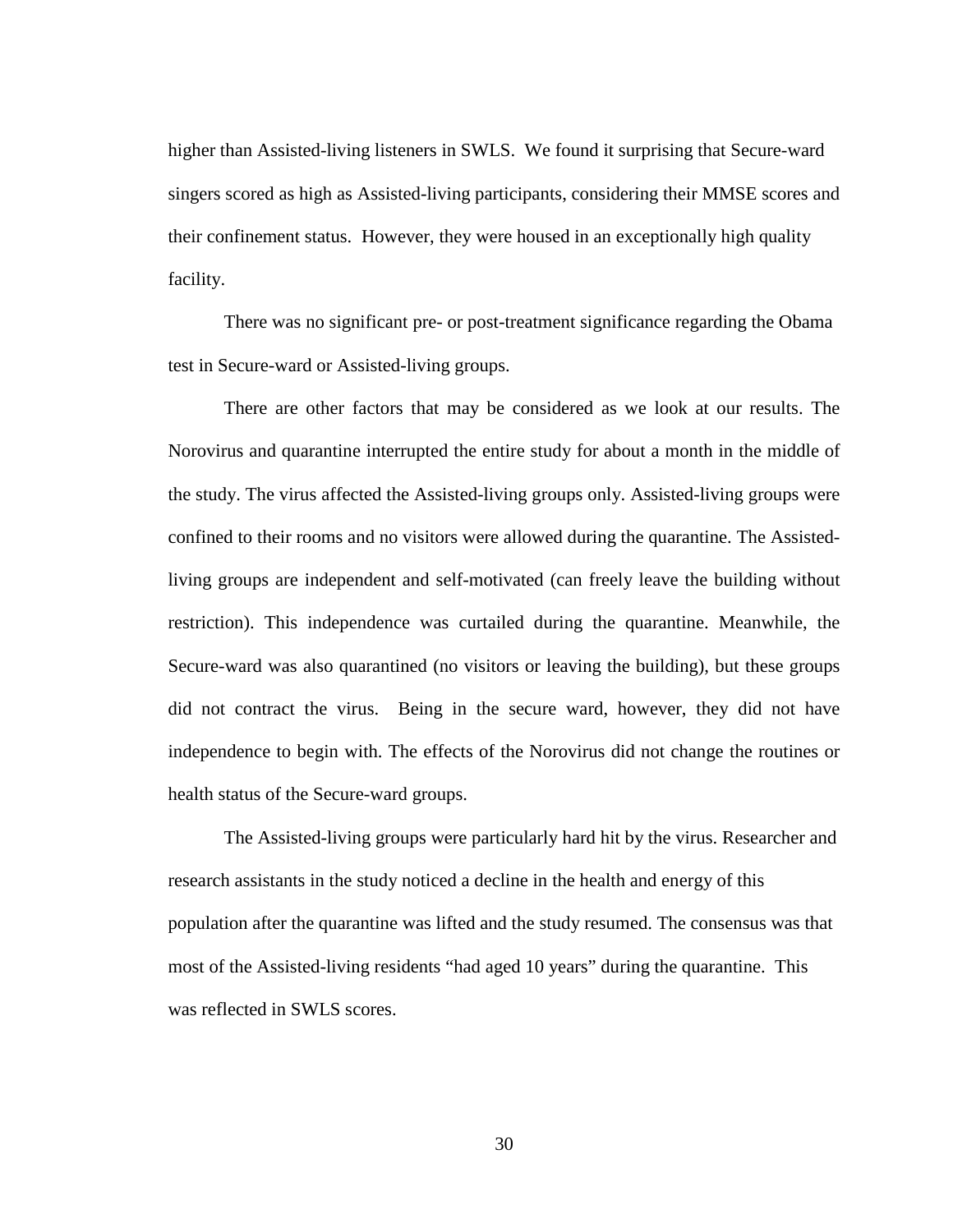Other considerations were the managing styles of the Secure-ward and Assistedliving activities directors. For instance, management brought all Secure-ward residents into the music sessions, whereas in the Assisted-living attendance was voluntary, leading to minor fluctuations in session attendance (some were absent due to an occasional daytrip or occasionally came in late to vocal music sessions). The Secure-ward participants were always seated and ready at the beginning of each session and remained in attendance for each and every entire session as a rule.

Music has tremendous potential to have a strong and positive effect on persons with dementia in managing behavior, developing social skills and encouraging involvement in activities of daily living (Sherratt, Thornton, & Hatton, 2004a). Although many music studies work with recorded or simplified accompaniments and often no musicians, live music is important for the impact of music as an intervention (Sherratt, Thornton, & Hatton, 2004b). The programs that this study provided were complex, using a trained, professional singer who provided group instructions to participants on vocal technique, style and breathing methods. This may have kept the participants more interested in the music and committed to the experience.

The music selections often had interesting and relatively elaborate accompaniments with musical introductions and play-outs, varying tonal/ key centers (other than C major, for instance) and often used key transpositions within any single song. Extra verses and sometimes all possible available verses for songs were used when only one verse would, otherwise, be known or performed. These elements added extra dimensions to the experience of singing.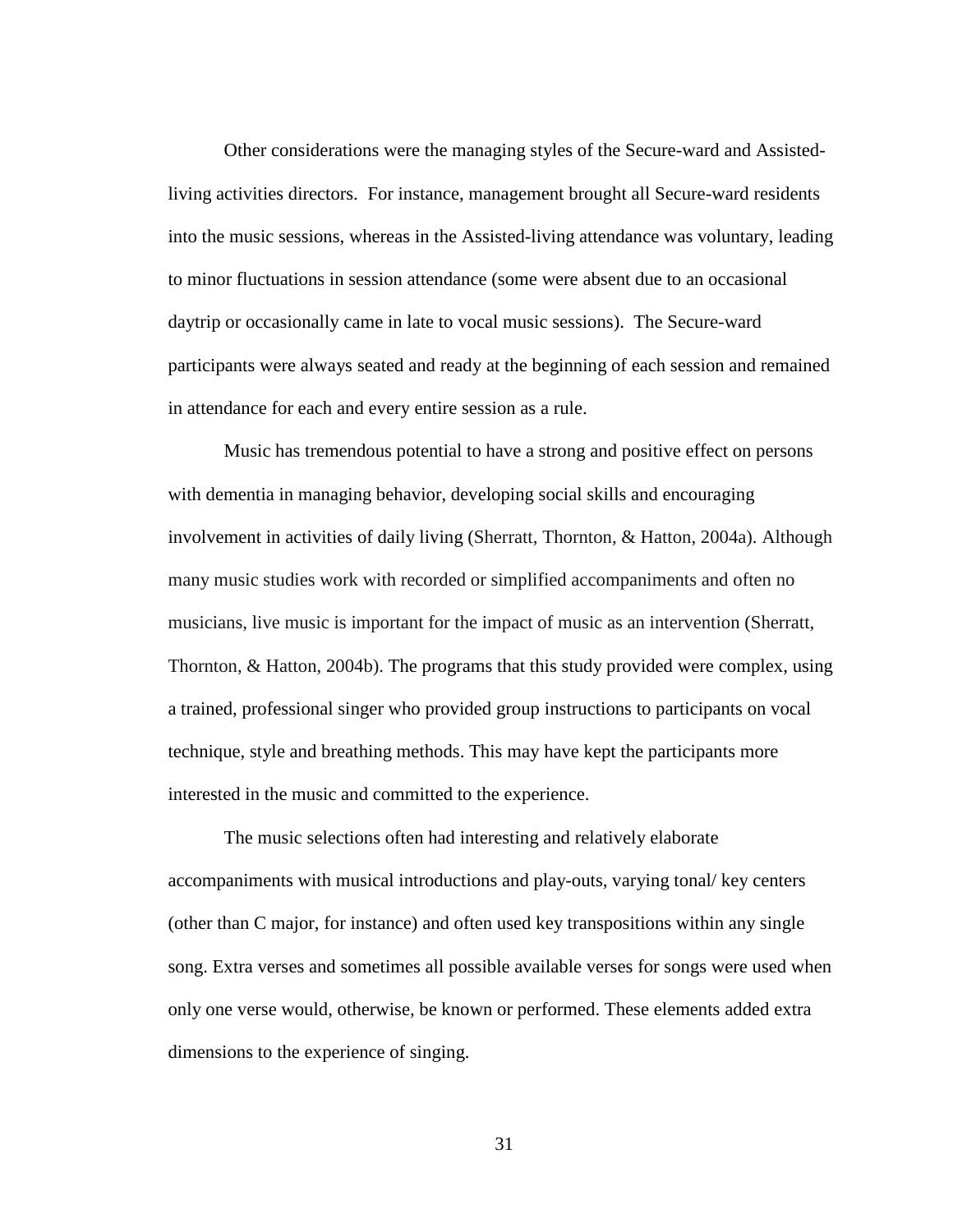The Secure-ward participants (who were limited in their independence of movement and activity) seemed highly involved in all of the vocal music sessions while the Assisted-living residents were committed, but perhaps less passionate towards the music. This could be because they had so much variety and other options for activity in their busy, independent lives.

One distinctive feature of this study is the use of a longitudinal approach. We provided 4 months of music sessions, 3 x per week. Long-term value of complex music programming for elderly populations may prove valuable in improving and maintaining quality cognitive experiences in aging.

The elderly feel that singing contributes to their health, specifically through the use of "Golden Oldies" music (Teater & Baldwin, 2012) and music holds great importance for them (Cohen, Bailey  $\&$  Nilsson, 2002). Music influences the quality of their lives (Coffman, 2002), improves respiratory muscle action (Wiens, Reimer & Guyn, 1999) and has been shown to promote cognitive stimulation and memory recall in the elderly (Skingley & Bungay, 2010).

We found that participants responded to additional verses of traditional songs and tunes (such as "Danny Boy" and "Drink to Me Only With Thine Eyes"). They sang along with more challenging vocal ranges (such as "You'll Never Walk Alone" and "Somewhere Over the Rainbow"), sang along with complex harmonic architectures (such as "Somewhere My Love" and "Love Me Tender") and maintained rhythmic endurance of songs (such as "Chattanooga Choo-Choo" and "Cabaret"). We found that Singers could effectively participate in song medleys that reviewed many shorter song excerpts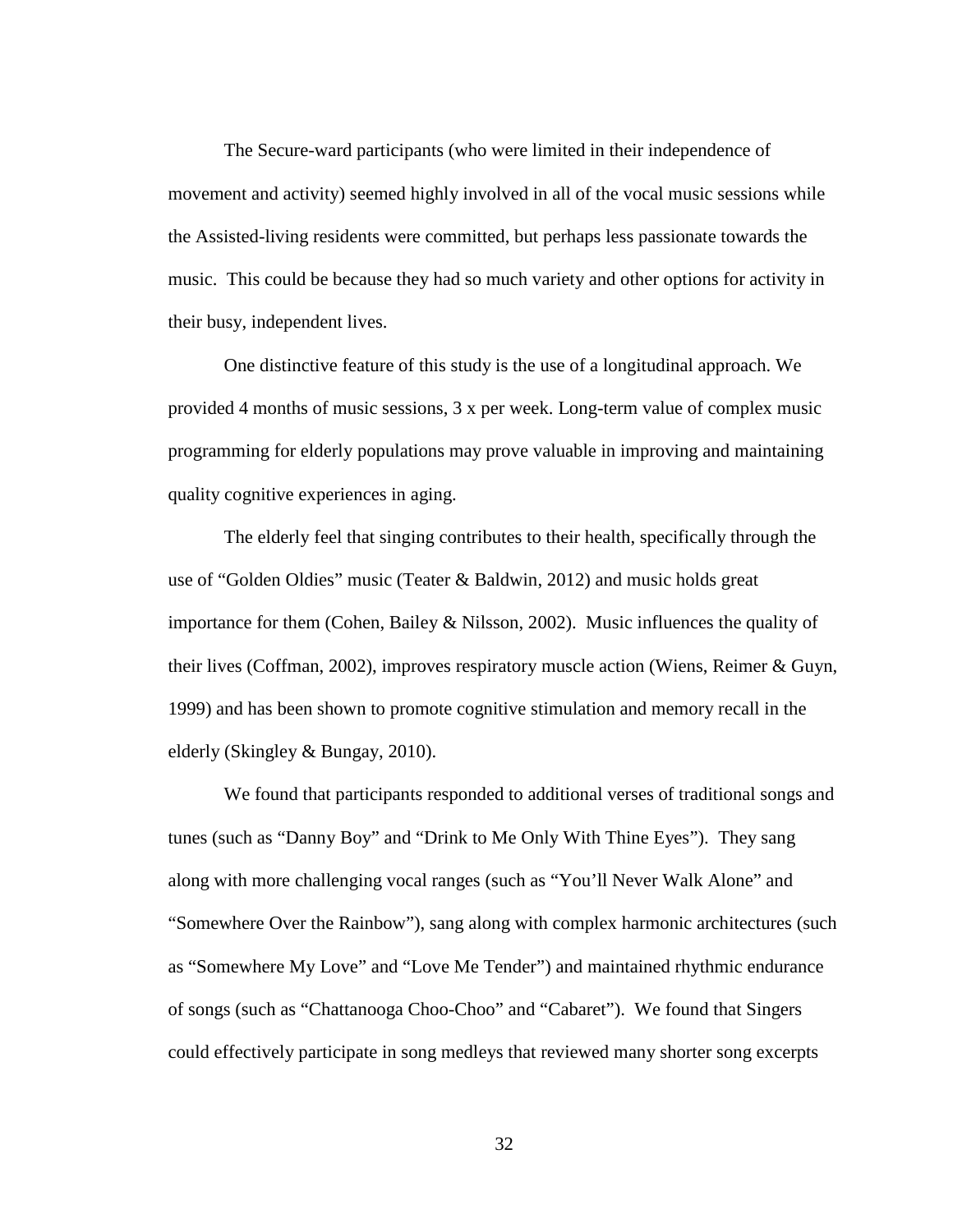within a single, connected musical entity (such as "Armed Forces Medley" and "Rodgers and Hammerstein Medley", and attentively response to and participate in complex, novel songs (such as "Beauty and the Beast" or "Somewhere, out there") in addition to complex familiar adult songs (such as "Somewhere Over the Rainbow"). We feel a more mature and sophisticated approach to vocal music programming should be methodically approached through empirical design and exercised both in future studies and in clinical practice.

Traditional music programming for the elderly typically employs nostalgic, previously known songs. However, while familiar songs do trigger memory and recollection of child- and adulthood songs remembered, the strong auditory mechanisms that enable song recall are also potent mechanisms for new song acquisition, music appreciation and cognitive processing. The neuroplasticity of music memory in aging suggests potential for robust stimulation of remaining networks through complex and even novel music appreciation and acquisition (Cohen, 2009; Jäncke, 2009; Wan & Schlaug, 2010). It is anticipated that due to this study's successful results, elderly facilities for the elderly might offer some of the suggested programming for clients and use the professionally-designed music programs and DVD rehearsal videos created for this study.

Music, in summary, has the potential to positively affect cognition in the elderly; it directly engages and potentially transforms remaining brain mechanisms that may be involved in cognitive decline.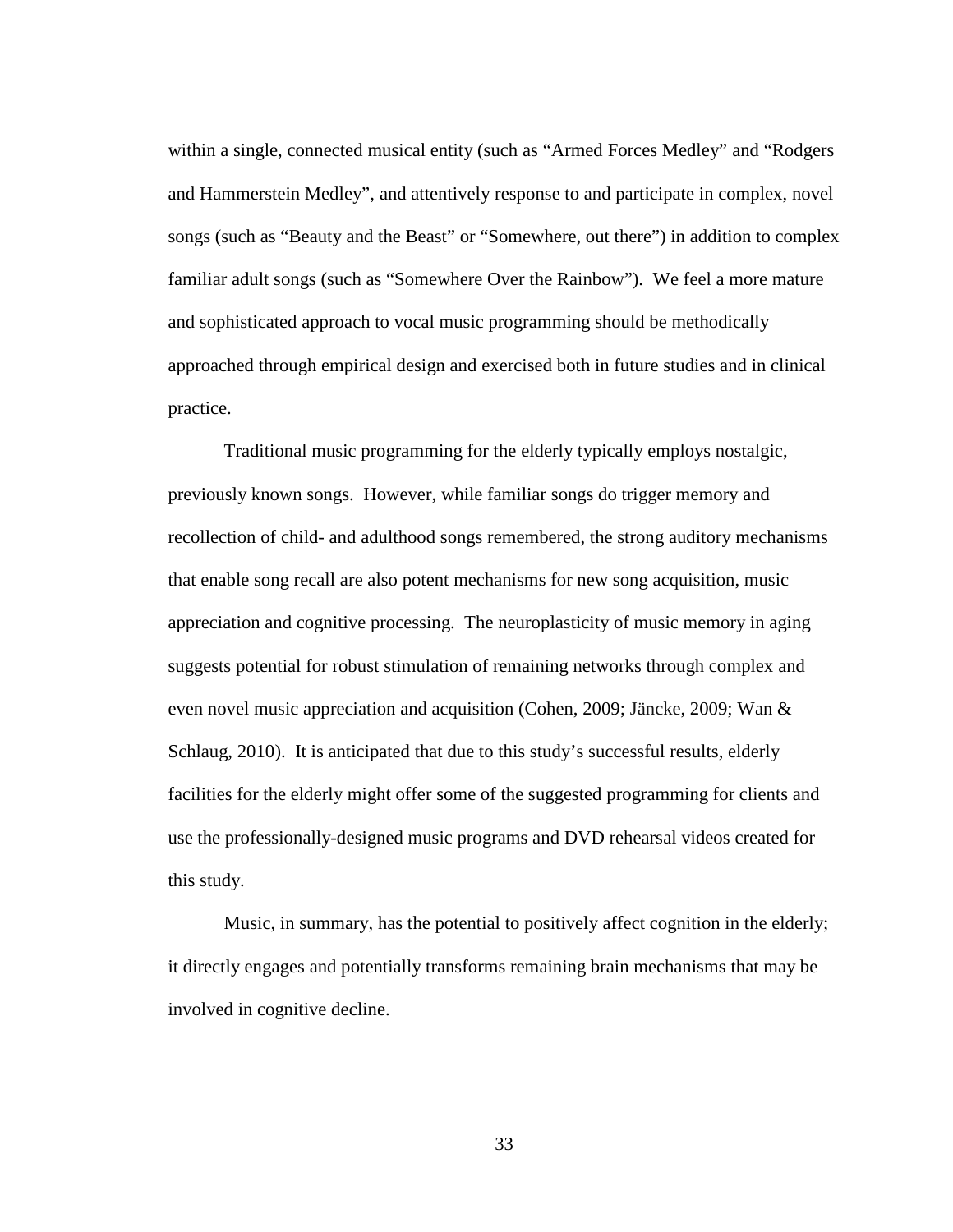# **APPENDIX A: TABLES AND FIGURES**

| Begin    | End      | <b>PROGRAM</b>                                                                                | RESEARCHERS INVOLVED                                                                           |  |  |
|----------|----------|-----------------------------------------------------------------------------------------------|------------------------------------------------------------------------------------------------|--|--|
| Date     | Date     |                                                                                               |                                                                                                |  |  |
| 01/02/12 | 01/13/12 | <b>Initial Assessments</b>                                                                    | Maguire, Beech, Howell, Hall, Lattanzio,<br>Tartar, Beverly                                    |  |  |
| 01/09/12 | 02/03/12 | Program 1<br>(Valentine's Music)<br>Vocal methodology<br>and Interim Sessions                 | Music: Maguire, Facility Staff<br>Observers: Hall, Lattanzio, Tartar, Beverly,<br>Berzhanskya, |  |  |
| 02/06/12 | 02/24/12 | Program 2 (Folk/<br>Nostalgia) Music<br>Sessions and Interim<br>Sessions                      | Music: Maguire, Facility Staff<br>Observers: Hall, Lattanzio, Tartar, Beverly                  |  |  |
| 02/27/12 | 03/16/12 | <b>NOROVIRUS</b> and<br><b>QUARANTINE</b>                                                     | Music: Maguire, Facility Staff<br>Observers: Hall, Lattanzio, Tartar, Beverly                  |  |  |
| 03/19/12 | 04/06/12 | Program 3 (Music<br>Theater) Music<br>Sessions and Interim<br><b>Sessions</b>                 | Music: Maguire, Facility Staff<br>Observers: Hall, Lattanzio, Tartar, Beverly                  |  |  |
| 04/09/12 | 05/18/12 | Program 4<br>(Nostalgia) Music<br><b>Sessions and Interim</b><br>Sessions - Public<br>Concert | Music: Maguire, Facility Staff,<br>Observers: Hall, Lattanzio, Tartar, Beverly,<br>Flinn       |  |  |
| 05/21/12 | 06/15/12 | <b>Final Assessments</b>                                                                      | Maguire, Hall, Lattanzio, Tartar, Beverly                                                      |  |  |

Table 6. Work Plan including Time Table and Researcher Assistants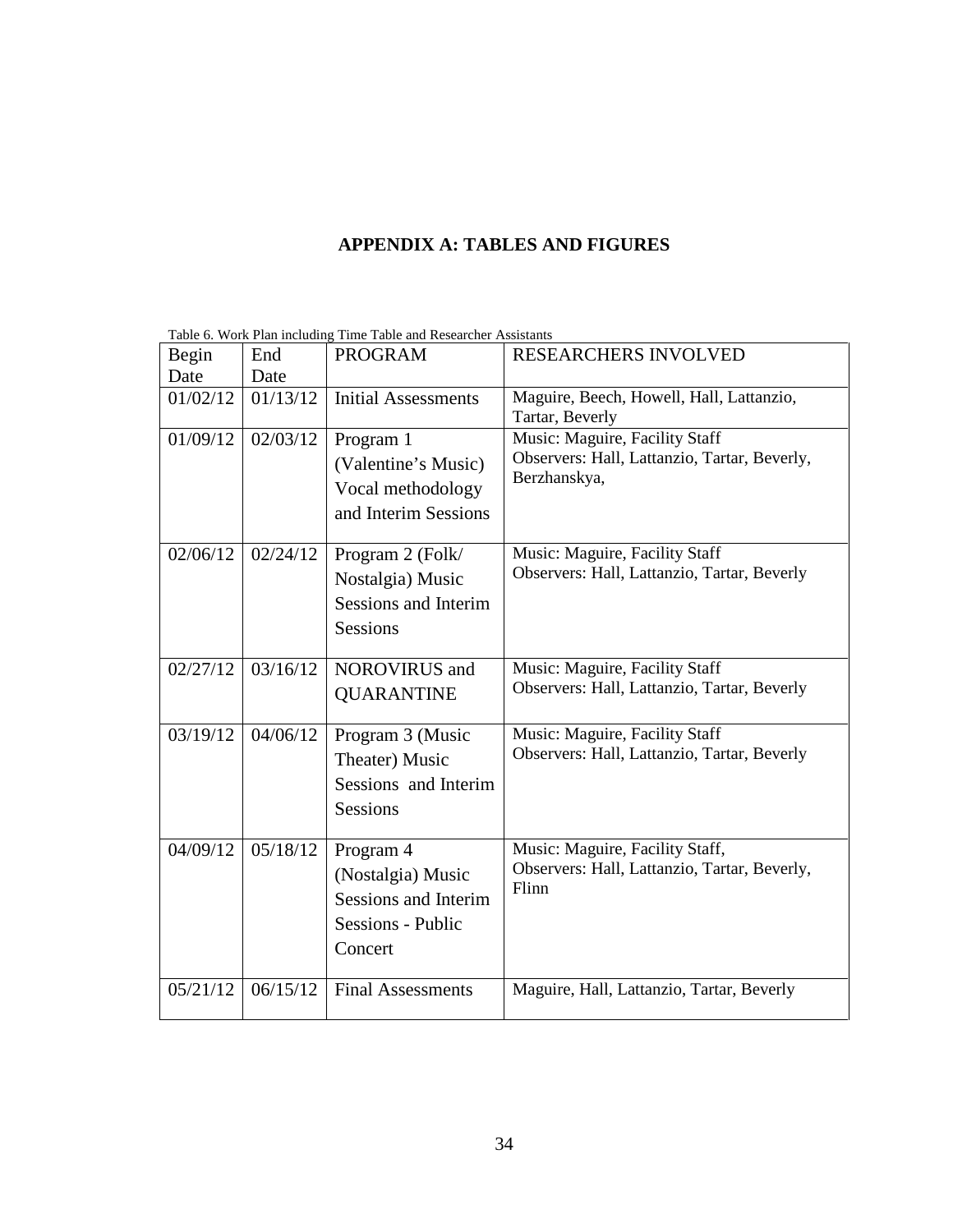Initial cognitive level and participant assessments were equally divided between Howell, Beech and Maguire and took place throughout the first two weeks of January. Below is the schedule and researchers involved for the study. Linda Maguire led the main vocal sessions. Research assistants Hall, Lattanzio, Tartar, Beverly and Mirenda made qualitative assessments during all sessions (see Table 6.)



Figure 5. Mean MMSE scores (Pre and Post-treatment) in the 4 groups (Assisted-living and Secure-Ward, Singers and Listeners).

Results showed that the Assisted-living participants had a significantly higher initial MMSE mean score than Secure-ward participants  $(t (57) = 4.41, p < .05)$  (See Figure 5.)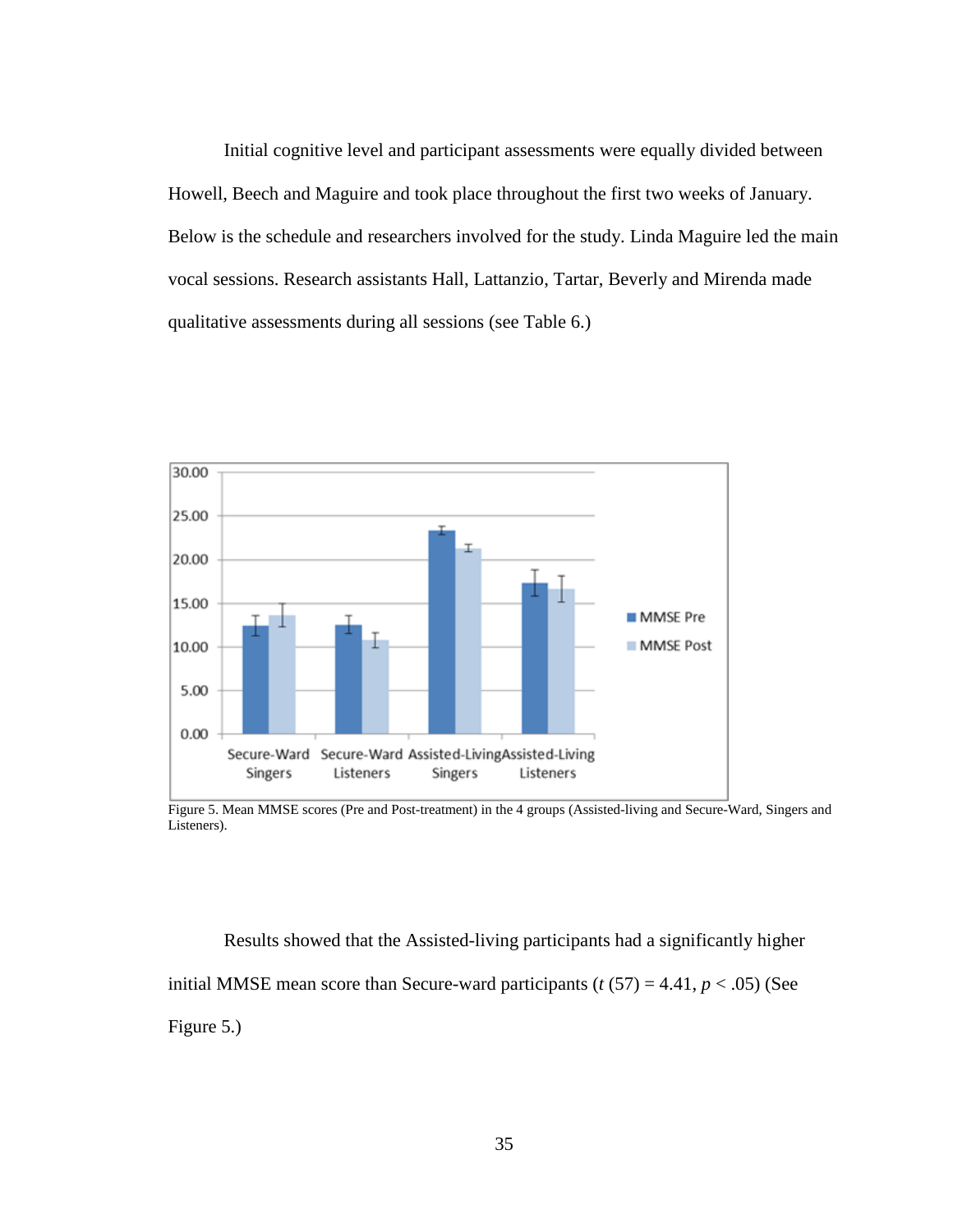|                                |             |            |             | ັ          | $\mathbf{r}$ |
|--------------------------------|-------------|------------|-------------|------------|--------------|
| Location/ Group                | <b>MMSE</b> | <b>SEM</b> | <b>MMSE</b> | <b>SEM</b> |              |
|                                | Pre         |            | Post        |            |              |
|                                | Mean        |            | Mean        |            |              |
| Secure-Ward Singers            | 12.4        | 2.3        | 13.6        | 2.7        |              |
| Secure-Ward Listeners          | 12.5        | 2.05       | 10.8        | 1.7        |              |
| <b>Assisted-Living Singers</b> | 23.9        | .95        | 21.8        | .86        |              |
| Assisted-Living Listeners      | 17.33       | 3.06       | 16.67       | 2.96       |              |

Table 7. Descriptive statistics for Secure-Ward and Assisted-Living participants (Singers and Listeners)

Table 8. Clock-drawing - Pre-treatment (left) and Post-treatment (right) in Secure-ward Singers.



Table 9 Clock-drawing - Pre-treatment (left) and Post-treatment (right) in Secure-ward Listeners.

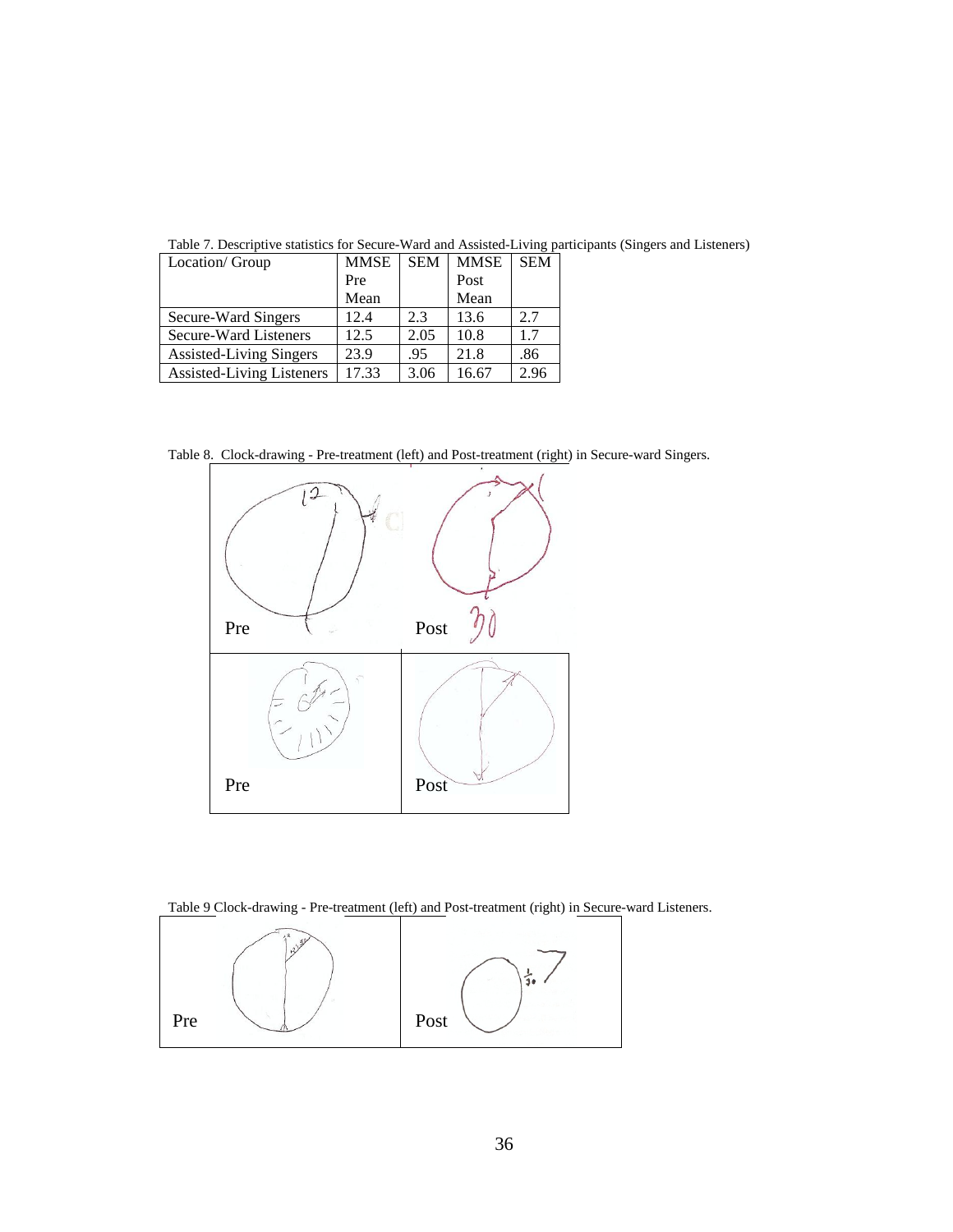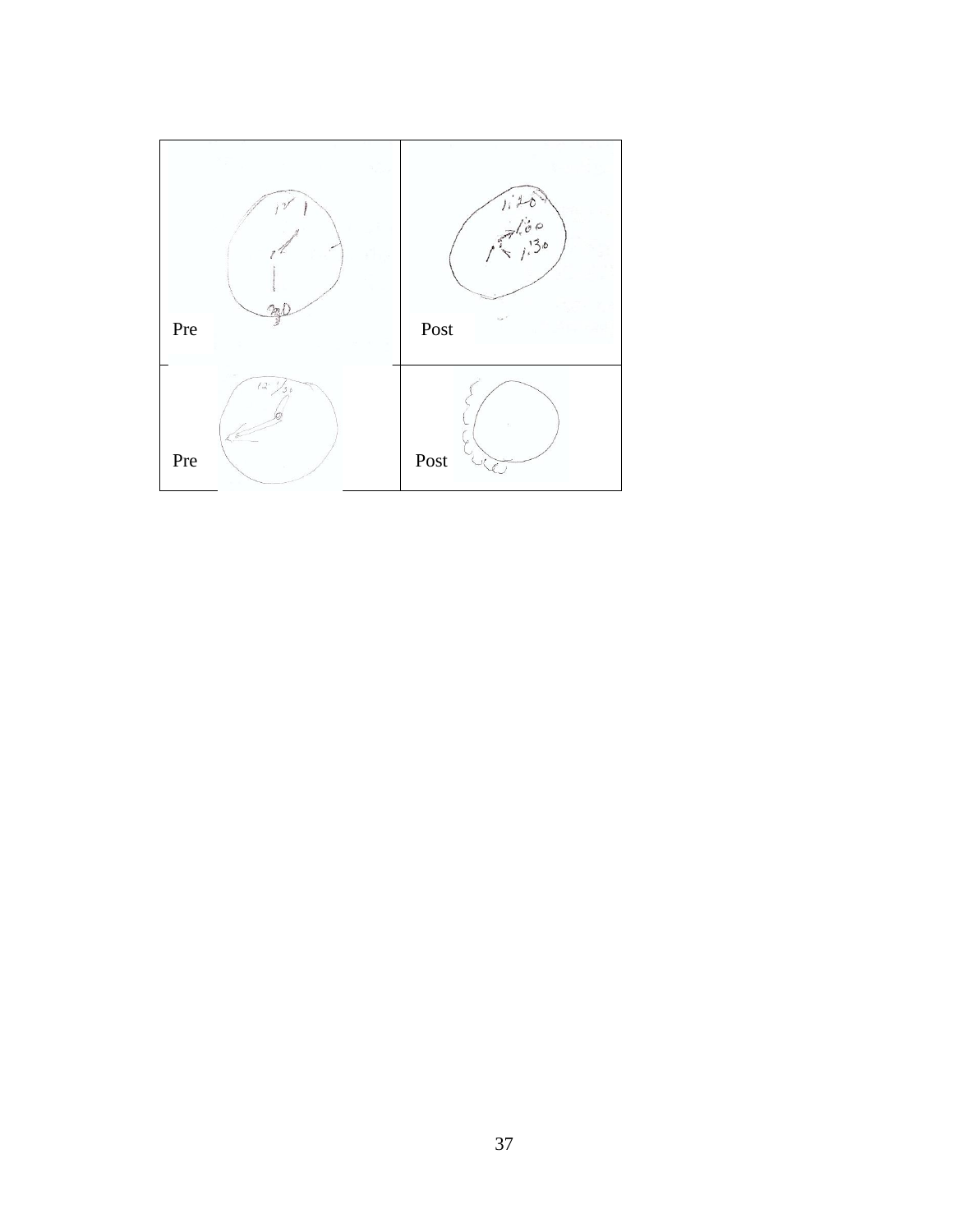

Figure 6. Mean MMSE scores (Pre and Post-treatment) in Secure-ward Singing and Listening groups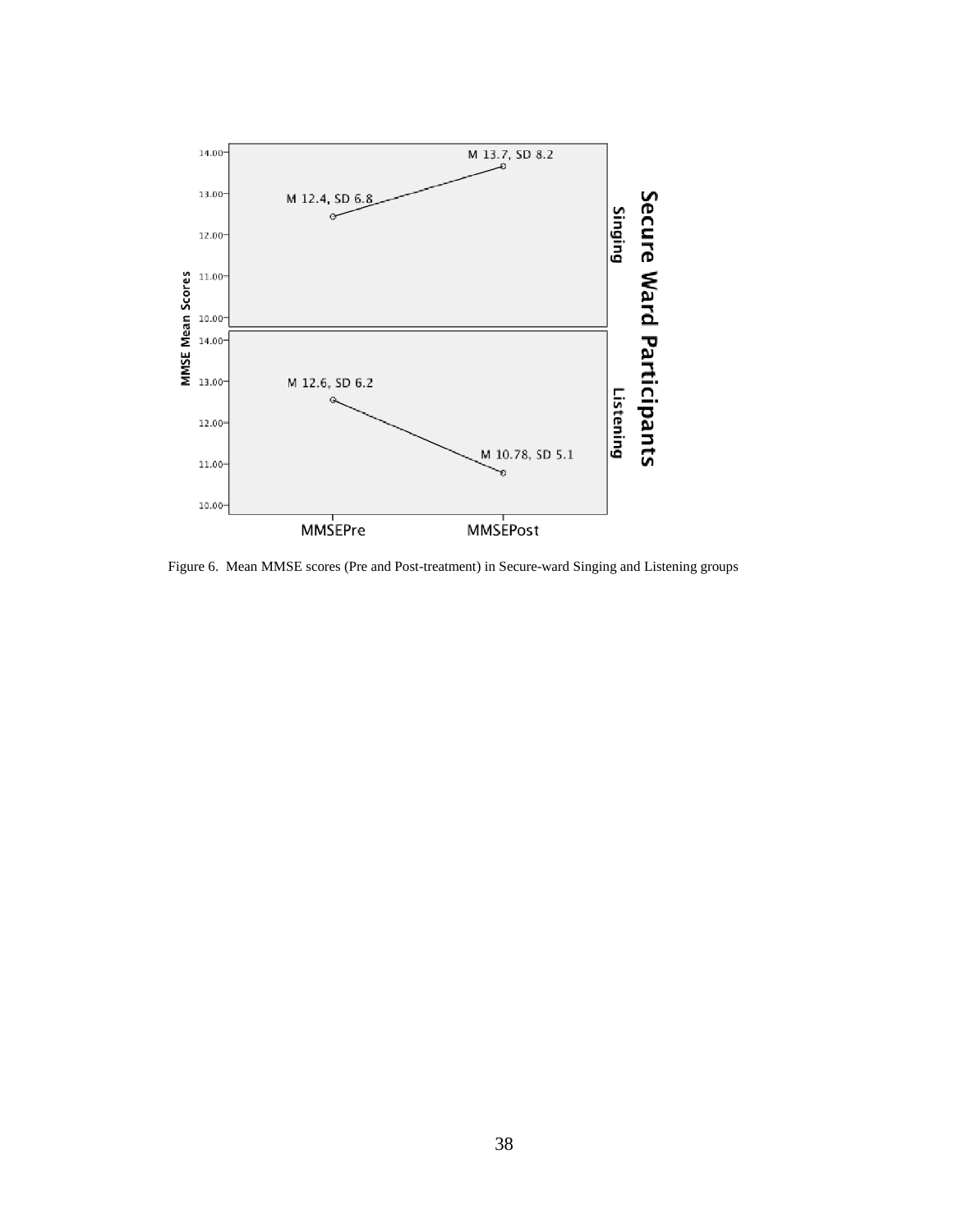| Group                 | Monday             | Tuesday           | Wednesday          | Thursday   |
|-----------------------|--------------------|-------------------|--------------------|------------|
| Secure-ward group     |                    | Vocal             | <b>DVD</b> Interim | Vocal Main |
|                       |                    | Main              | Session            | Session    |
|                       |                    | Session           | $11:00$ am         | $11:00$ am |
|                       |                    | $2:00 \text{ pm}$ | Beverly            | Maguire,   |
|                       |                    | Maguire,          |                    | Beverly    |
|                       |                    | Tartar            |                    |            |
| Assisted-living group | Vocal Main         |                   | Vocal Main         | <b>DVD</b> |
|                       | Session            |                   | Session 11:00      | Interim    |
|                       | 3:30 <sub>pm</sub> |                   | am                 | Session    |
|                       | Maguire,           |                   | Maguire,           | $11:00$ am |
|                       | Tartar             |                   | Lattanzio          | Lattanzio  |
|                       | Hall,              |                   |                    |            |
|                       | Mirenda            |                   |                    |            |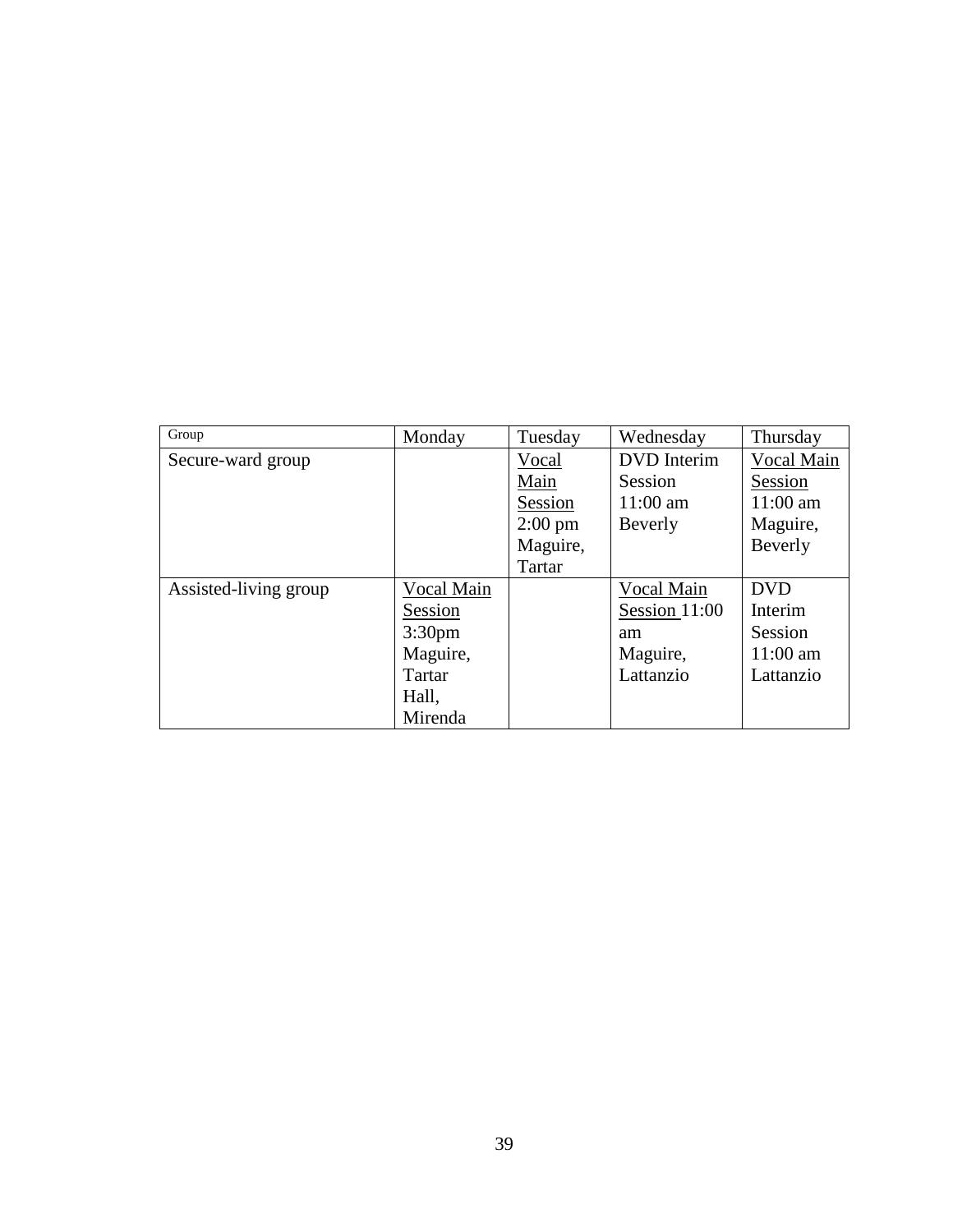# **APPENDIX B: VOCAL MUSIC PROGRAMS**

This study used 4 vocal music programs specifically tailored for progressive

accomplishments in developing cognitive values, new music acquisition, vocal range and

breath control:

*Vocal Music Program #1* Valentine's Program (Red Book) Somewhere Over the Rainbow (and) You'll Never Walk Alone - [http://www.youtube.com/watch?v=2\\_9cv2NcBAc](http://www.youtube.com/watch?v=2_9cv2NcBAc) Love Me Tender - <http://www.youtube.com/watch?v=-vAgxIPweYE> Our Love is Here to Stay - <http://www.youtube.com/watch?v=CT39CuXyHSs> Someone to Watch Over Me (and) Sunrise, Sunset - <http://www.youtube.com/watch?v=1T6PoIGP5tI> Some Enchanted Evening (and) Isn't It Romantic? - <http://www.youtube.com/watch?v=YUSlq1Udqlo>

*Vocal Music Program #2* Folk-Classic Program (Green Book) Danny Boy Drink To Me Only With Thine Eyes Chattanooga Choo-Choo I'll Walk with God What a Wonderful World Moon River Somewhere, My Love Beauty and the Beast Somewhere Out There I Could Have Danced All Night Cabaret

*Vocal Music Program #3* Musical Theater (Yellow Book)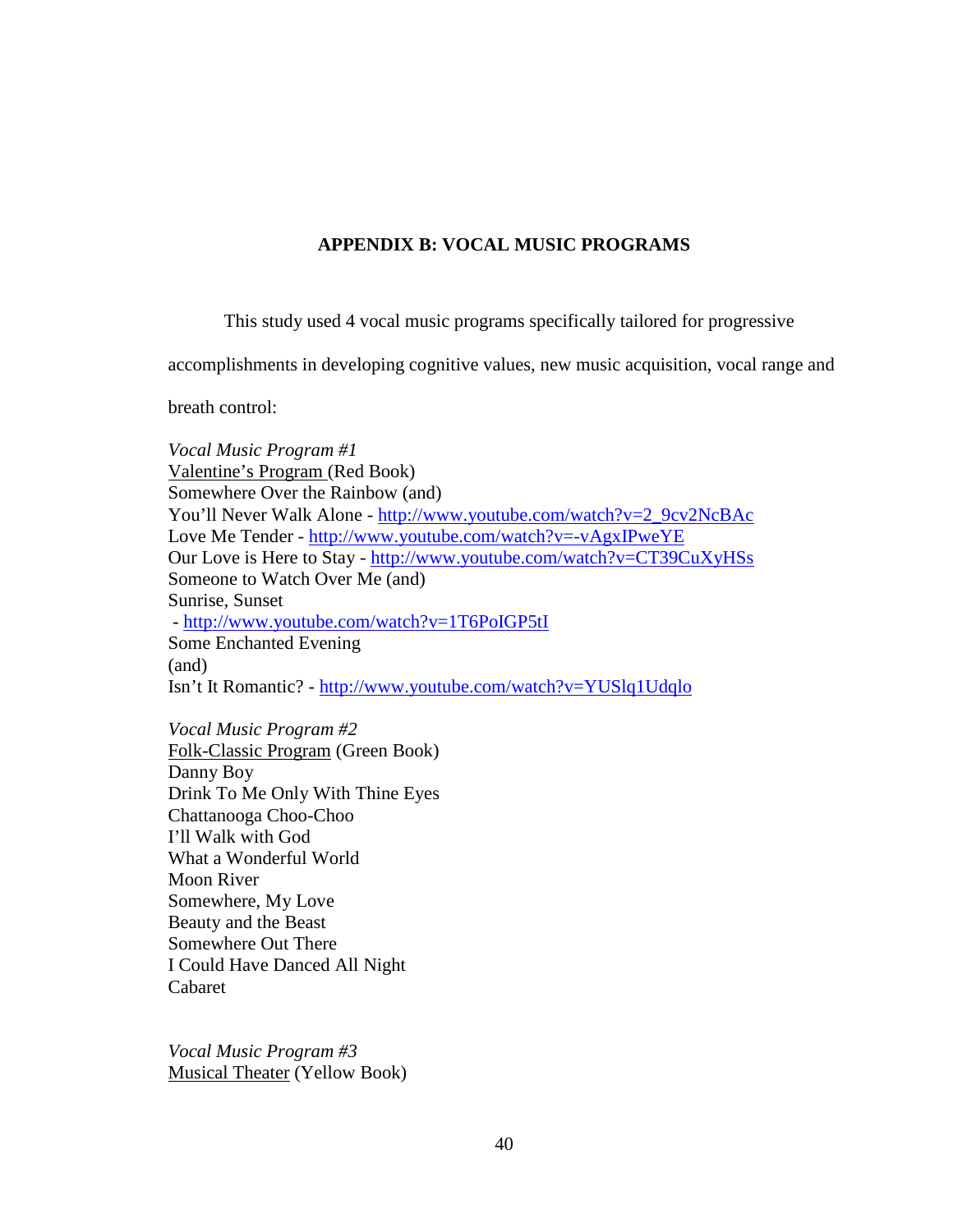The Hills are Alive - [http://www.youtube.com/watch?v=qh-\\_OiYPXH8](http://www.youtube.com/watch?v=qh-_OiYPXH8) Edelweiss – <http://www.youtube.com/watch?v=ZAzSn-UfGs0> Surrey with the Fringe on Top – <http://www.youtube.com/watch?v=VfYR8SHzgxQ> People will say we're in love - <http://www.youtube.com/watch?v=gq7NjJVz9tM> O What a Beautiful Morning - <http://www.youtube.com/watch?v=gLoWBoR8fNo> The Lord's Prayer - <http://www.youtube.com/watch?v=OugroNPHTPU> The Impossible Dream - <http://www.youtube.com/watch?v=HiqVsoyplHk> Make Me a Channel of Your Peace - <http://www.youtube.com/watch?v=696NP-Qasj0> The Lost Chord - <http://www.youtube.com/watch?v=JradNsywVSw> Let There Be Peace on Earth - <http://www.youtube.com/watch?v=2Rm2XNVO2t4> When You Wish Upon a Star - http://www.youtube.com/watch?v=srg2f5d 6 4 It's a Grand Night for Singing - <http://www.youtube.com/watch?v=JfO7Id71whE>

*Vocal Music Program #4*

Patriotic Program (No Recordings Available) Star Spangled Banner My Country tis' of Thee She'll be Comin' Round the Mountain When the Moon Comes Over the Mountain Merry Widow Waltz Concertstuck – Songs: Tell Me the Tales~Old MacDonald~ Camptown Races~O When the Saints~This Old Man~Home On the Range~Good Night Ladies Grandfather's Clock Alexander's Ragtime Band I Believe Army – Marine – Navy Medley This Land is Your Land American the Beautiful – Battle Hymn of the Republic

Other Songs (not used in this Study – No Recordings Available) Oh Shenandoah Simple Gifts My Country Tis of Thee Stars and Stripes Forever Medley  $\sim$  Let Me Call You Sweetheart / By the Light of the Silvery Moon / All of Me Let's Do It - Let's Fall In Love Falling In Love With Love *Rodgers & Hammerstein* - I'm Gonna Wash that Man Right Outta My Hair~Doe - a Deer It's the Most Wonderful Time of the Year Write out BLUE BOOK songs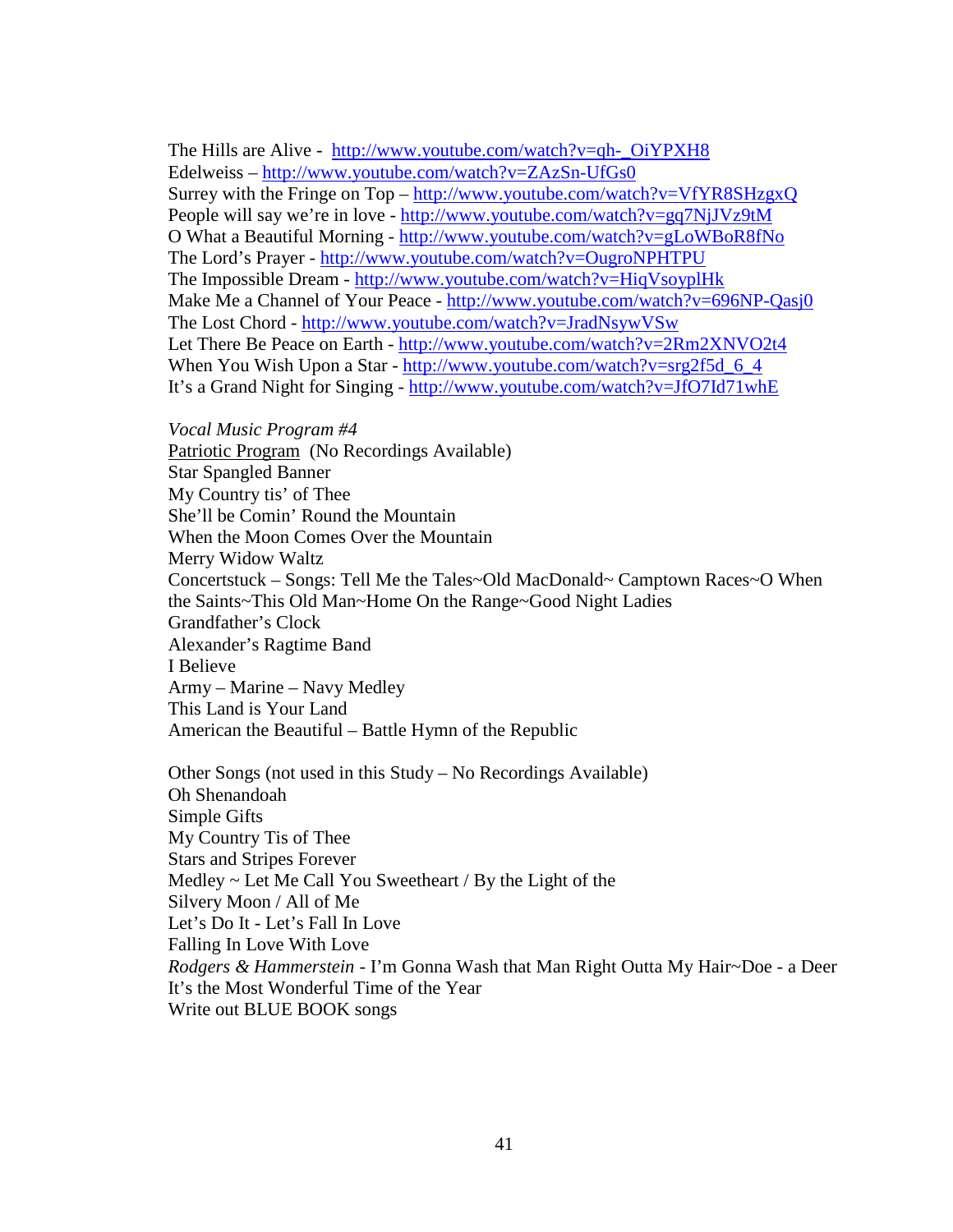### **APPENDIX C: MINI-MENTAL STATE EXAMINATION (MMSE) PROTOCOL**

#### MINI-MENTAssisted-living STATE EXAMINATION

#### ASSESSMENT PROTOCOL

*This protocol was written after approximately 200 MMSE interviews with elderly home residents, most of whom were moderate to very low cognitive and functional capacity.* 

# ASSESSOR PREPARATIONS

Set up all materials beforehand.

Paper (4.25 x 5.5" for folding) should be ready.

Have recognition objects preset and close at hand.

#### SPEAKING VOICE AND DICTION

Enunciate precisely, speaking loudly and very clearly. Many elderly persons are hearing challenged to one degree or another - sometimes seriously. This can grossly confound the MMSE test. SPEAK DECISIVELY AND LOUDLY. You should only have to say any question or direction only ONCE – no matter how hearing impaired your patient is! You can establish their degree of hearing difficulty during initial (casual) questions. It is important that you gauge their hearing status so that the following test is not confounded by their having to ask you to repeat yourself in order for them to understand.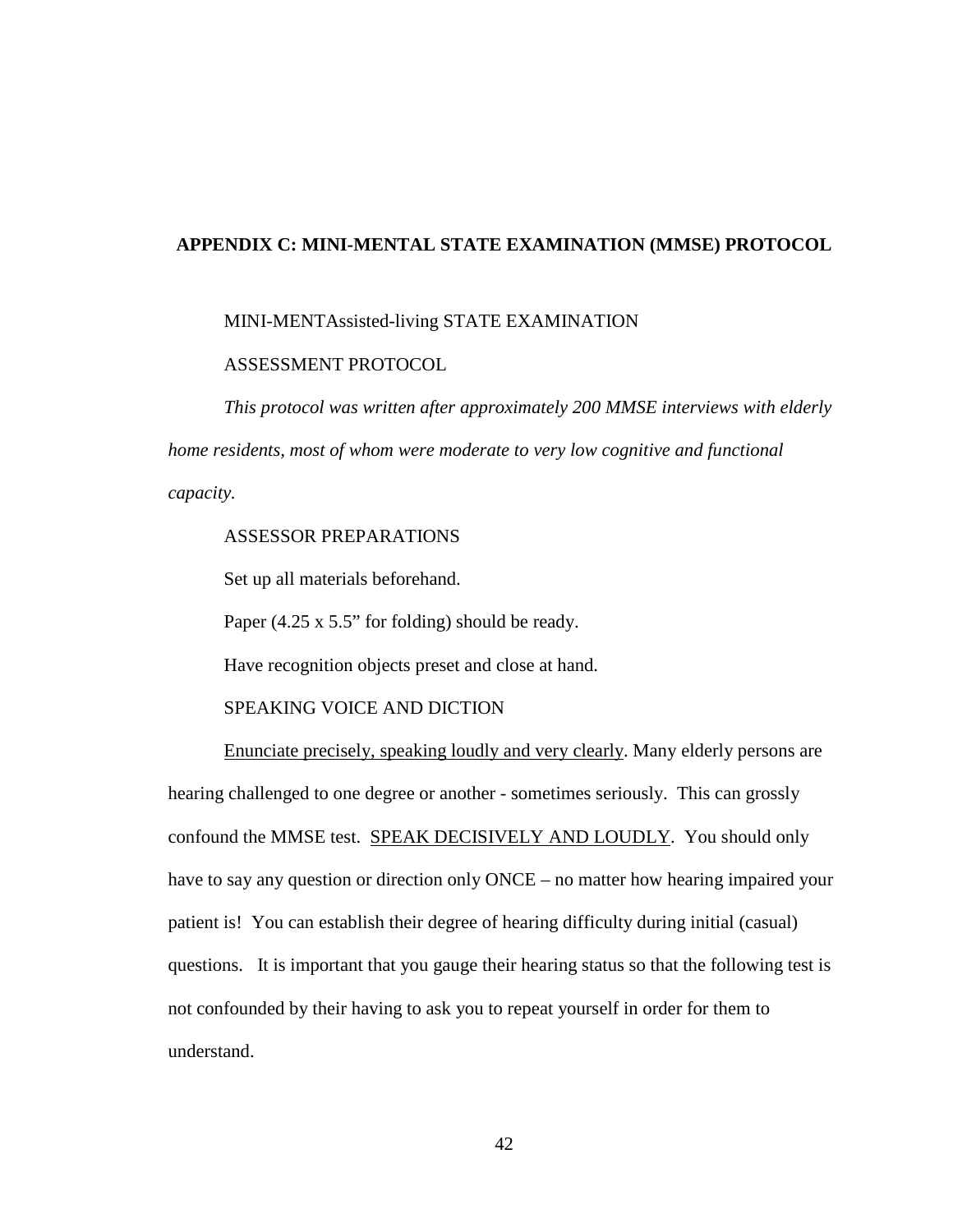TIPS FOR SPEAKING TO HEARING IMPAIRED Speak slowly and loudly. Articulate (further instructions below) and employ energized speech through your energized body. Take frequent breaths in order to support a resonant sound. Use pauses and short silences before and after important instructional words (examples following).

SPEAKING TECHNIQUE Most untrained speakers (99% of the population) listen to their voice while speaking. Trained speakers, however, rely on sensation (or vibratory resonance) and a consistent buzzing in the bones of their face. This includes the nasal conch, teeth, jaw, cheek bones and eye sockets. The larynx does not (and should not) have to raise to speak loudly or with more resonance. Interviewer should sit square to the table with feet firmly planted to take needed breaths to roll speaking voice on an airflow that has consistent power to maintain resonance and vibrations in the facial bones<sup>1</sup>. This aspect of interviewer participation will maintain integrity of the test. Auditory confusion in the participant is a testing confound.

Many elderly score inaccurately on the MMSE due simply to poor hearing and comprehension of the questions. Struggling to understand the interviewer creates a serious confound. Additional brain areas used for confounding physical reactions leaning forward, grimacing, asking to repeat questions or words, attending confusion and resultant anxiety, using extraneous motor and cognitive network engagements other than are required for the MMSE - will confound your assessment. Such confounds can lower an otherwise positive, accurate score to an inaccurate MMSE assessment. The assessor's job (and scientific/ clinical duty) to the participant is to speak decisively with stimulating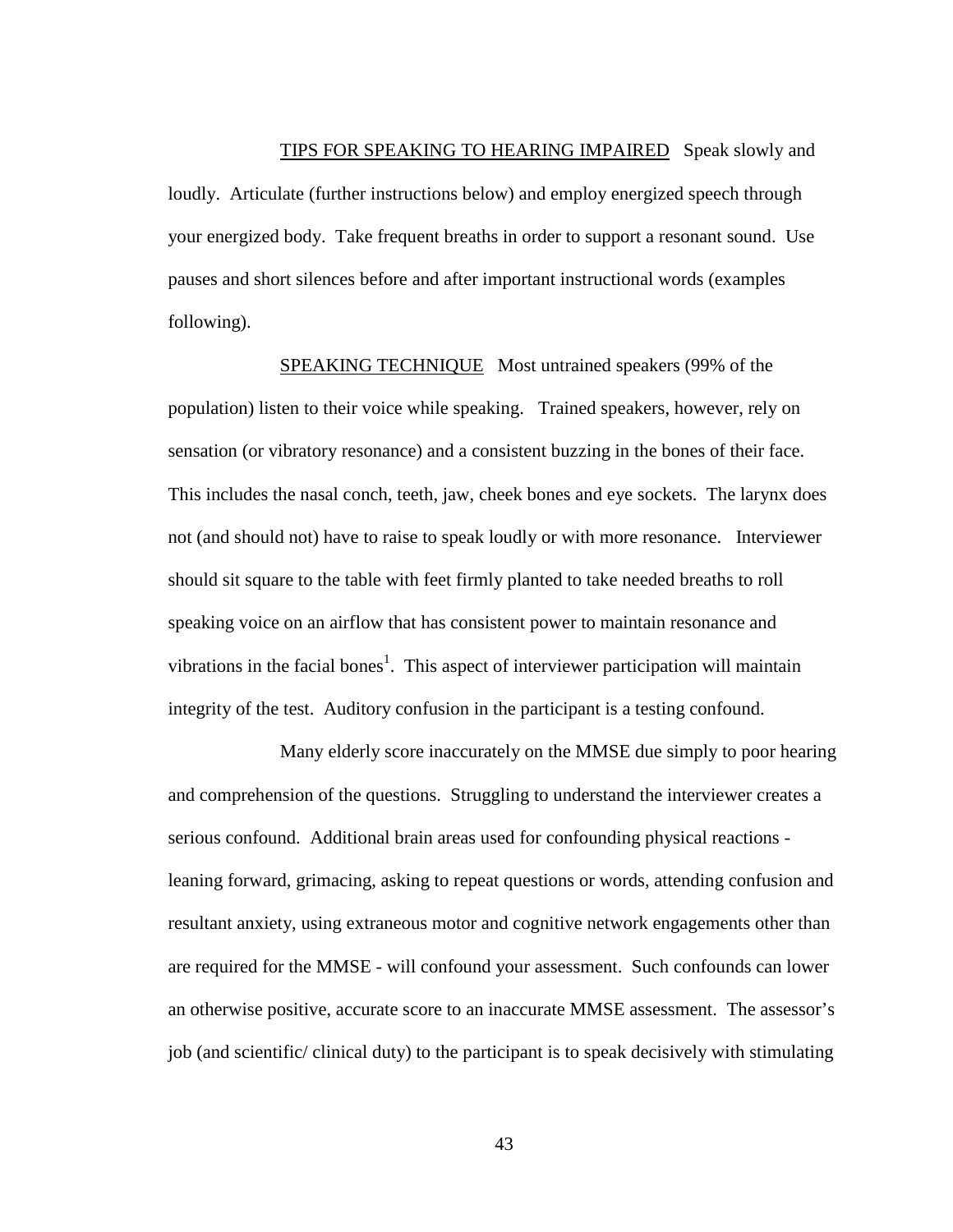resonance, appropriate volume, precision as well as personal/ professional presence in order to deliver a clear and focused cognitive test. Imagine a beloved grandmother or parent poorly diagnosed due to a naïve and weak-voiced interviewer. Do not let this happen with your clients due to ill-preparedness as a researcher, interviewer, doctor or clinician.

Delivering a good MMSE interview takes energy, stamina, evaluation and foresight by the interviewer *before the interview begins.* Assess specific hearing loss issues in your participant. Exercise your vocal resonance as described above – use it. If you have to repeat a question – *you*, *the interviewer,* may be the only reason for the hesitant or wrong answer. For instance, in the working memory section (points 11-22), hearing confounds can drop MMSE scores by several points. Hearing frustrated participants will also simply give up and lose interest – again resulting in an inaccurate score.

The MMSE is the primary, standardized test for the elderly at all stages for dementia - mild, moderate, severe. It is also used as a mild cognitive impairment (MCI) assessment protocol. The following section provides a suggested flow, timing, phrasing and "script" for delivering this test in the most direct, effective and expedient manner. As per above, if a participant needs to ask you to repeat a word or question, you are probably not prepared to deal with their level of hearing impairment. Clients with high MMSE scores are less hearing impaired (Uhlmann, 1989.)

# MARKING THE MMSE

Mark your MMSE as follows: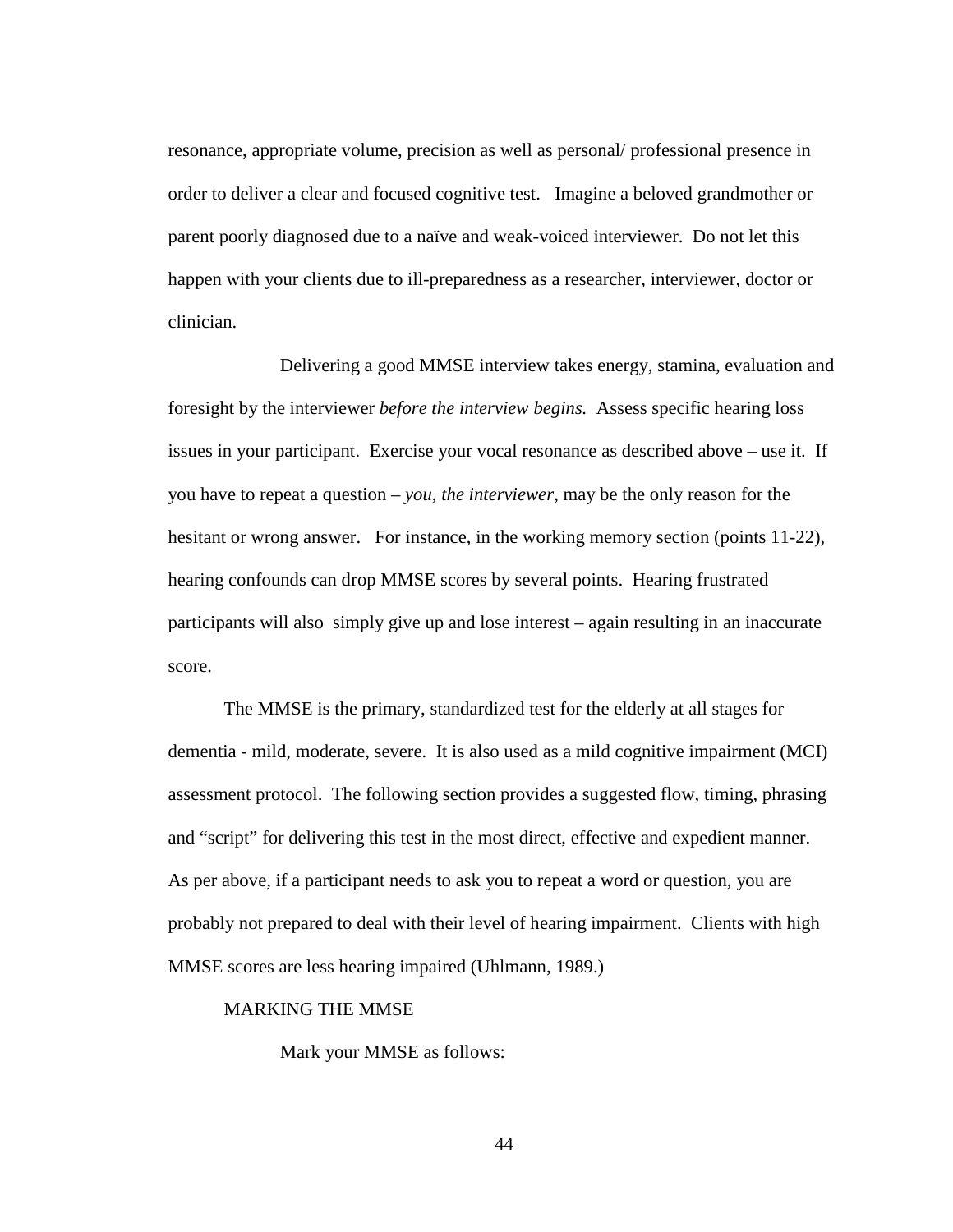Always put date and time of assessment (date and season can be reasonably argued for validity in special circumstances and this information may prove to be critical at a later date – for instance, Jan 2 or participant's birthday as opposed to mid-April, etc. A 2-day spread on date may be allowed).

Checkmark all correct answers. If answer is incorrect, always mark specific incorrect response (used for later reference, data clarification, MMSE component analysis, etc.).

Abbreviations for seasons (Q2) are Summer (Su), Spring (Sp), Winter (W), Fall (F). Standard state abbreviations can be found at [http://state.1keydata.com/state](http://state.1keydata.com/state-abbreviations.php)[abbreviations.php.](http://state.1keydata.com/state-abbreviations.php) Initials are easiest to write quickly.

BEGINNING THE TEST

INTRODUCE YOURSELF (Assisted-livingL BOLDED WORDS ARE SPOKEN)

**Hi. My name is (use first name or preferred title/name). How are you?** 

**We are doing an interview (**or **"the follow-up interview") from the George Mason University Music Study. I am going to ask you a few questions.** (Or state a simple reason why you are giving this assessment.)

**Can I ask you a few questions?** (This prepares them to willingly answer your questions.)

(Begin simply) **"What is your name?"** and/ or **"How do you spell your last name?"** (asking for spelling of their name gives them their first "right" answer; this also validates their participation, puts them at ease and encourages further participation.)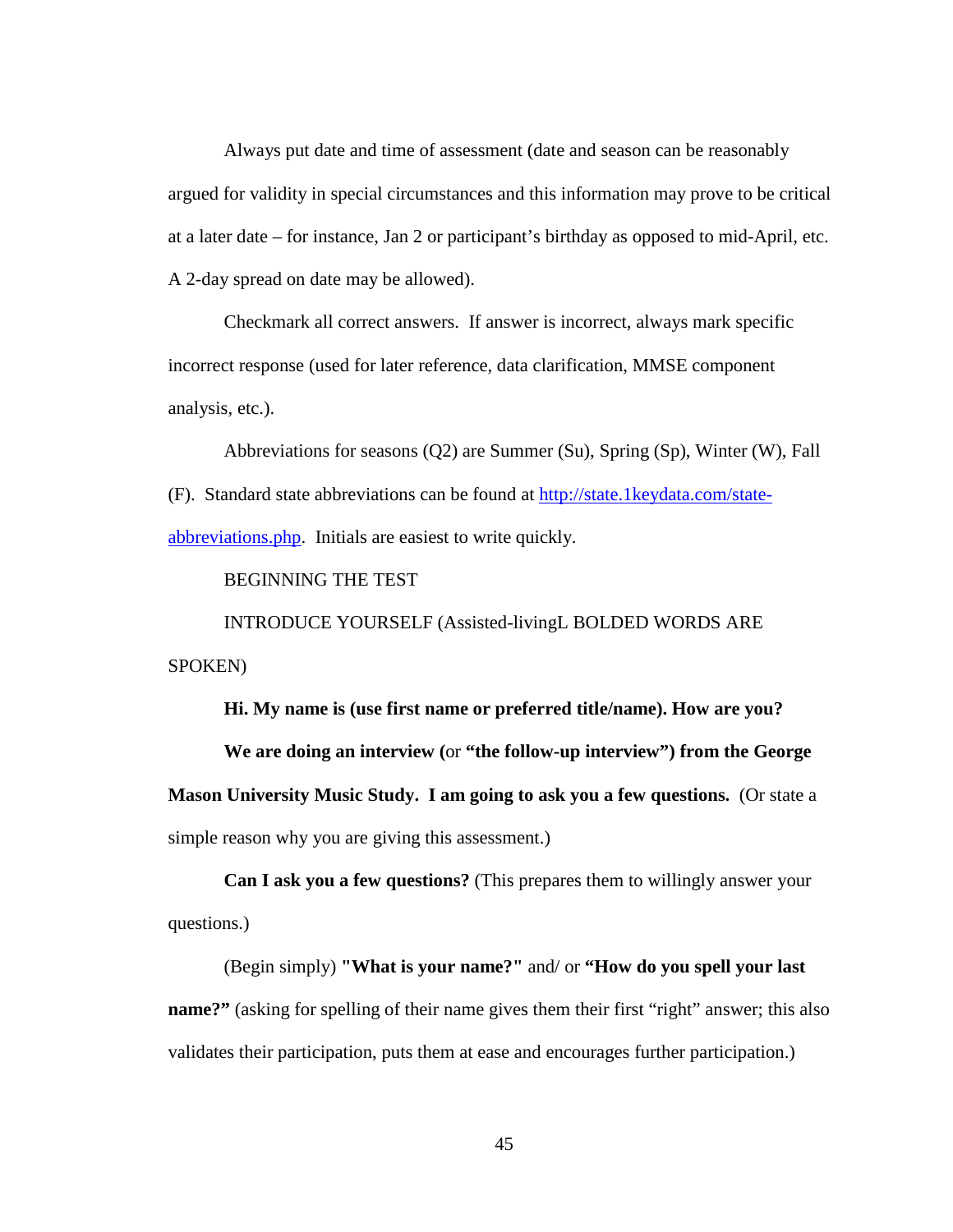**"What year were you born in?" "What year is it today?"** The test has begun.

### TIMING

Give them no more than 10 seconds to answer each point. Ask the items in the order listed on the MMSE (one exception is "city" – see below). Accept all answers. Redirect once if they clearly do not understand what you are asking. Smile, be agreeable and pleasant but redirect - often, if necessary - to avoid diversions from the questions and maintain the flow of the test. (You can chat after the assessment if desired)<sup>2</sup>. It is important to keep the test moving.

# SCORING – MARKING TESTS

Checkmark for correct answers; slash through and write wrong answers if incorrect. Total scores immediately after participant leaves and make any qualitative notes or observations at the bottom of the page during or at end of test.

Try to ask "What" questions (as opposed to "Do you know" questions) "What" questions are more direct and easier for them to understand. For example, "What year is it today?" "What day of the week is it?" (rather than, "Do you know the date?", etc.)

**POINTS 1-5:** Ask current year first **("What year are we in?").** Then season **("What season are we in?")**. You can combine month and date **("What is today's date?")** – break it down if you have to **("and the month….the number day")**. Then ask the name-day of the week **("And what day of the week is it?")**. Checkmark if answers are correct. Write down all wrong answers and put a straight line through question (later clarification may be needed). Seasons have month overlaps and are debatable, so **write**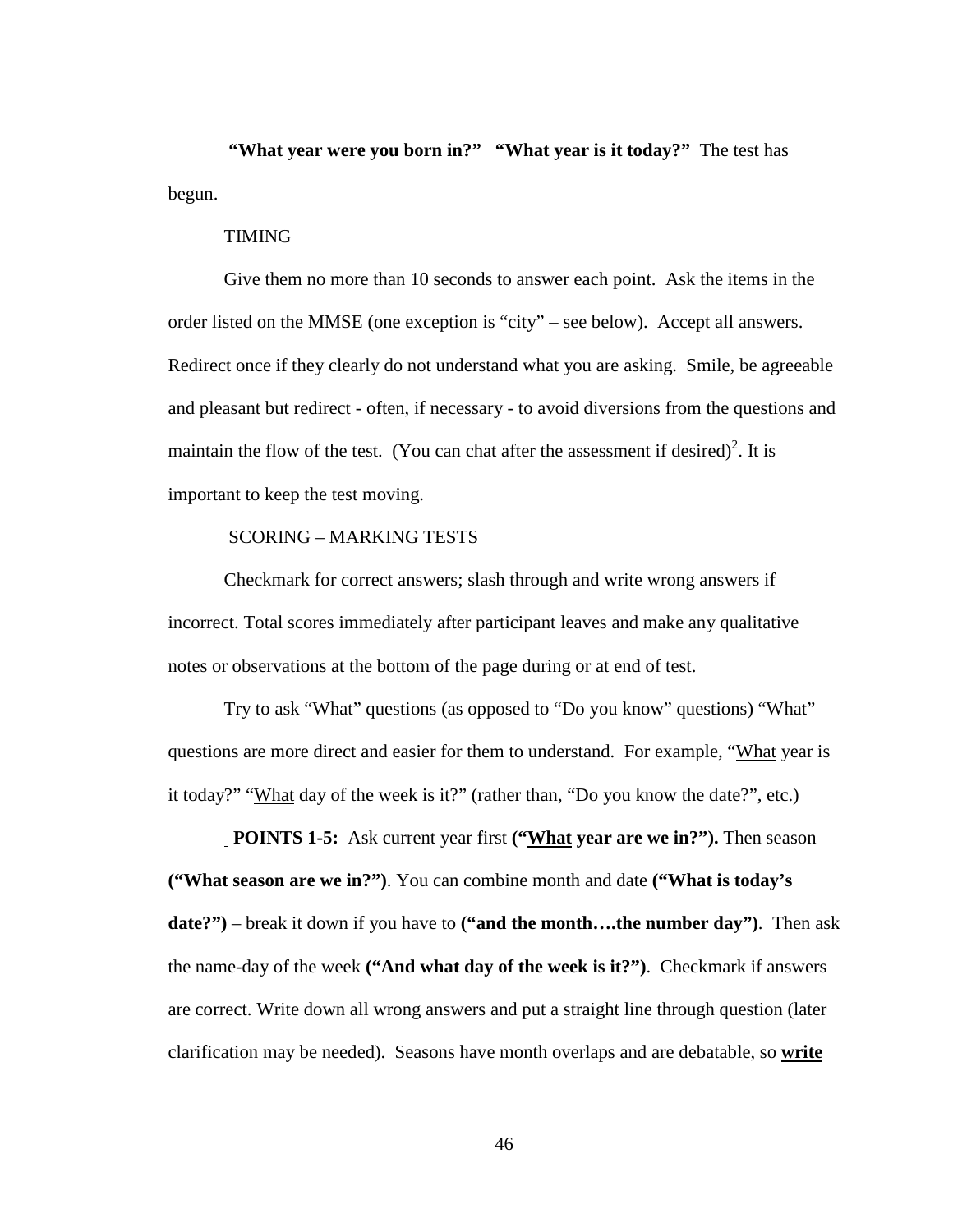**down all incorrect answers**. In noting incorrect answers, abbreviations for seasons are Sp, Su, F and W. Weekday abbreviations are M,T,W,R,F,Sa,Su. Months Jan, Feb, etc.

POINTS 6-10 **Ask State and City FIRST, then County, Name of Building and Floor/Level.** This is a slight order change. We have found that if they do not know the city, it is highly unlikely they will know the county, so this order keeps you from getting stuck on county. As noted above, **use "What" questions, such as: "What city are we in right now?" – "What is the name of this building?" , etc**. Using conjunctive words between phrases **" Now…What state are we in?** (or) **Okay, good….What month is it?** (or) **Excellent…What day of the week is it?** (or) **Thank you, now…..I am going to ask you to remember the names of 3 objects?** (etc.) This makes the assessment less stressful and intimidating for the participant. We are testing their brain function under normal conditions and not testing the brain under stress, fear or anxiety. Standard state abbreviations [\(http://state.1keydata.com/state-abbreviations.php\)](http://state.1keydata.com/state-abbreviations.php) are easiest.

If they want to postpone any question until later, can you say **"Can you give me the answer now?"** If they still want to come back to it, mark as incorrect. In the case of floor location, the basement is often considered the "ground" or "first" floor. The main (entry) level is considered the "first" or "main" floor. In other words, consider the layout of your building as the lower and main level can both be considered the "first floor", depending on what perspective you take. Both are correct. Again, the MMSE can be a subjective assessment that can reduce legitimate points due to an interviewer's subjective opinion or mis-interpretation of (otherwise correct) answers.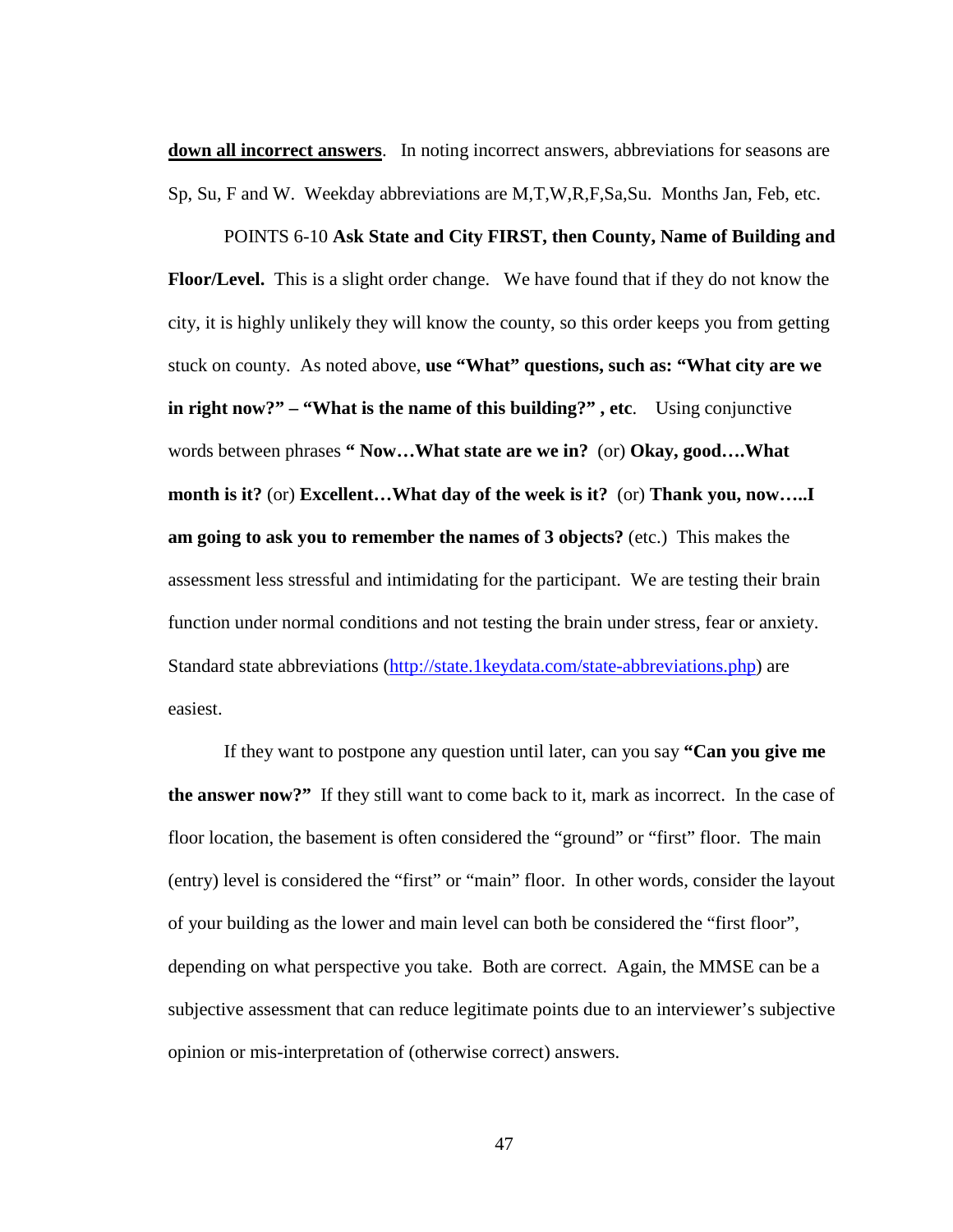NOTE: If they miss answers in the first 10 questions, please put them at ease with "That's okay, I don't know that myself sometimes – don't worry about it" (This helps them stay at ease for the rest of the testing and it is very important for this age group. This population is not on any work schedule, is usually isolated indoors while time/ season legitimately gets away from them. Some get frustrated and demoralized when they do not know the month or change of season.) Do NOT provide them with any hints or choices or options. If they say the correct date, season, etc. and then ask you if they are correct, this is not a correct answer. Continue with, **"Which do you think?" or "What year do you think it is?"** They must provide the answer without confirmation. If they give the wrong answer, just say "okay" and move on. You may need to redirect them throughout the testing<sup>2</sup>. Be congenial but keep it moving. You can chat at the end of the interview. Some may try to chat to avoid answering assessment questions.

POINTS 11-13 (3 OBJECT WORKING MEMORY TASK) **"Now I am going to name 3 objects. I want you to repeat them - and then remember them - because I am going to ask you to recall them later. You can repeat them to yourself as much as you need to. Part of the test is to remember these words. Are you ready?"**  (Summer, 2012) Words : **"Dog – Balloon - Lake"**

A single trial consists of the researcher repeating all three words in a single cluster (not given individually). Say words slowly (do not rush) with articulation, meaning and resonance<sup>3</sup> – one second per word (time this with a clock or watch if necessary). Slow pronouncing is necessary so they can internalize the words and commit them to memory. Tell them, **"Now, I want you to repeat the words and remember them."** The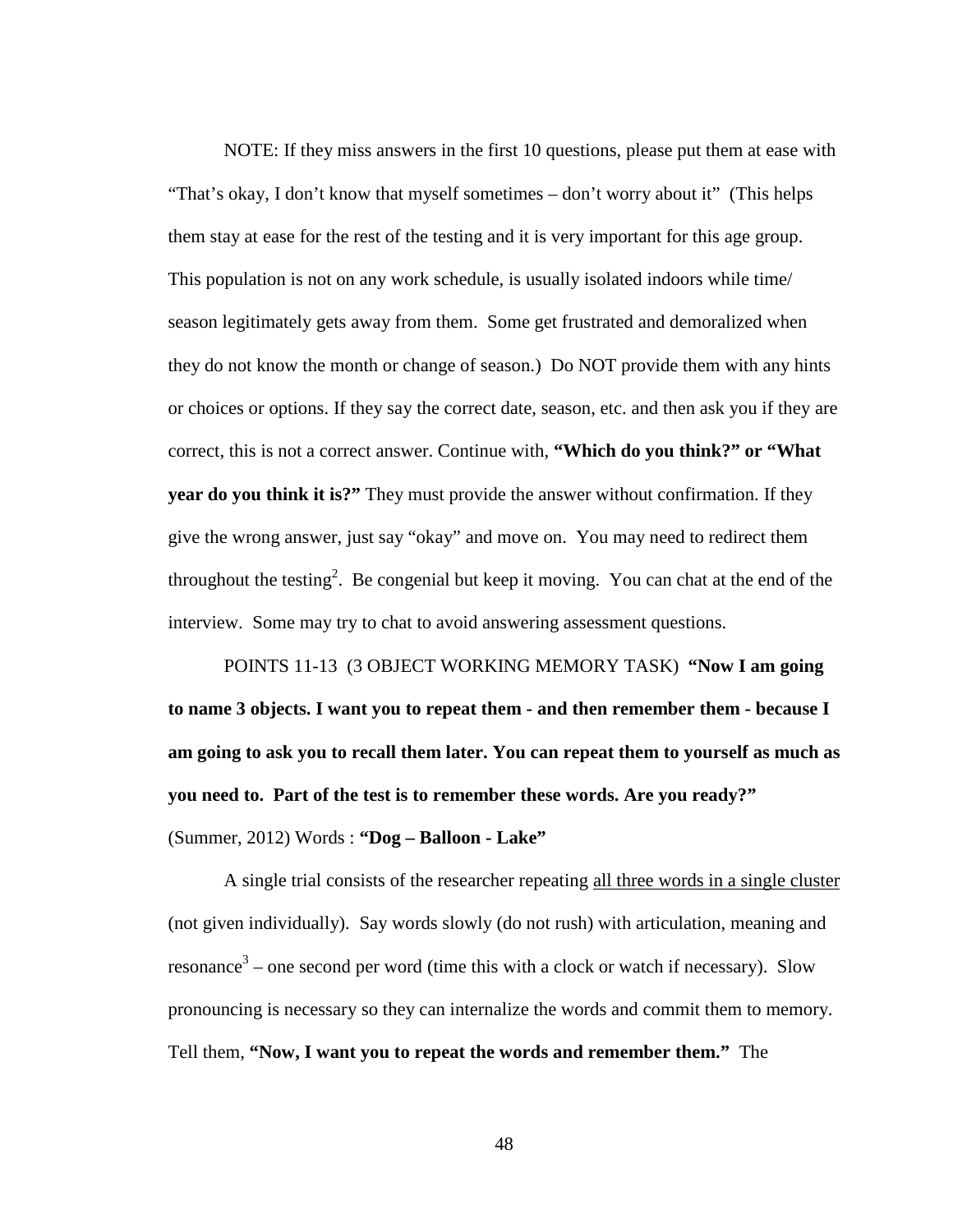participant must then repeat the 3 words/ objects in order (without researcher's help). Repeat them only if necessary and repeat all three at a time. The number of trials are the number of times you have to repeat all three objects. They can then repeat it to themselves as many times as they like in order to remember. (Participant repeating the words does not count as extra trials.) Remind them once again to remember the words **"And I want you to remember them."** before moving on to the next part of the assessment. Use unrelated words such as "dog, balloon, lake"(Summer 2012) " ball, keys, rabbit"(Spring 2012 and Winter 2011) or "chair, lake, tiger" (Fall 2011) (change words if the same participants have done the test previously). We used two monosyllabic words and one double syllable word.

POINTS 14-18 (SPELLING WORLD BACKWARDS) Hearing is an issue in this population and temporal delays (due to not hearing accurately) can seriously confound this part of the MMSE. Say loudly, **"Now, I want you to spell the word (pause) 'Wer-ruhl-da' (pause) backwards."** I find this pacing (articulation) and pronunciation works best. **Clearly enunciate "world" as "Wer-ruhl-da'"** (it is actually a dipthong with a strong final consonant– akin to 3 syllables!). The bones in your jaw, teeth, nose and face should buzz and resonate equally on each syllable as you say this word. If any of the syllables are swallowed (or not resonated), a hearing impaired person will have to struggle to understand the word. This will delay this working memory test in order to repeat the word, introduce use of non-essential brain areas and confound the test. This part of the test is 5-8 points of the MMSE (spelling "world" and 3-word memory recall afterwards) so clear initial comprehension of the word "world" is critical for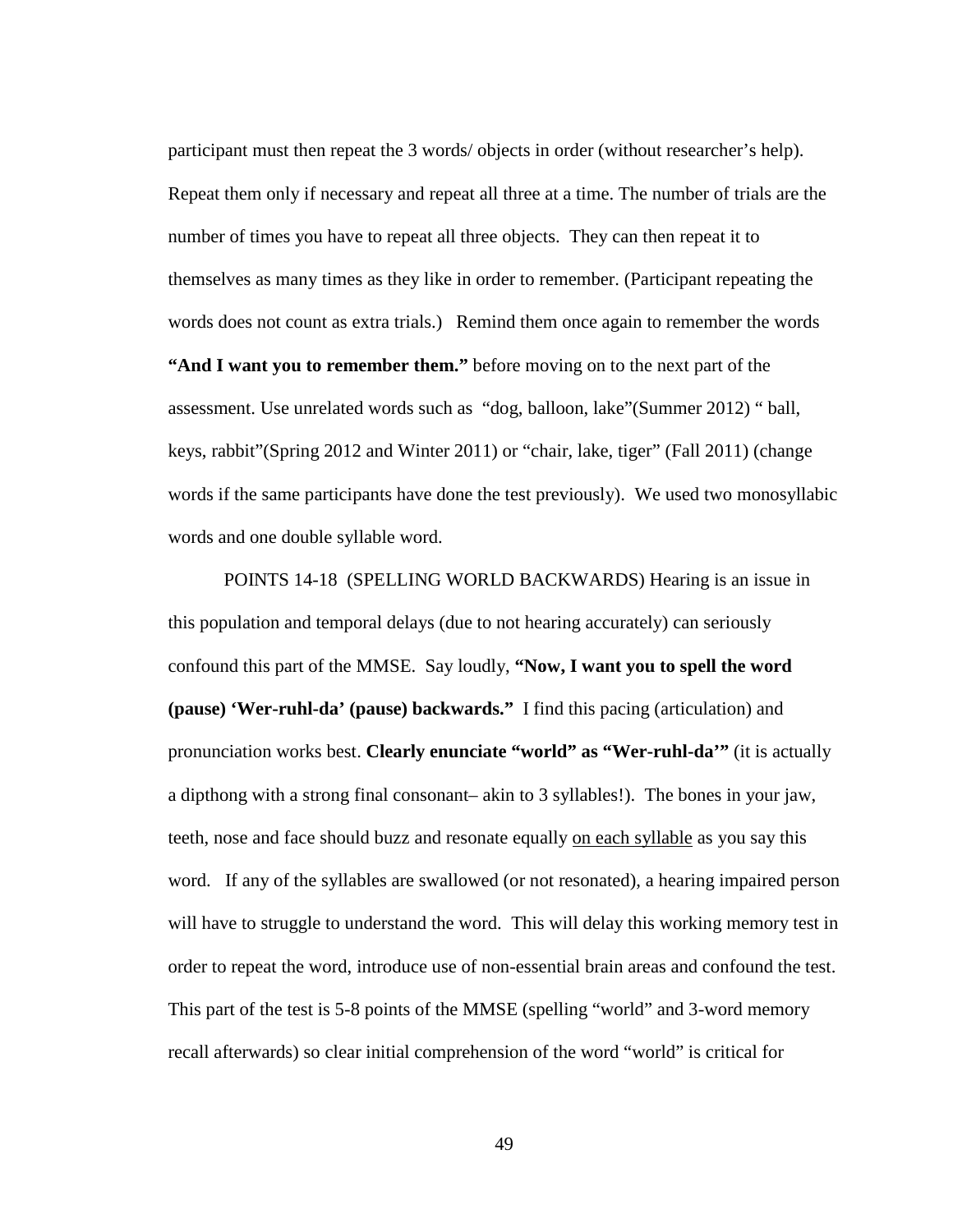objective testing. Do not spell out "world" forwards for them unless, after repeatedly saying the word with the above technique, and they still do not understand it. If they still do not understand the word "world" on your third try, you may need to spell it forwards but do so very quickly and quickly repeat the word again. They can spell the word forwards on their own if they need to, however this slows down the working memory part of the assessment. Please note number of trials needed to understand "world" if you have to say it more than once. Note if you must spell it forwards for them.

SCORING of "WORLD" They should receive one point for each correct letter in the correct order. As soon as letters are given out of order, no more points should be given. Remember to write the letters down while they say them so there are no questions later. Often ppts switch the middle 2 letters of WORLD. This answer is 2 total points. Only correct letters in order are points (as per above).

POINTS 19-21 (OBJECT RECALL)– **"And what were those three objects I asked you to remember?"** One point for each correct word in recall task. They do not have to be in order. You may tell them the words afterwards but no points should be awarded if the correct words are triggered once you begin to give them the answers.

The object recall and "world" spelling (as well as the other option on this section, counting backwards by 7 from 100) is a method of distracting working memory networks used to recall recently named objects. The point is to establish 3 object names – do another task – then recall the same objects. This is a quick exercise going from one brain network to another and should be done concisely.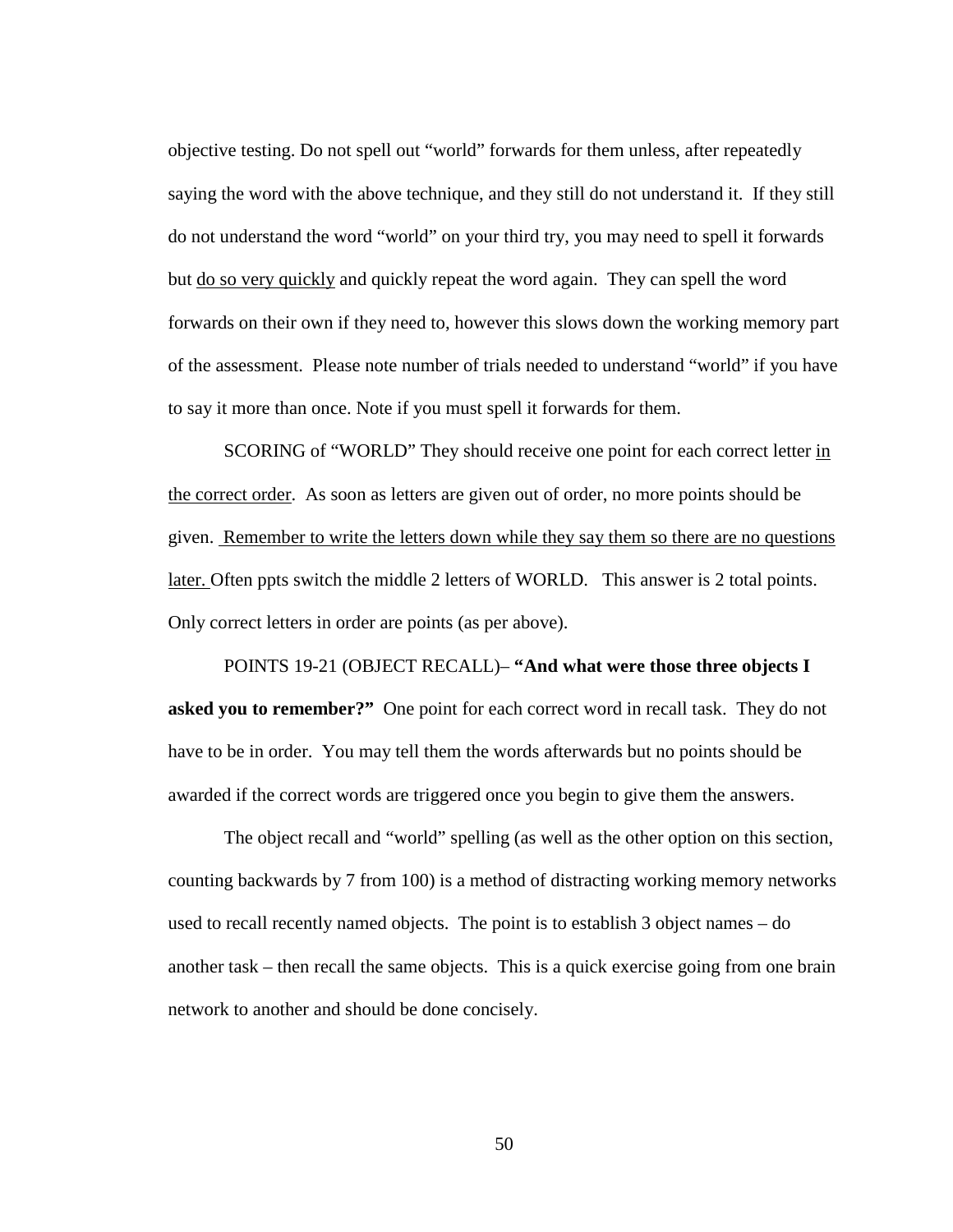POINTS 22-23 – (OBJECT RECOGNITION) Name 2 simple objects. Use 2 of spoon, pen, pencil, apple, keys, eyeglasses or watch. A pen is not a pencil. A pear is not an apple. Have them ready beforehand. Hold the object up for the participant. If vision is poor, the participant may ask or need to touch the object and observe it at a closer angle, feel the texture, etc.

POINT 24 –(SENTENCE REPEAT) **"Now, Can you repeat the sentence: "No ifs, ands or buts"?** This is a point when the hard part for most of them is over. I find this section lighter and easier for most of them. Most give this phrase right back to you. Allow only one trial. You can both relax a bit on points 24-28.

POINT 25-27 – (PAPER FOLDING) First establish hand dominance **("What hand do you write with?"). "I want you to take this paper in your (name nondominant) hand, fold it in half and then place it on the floor."** Give clear instructions first. Finish the directions before you then hand them the paper or make any movements to do so. This eliminates any confounds of movement (or shuffling) that may occur during the giving of these unusual instructions. There are those who (rightfully) as why they are asked to do this. There are those who cannot physically bend over (to place paper on the floor). You can say, **"Don't worry, it's just part of this test." Or "Don't worry. I will pick it up for you."** It will sometimes be necessary to have them place it on the table if they are bedridden, etc. IMPORTANT – If their dominant hand is closest to you, (and you do not follow above directions) they will likely pay attention to the folding and floor directions while their instinct will naturally take the paper with their closest hand. Especially if their dominant hand is closest to you (or the assessment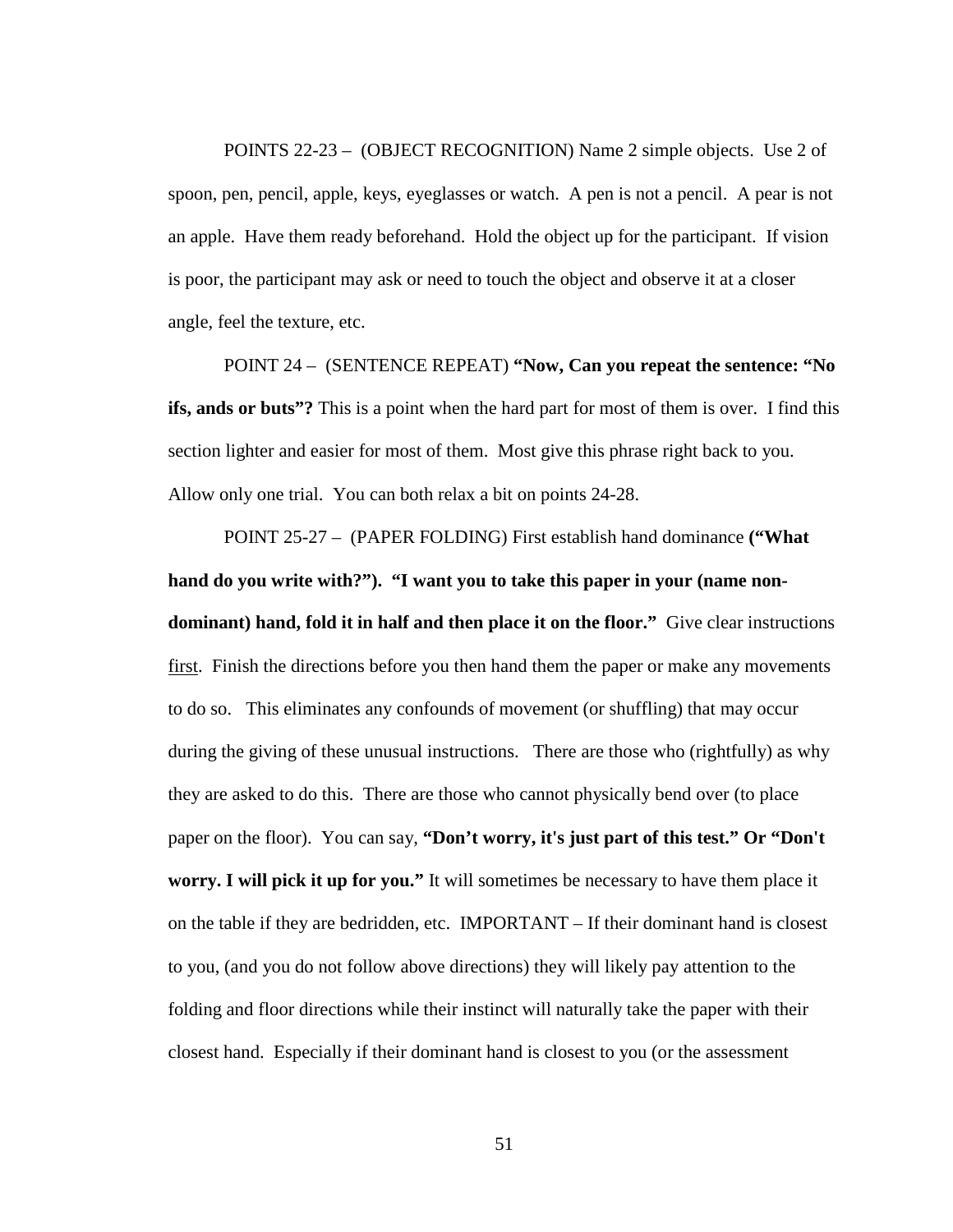table), you will need to clearly articulate that they are to use the non-dominant right or left hand in the instruction. You must practice taking a pause or breath before saying the "right" or "left". Therefore, you must practice the following, **"I want you to take this paper in your (breathe) right/left hand (breath), fold it in half (breath) and then place it on the floor."** The "right" or "left" should also be somewhat louder.

POINT 28 – (CLOSE YOUR EYES) **Give clear instructions first (no movement from interviewer), "Please read this and do what it says."** then lift the cue card. Many will automatically read the words aloud, even after told the instructions. If they do not close their eyes, prompt by saying: **"Do what it says."** If they have to be prompted/ reminded more than once to close their eyes, half point (.5) (You may need to tell them to re-open their eyes before the next task.)

POINT 29 – (SENTENCE) **"Can you write a sentence for me?"** Follow with - **"It needs to be a complete sentence."** If they ask for further instruction **"…using a noun, verb and an object."** If they are physically disabled, you may have to write the sentence for them. Initial beside the sentence you write if you do this. If they do not know what to write, you can say "Write a letter to your friend."

POINT 30 – (CLOCK-DRAWING) **"Now, I want you to draw a clock face**  with the hands pointing to one-thirty." Have them draw the entire clock (circle as well as hands, numbers are not necessary). If they are physically unable (severe, obvious arthritis), you can draw the circle for them. If you have to draw the circle for them, make a note that you drew it (put your initials by the clock circle) SCORING: If both hands point to the correct time of 1:30 and show the 1:30 intersecting angle, this constitutes the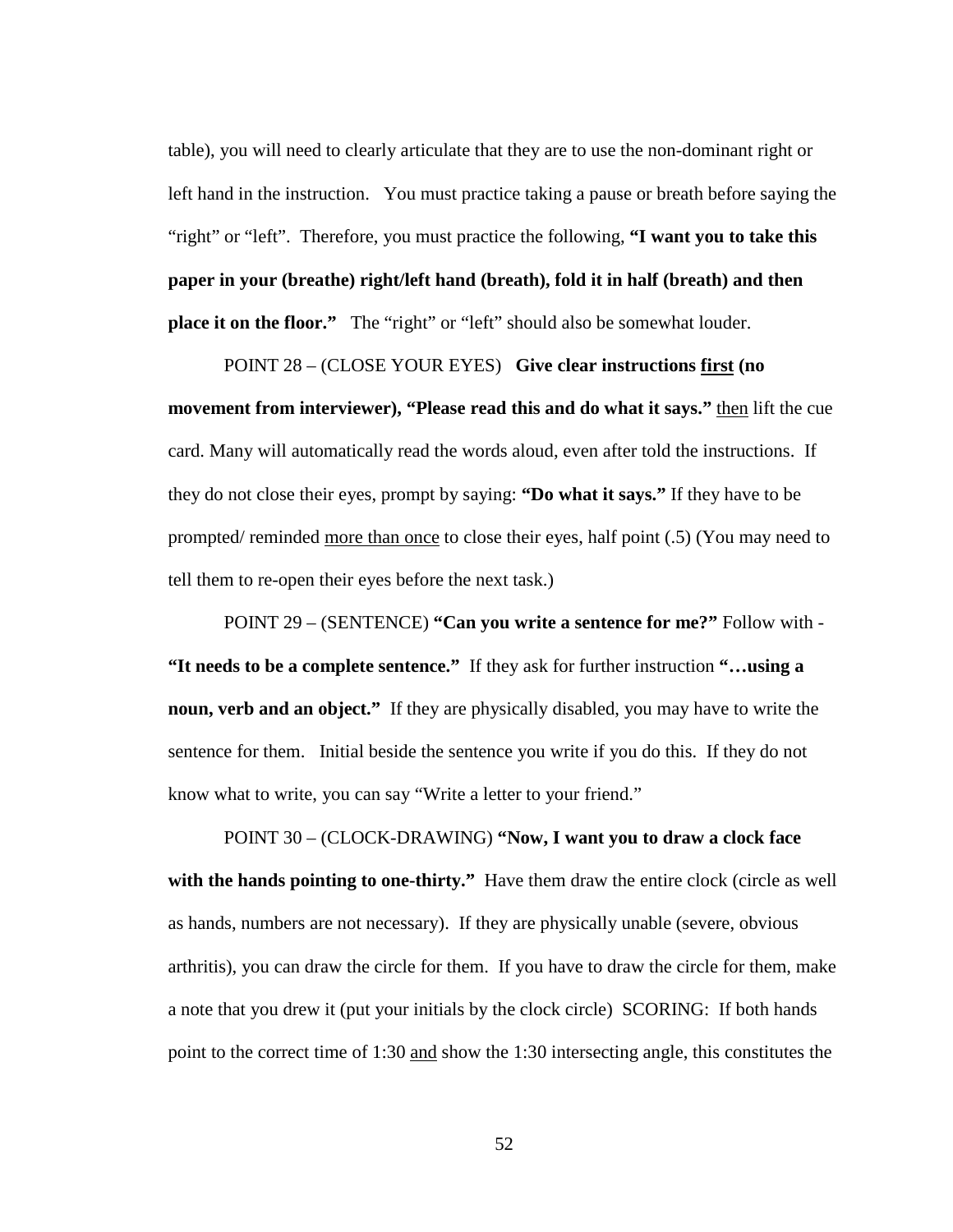point. This test is unusually difficult, so it is important to help them as little as possible in order to gauge their prowess at this skill.

Lastly and if possible, ask if they are on or beginning any recent medications.

Certain medications can initially create symptoms of confusion and memory loss (Lipitor, for example). Additionally, urinary tract infections (UTIs) will create similar symptoms.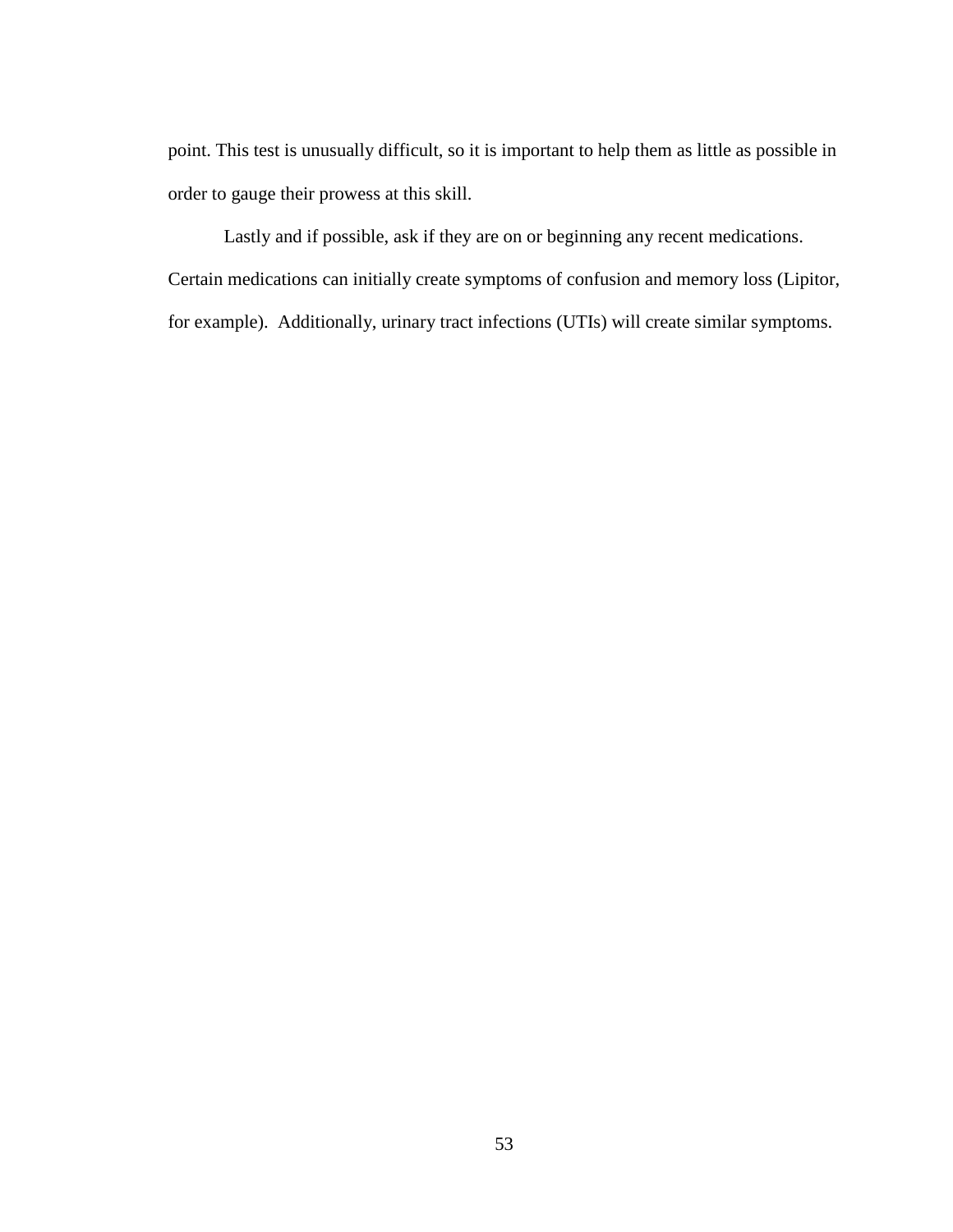#### **APPENDIX D: SATISFACTION WITH LIFE SCALE PROTOCOL (SWLS)**

(The SWLS is the 5-question, shortened version of the standardized tool used for assessing satisfaction with their life and life circumstances (Diener et al., 1985). Subjects respond to 5 statements provided by assessor and rate their life satisfaction experience on a scale of 1-7.)

Suggested intro: **"I am going to read you 5 statements and I want you to tell me if you agree or disagree. We are going to score using numbers 1 to 7. If you strongly agree it is a 7 - and if you strongly disagree it will be a 1. If you neither agree nor disagree, it will be a 4. I will help you with the numbers. Are you ready?"**

For example, **"In most ways, my life is close to ideal – do you agree or disagree?"** (Always ask if they "agree or disagree" after each question.) This breaks it down to 1,2,3 or 5,6,7. If their answer is "agree", for example, ask them, **"Do you strongly agree, slightly agree or just agree?"** Give their options in this specific order to get their best answer that best corresponds with the correct number. They are better able to consider the detailed extremes (strongly or slightly, then neutral) easier than the progressive string of options (strongly, neutral or slightly). Same procedure for the disagree status. Of course, if they neither agree nor disagree in the beginning, this would be a 4 but this is rarely the situation. If they have a hard time with it being read as a statement, you may ask it as a question **"Do you believe that your life is close to your ideal?"** and then follow the same steps as if it were a statement.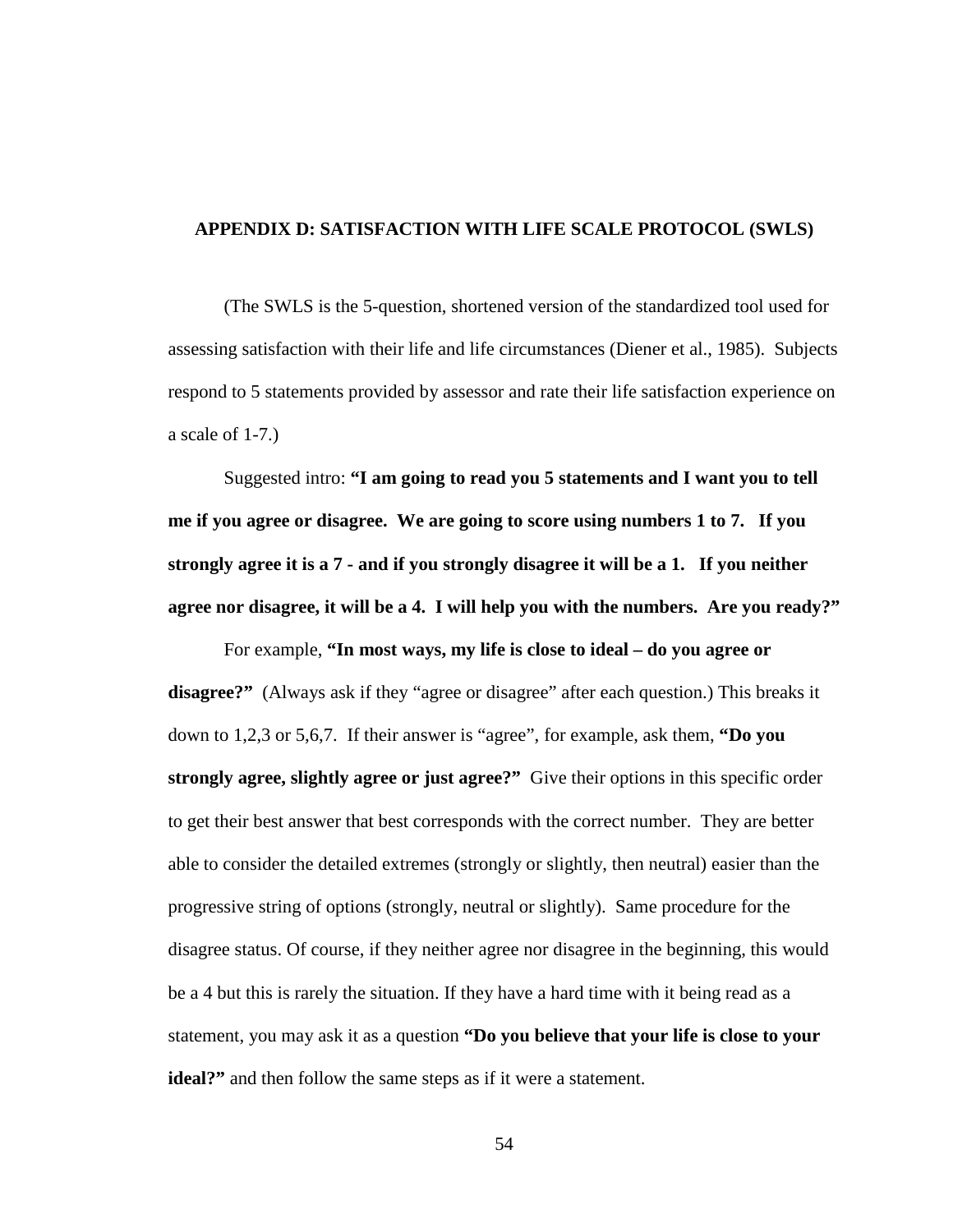NOTE: This is not a reasoning test – but a test of mood, stress and anxiety. If they are satisfied/ happy and immediately give you a 7, this is a valid score. If they are clearly unhappy/ dissatisfied at first response, but talk themselves out of that mood (after clearly disagreeing initially), they may then give you a higher score after selfrationalization, attempts to please the interviewer or 'pass' the test, this may be an invalid answer. Please try to recognize their initial response and work from there to mark responses accurately.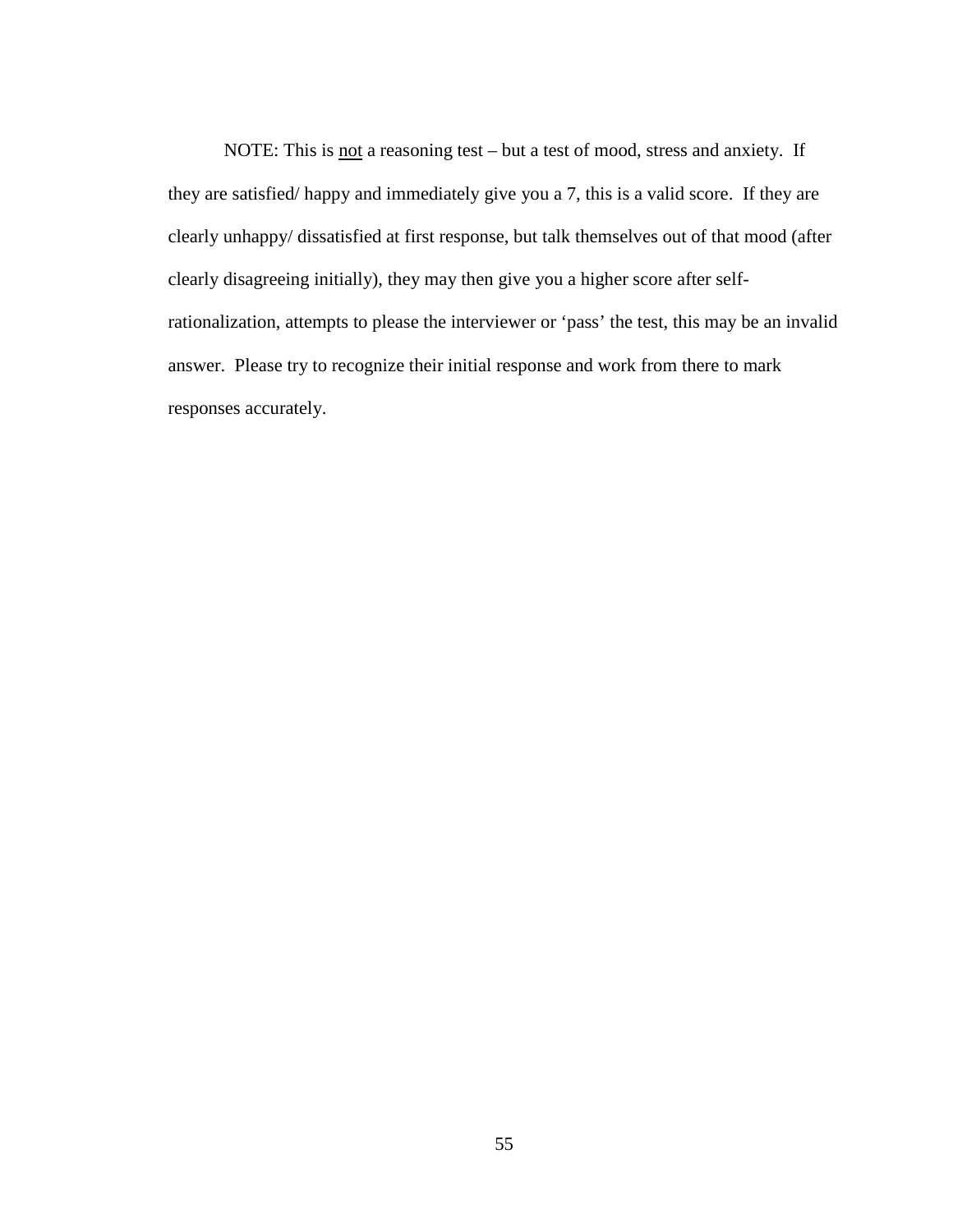**REFERENCES**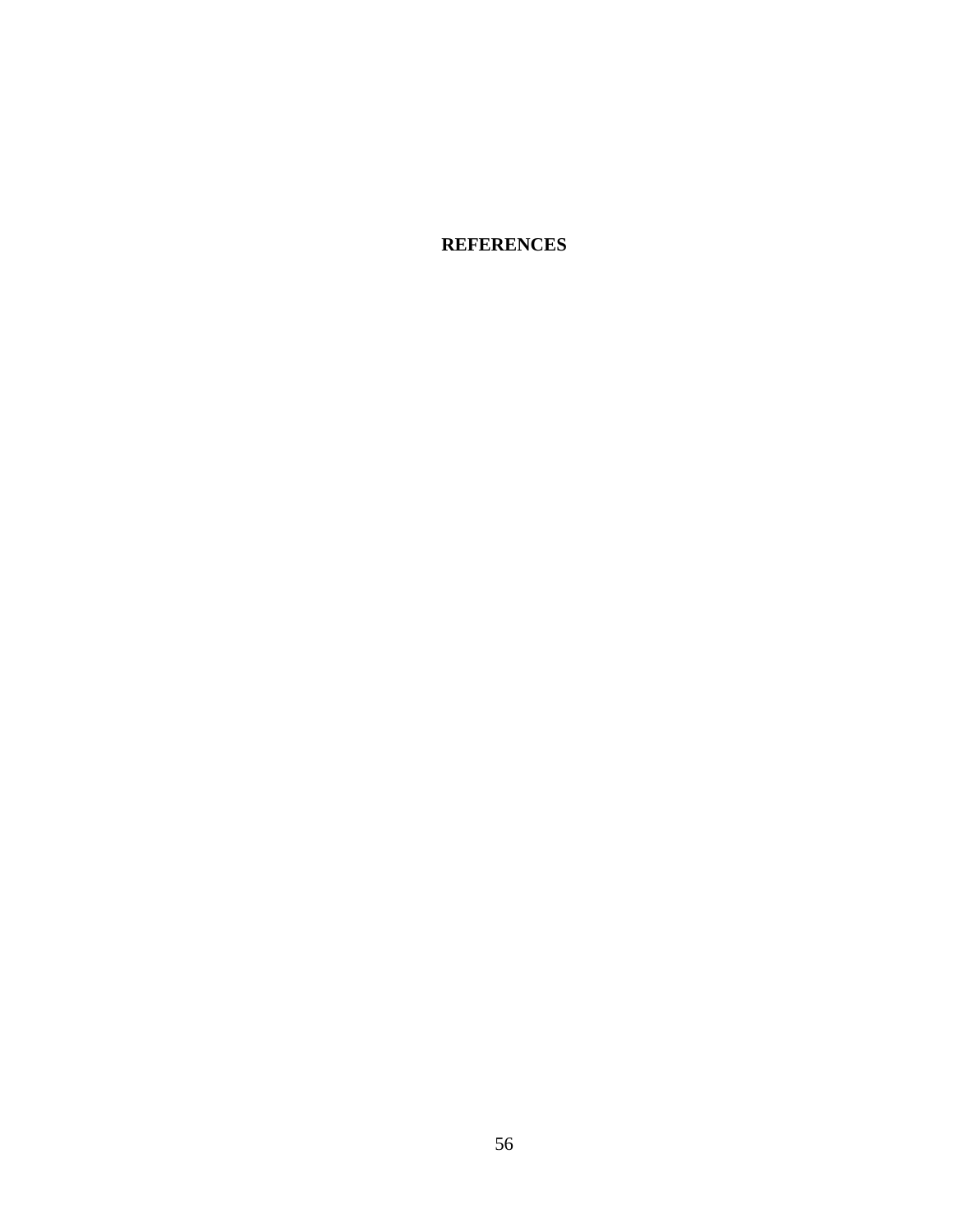#### **REFERENCES**

- Baeck, E. (2002). The neural networks of music. *European Journal Of Neurology: The Official Journal Of The European Federation Of Neurological Societies*, *9*(5), 449-456.
- Baird, A., & Samson, S. (2009). Memory for Music in Alzheimer's Disease: Unforgettable? *Neuropsychology Review*, *19*(1), 85.
- Bernardi, L., Porta, C., Bernardi, N. *F*., & Sleight, P. (2009). S12. Music and the autonomic nervous system: S12.1 Dynamic interactions between musical, cardiovascular and cerebral rhythms in man. *Autonomic Neuroscience*, *149*(1-2), 42-43. doi:10.1016/j.autneu.2009.05.061
- Berthoud, H.-R., & Neuhuber, W. L. (2000). Functional and chemical anatomy of the afferent vagal system. *Autonomic Neuroscience*, *85*(1-3), 1-17. doi:10.1016/S1566-0702(00)00215-0
- Blood, A., & Zatorre, R. J. (2001). Intensely pleasurable responses to music correlate with activity in brain regions implicated in reward and emotion. *PNAS, 98*(20), 11818-11823.
- Blanchard-Fields, *F*. (2007). Everyday problem solving and emotion: An adult developmental perspective. *Current Directions in Psychological Science 16*(1), 26-31.
- Brodaty, H. & Moore, C. M. (1997). The Clock Drawing Test for dementia of the Alzheimer's type: A comparison of three scoring methods in a memory disorders clinic. *International Journal of Geriatric Psychiatry*, *12*(6), 619-627.
- Burke, D.M., & Shafto, M.A. (2004). Aging and language production *Current Directions in Psychological Science,* 13, 21-24.
- Carstensen L.L., & Mikels J.A. (2005). At the intersection of emotion and cognition: aging and the positivity effect. *Current Directions in Psychological Science, 14*(3), 117-121.
- Chang, *F*., Huang, H., Lin, K., & Lin, L. (2010). The effect of a music program during lunchtime on the problem behaviour of the older residents with dementia at an institution in Taiwan. *Journal of Clinical Nursing*, *19*(7-8), 939-948.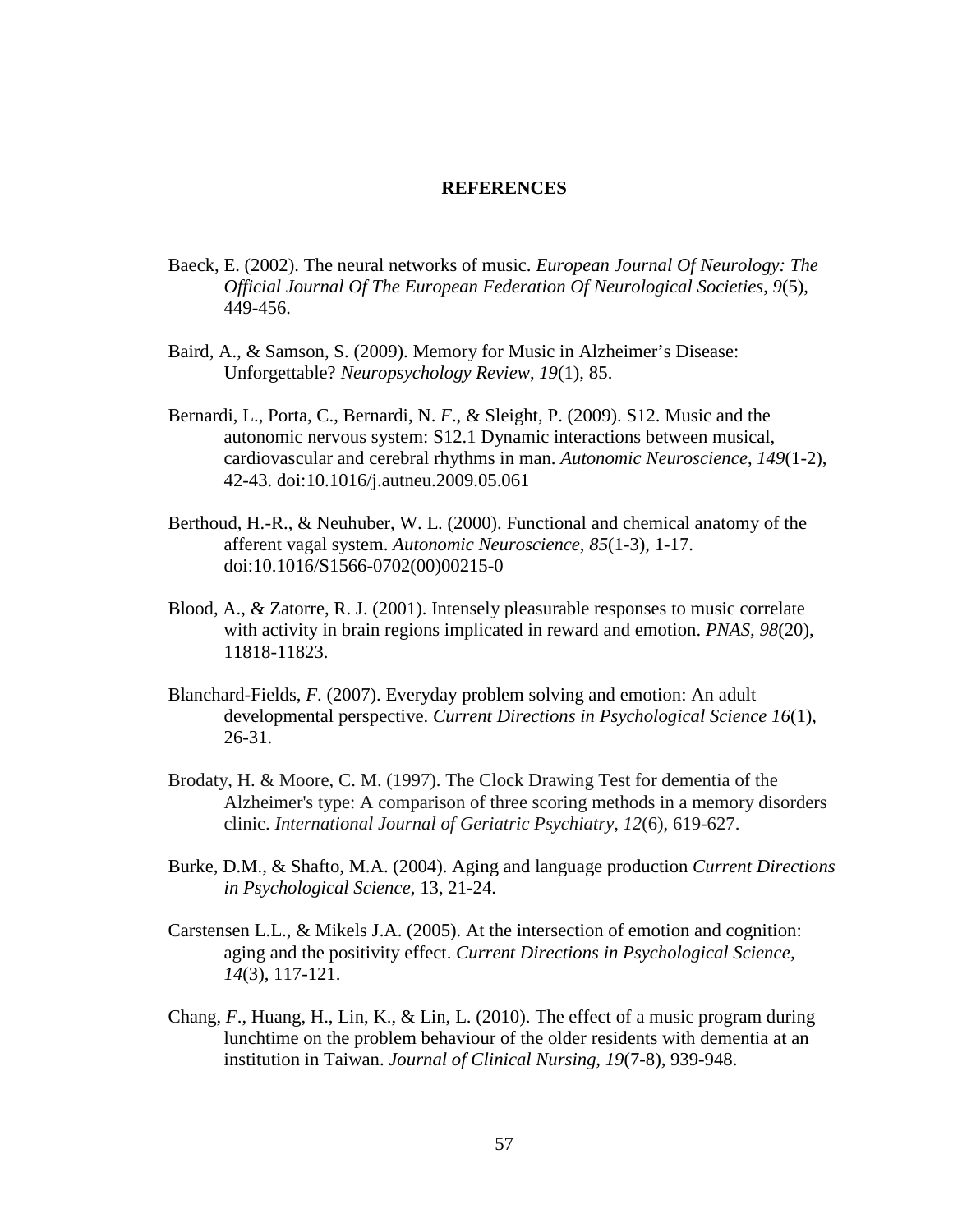- Clair, A. A., & Bernstein, B. (1990). A preliminary study of music therapy programming for severely regressed persons with Alzheimer's-type dementia. *Journal of Applied Gerontology*, *9*(3), 299 -311. doi:10.1177/073346489000900305
- Clift, S. M., & Hancox, G. (2001). The perceived benefits of singing. *The Journal of the Royal Society for the Promotion of Health*, *121*(4), 248 -256.
- Coffman, D. D. (2002). Music and quality of life in older adults. *Psychomusicology: Music, Mind & Brain*, *18*(1), 76-88.
- Cohen, G. (2009). New theories and research findings on the positive influence of music and art on health with ageing. *Arts & Health*, *1*(1), 48-62.
- Cohen, A., Bailey, B., & Nilsson, T. (2002). The importance of music to seniors. *Psychomusicology: Music, Mind & Brain*, *18*(1), 89-102.
- Diener, E., Emmons, R.R., Larsen, R.J., & Griffin, S. (1985). The Satisfaction with Life Scale. *Journal of Personality Assessment, 49*(1), 71-75.
- Ellis, R. J., & Thayer, J. *F*. (2010). Music and autonomic nervous system (dys)function. *Music perception*, *27*(4), 317-326. doi:10.1525/mp.2010.27.4.317
- Folstein, M.*F*., Folstein, S.E., & McHugh, P.R. (1975). "Mini-Mental State" A practical method for grading the cognitive state of patients for the clinician. *Journal of Psychiatric Research, 12*(3), 189-198.
- Gerdner, L. A., & Swanson, E. A. (1993). Effects of individualized music on confused and agitated elderly patients. *Archives of Psychiatric Nursing*, *7*(5), 284-291. doi:10.1016/0883-9417(93)90006-I
- Günther, W., Giunta, R., Klages, U., & Haag, C. (1993). Findings of electroencephalographic brain mapping in mild to moderate dementia of the Alzheimer type during resting, motor, and music-perception conditions. *Psychiatry Research: Neuroimaging*, *50*(3), 163-176.
- Haas, *F*., Distenfeld, S., & Axen, K. (1986). Effects of perceived musical rhythm on respiratory pattern. *Journal of Applied Physiology*, *61*(3), 1185 -1191.
- Hamsher, K.D., & Roberts, R.J. (1985). Memory for recent U.S. presidents in patients with cerebral disease. *Journal of Clinical and Experimental Neuropsychology, 7*(1), 1-13. Doi: 12.1280/01688638508401238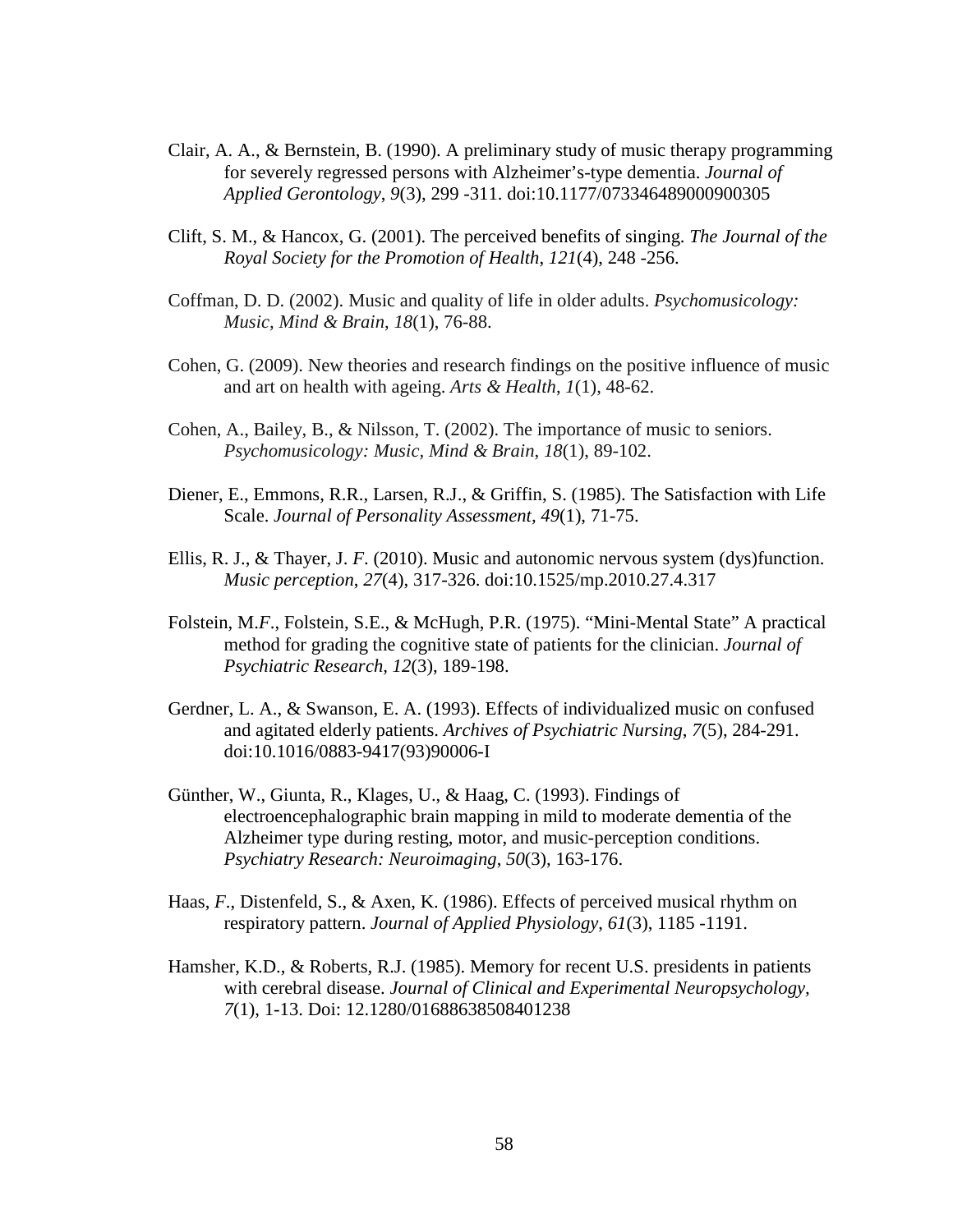- Halpern, A.J., & Zatorre, R.J. (1999). When that tune runs through your head: a PET investigation of auditory imagery for familiar melodies. *Cerebral Cortex*, 9, 697– 704.
- Holmes, C., Knights, A., Dean, C., Hodkinson, S., & Hopkins, V. (2006). Keep music live: Music and the alleviation of apathy in dementia subjects. *International Psychogeriatrics,* 18, 623-630 doi:10.1017/S1041610206003887
- Jacoby, L.L., & Rhodes, M.G. (2006). False remembering in the aged. *Current Directions in Psychological Science*, *15*(2), 49-53.
- Jäncke, L. (2009). Music drives brain plasticity. *F1000 biology reports*, *1*.
- Juslin, Patrik N. (2008). Emotional responses to music: The need to consider underlying mechanisms. *The Behavioral and Brain Sciences, 31*(5), 559.
- Kleber, B., Birbaumer, N., Veit, R., Trevorrow, T., & Lotze, M. (2007). Overt and imagined singing of an Italian aria. *NeuroImage,* 36(3), 889-900. http://www.ncbi.nlm.nih.gov/pubmed/17478107.
- Koger, S. M., Chapin, K., & Brotons, M. (1999). Is music therapy an effective intervention for dementia? A meta-analytic review of literature. *Journal of Music Therapy*, *36*:2-15.
- Kramer, A.*F*. & Willis, S.L. (2002). Enhancing the cognitive vitality of older adults. *Current Directions in Psychological Science, 11*(5):173-177.
- Krumhansl, C.L. (2000). Rhythm and pitch in music cognition. *Psychological bulletin* 126(1):159-179.
- Leaver, A. M., Van Lare, J., Zielinski, B., Halpern, A. R., & Rauschecker, J. P. (2009). Brain activation during anticipation of sound sequences. *The Journal of Neuroscience*, *29*(8), 2477-2485.
- Ledger, A. J., & Baker, F. A. (2007). An investigation of long-term effects of group music therapy on agitation levels of people with Alzheimer's Disease. *Aging & Mental Health*, *11*(3), 330-338. doi:10.1080/13607860600963406
- Li, S. (2002). Connecting the many levels and facets of cognitive aging. *Current Directions in Psychological Science, 11*(1):38-43.
- Liégeois-Chauvel, C., Peretz, I., Babaï, M., Laguitton, V., & Chauvel, P. (1998). Contribution of different cortical areas in the temporal lobes to music processing. *Brain*, *121*(10), 1853 -1867. doi:10.1093/brain/121.10.1853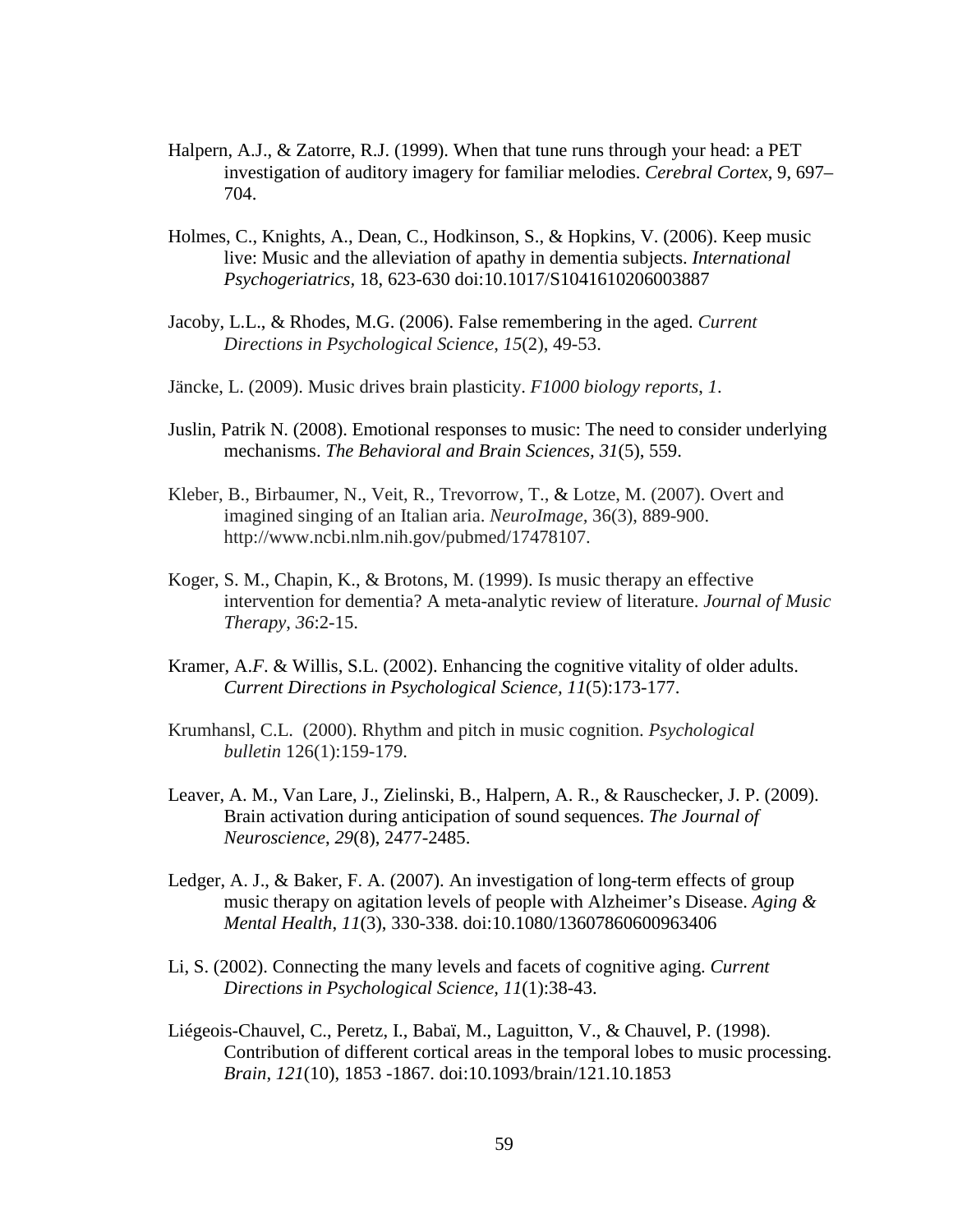- Livingston G., Johnston K., Katona C., Paton J., & Lyketsos, C.G. (2005). Systematic review of psychological approaches to the management of neuropsychiatric symptoms of dementia. *The American Journal of Psychiatry*, *162*(11), 1996-2021.
- Madden, D.J. (2007). Aging and visual attention. *Current Directions in Psychological Science, 16*(2):70-74.
- McIntosh, G.C., Brown, S.H., Rice, R.R. & Thaut, M.H. (1997). Rhythmic auditorymotor facilitation of gait patterns in patients with Parkinson's disease. *Journal of Neurology, Neurosurgery and Psychiatry*, *62*(1), 22.
- Moore, R.S., Staum M.J. & Brotons, M. "Music Preferences of the Elderly: repertoire, vocal ranges, tempos, and accompaniments for singing." *Journal of Music Therapy,* 29, 236-236.
- Morris, J.S., Scott, S.K., Dolan, R.J., 1999. Saying it with feeling: Neural responses to emotional vocalizations. *Neuropsychologia,* 37, 1155–1163.
- Myskja, A., & Nord, P. G. (2008). "The day the music died". *Nordic Journal of Music Therapy*, *17*(1), 30-40.
- Nakahara, H., Furuya, S., Masuko, T., Francis, P.R., Kinoshita, H., (2011) Performing music can induce greater modulation of emotion-related psychophysiological responses than listening to music International Journal of Psychophysiology 81, 152-158.
- Park, D.C., Lautenschlager, G., Hedden, T., Davidson, N.S., Smith, A.D., & Smith, P.K. (2002). Models of visuospatial and verbal memory across the adult life span. *Psychology and Aging, 17*(2), 299–320.
- Park, D.C., & Reuter-Lorenze, P. (1999). The adaptive brain: Aging and neurocognitive scaffolding. *Annual Review of Psychology*, *60*, 173-96.
- Parisi, J.M., Rebok, G.W., Carlson, M.C., Fried, L.P., Seeman, T.E., Tan, E.J., Tanner, E.K., & Piferi, R.L., (2009). Can the wisdom of aging be activated and make a difference societally? *Educational Gerontology, 35*(10), 867-879.
- Peretz, I. (2006). The nature of music from a biological perspective. *Cognition,* 100(1):1- 32.
- Pickles, V., & Jones, R.A. (2006). The person still comes first: The continuing musical self in dementia*. Journal of Consciousness Studies, 13(3), 73-93.*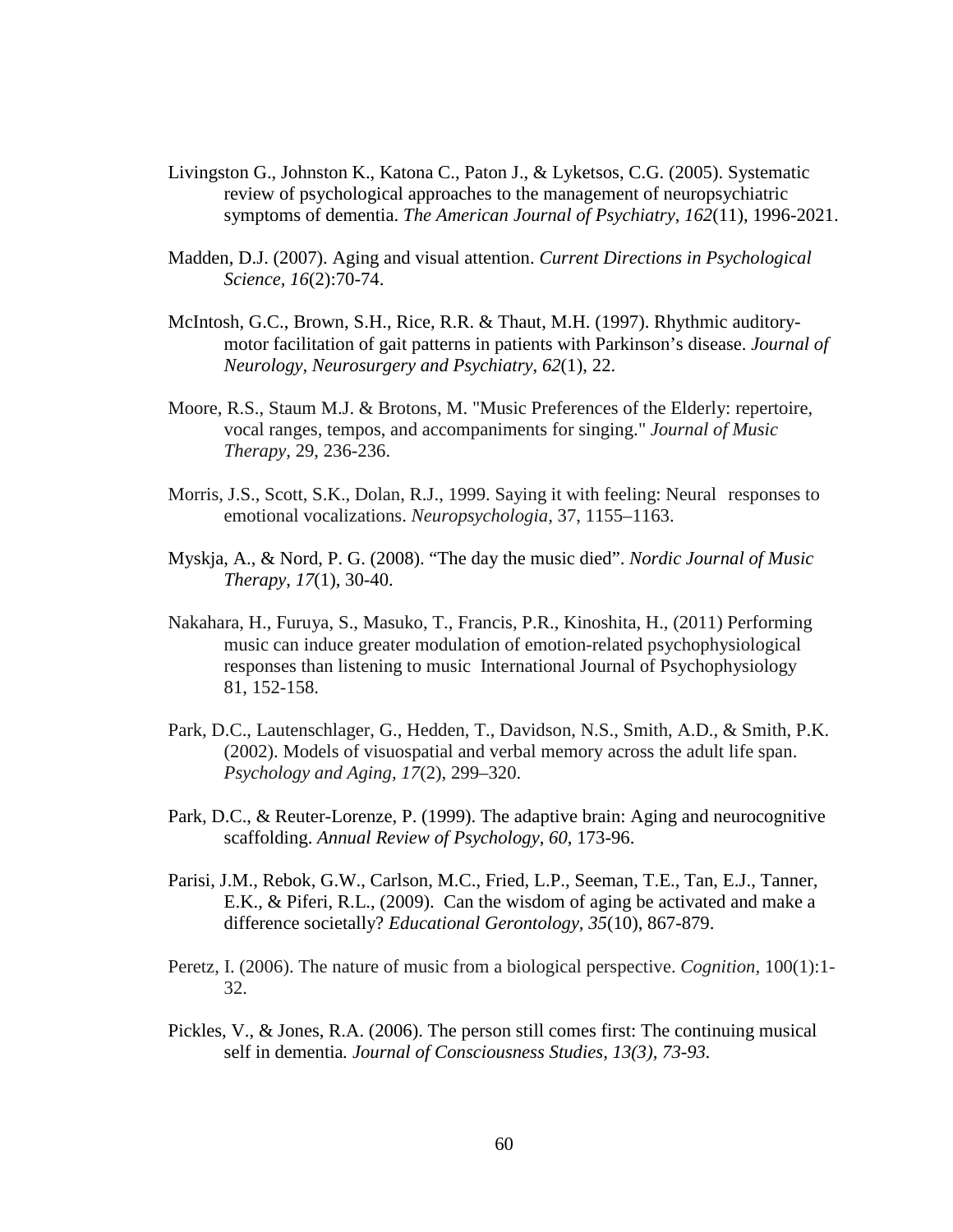- Rovner, B.W., & Folstein, M.*F*. (1987). Mini-mental state exam in clinical practice. *Hospital Practice (Office Edition), 22(1A)*99, 103-110.
- Salthouse, T.A., (2004). What and when of cognitive aging. *Current Directions in Psychological Science, 13*(4), 140-144.
- Sambanham, M., Shirm, V. (1995). Music as a nursing intervention for residents with Alzheimer's disease in long-term care. *Geriatric Nursing, 16*(2), 79-83.
- Sherratt, K., Thornton, A., & Hatton, C. (2004). Music interventions for people with dementia: a review of the literature. *Aging & Mental Health*, *8*(1), 3-12.
- Sherratt, K., Thornton, A., & Hatton, C. (2004). Emotional and behavioral responses to music in people with dementia: an observational study. *Aging & Mental Health*, *8*(3), 233-241.
- Short, A. (2007). Theme and variations on quietness: Relaxation-focused music and imagery in aged care. Australian *Journal of Music Therapy, 18,* 39-61.
- Shulman, K. I., Pushkar Gold, D., Cohen, C. A., & Zucchero, C. A. (1993). Clock‐ drawing and dementia in the community: A longitudinal study. *International Journal of Geriatric Psychiatry*, *8*(6), 487-496.
- Simmons-Stern, N.R., Budson, A.E., & Ally, B.A. (2011). Music as a memory enhancer in patients with Alzheimer's disease. *Neuropsychologia, 48*(10), 3164–3167.
- Skingley, A., & Bungay, H. (2010). The Silver Song Club Project: singing to promote the health of older people. *British journal of community nursing*, *15*(3), 135-140.
- Sutoo, D., (2004). Music improves dopaminergic neurotransmission: Demonstration based on the effect of music on blood pressure regulation. *Brain Research* 1016, 255-262.
- Svansdottir, H. B., & Snaedal, J. (2006). Music therapy in moderate and severe dementia of Alzheimer's type: A case–control study. *International Psychogeriatrics*, *18*(04), 613-621. doi:10.1017/S1041610206003206
- Teater, B., & Baldwin, M. (2012). Singing for successful ageing: The perceived benefits of participating in the Golden Oldies Community-Arts Programme. *British Journal of Social Work.*
- Unverzagt, *F*.W., Smith, D.M., Rebok, G.W., Marsiske, M., Morris, J.N., Jones, R., & Tennstedt, S. L. (2009). The Indiana Alzheimer Disease Center's symposium on mild cognitive impairment. Cognitive training in older adults: Lessons from the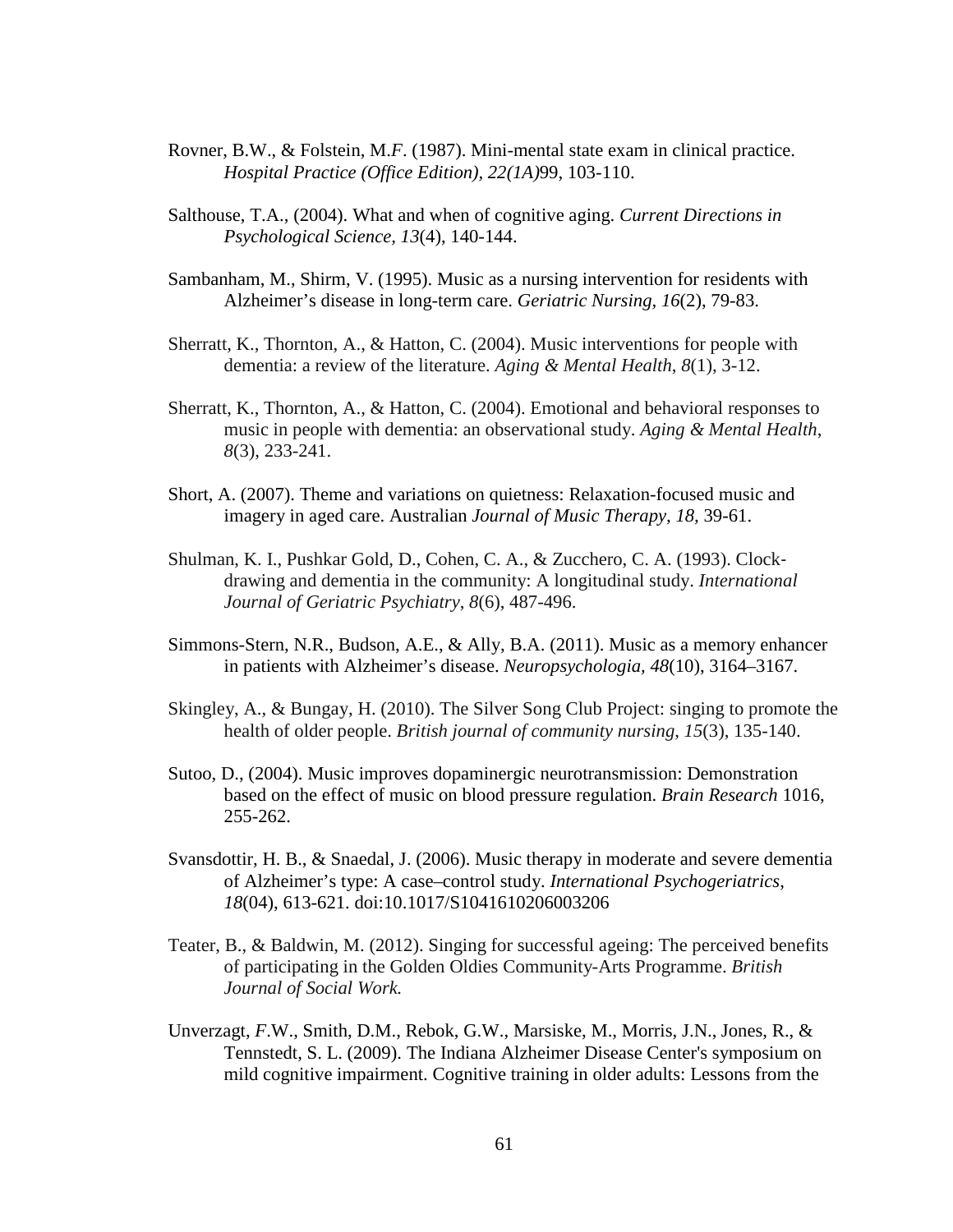ACTIVE Study. *Current Alzheimer Research*, *6*(4), 375-383. doi:10.2174/156720509788929345

- Wallace, W. T. (2004) Memory for music: Effect of melody on recall of text. *Journal of Experimental Psychology: Learning, Memory, and Cognition,* 20(6):1471- 1485.
- Wan, C. Y., Rüber, T., Hohmann, A., & Schlaug, G. (2010). The therapeutic effects of singing in neurological disorders. *Music perception*, *27*(4), 287.
- Wan, C. Y., & Schlaug, G. (2010). Music making as a tool for promoting brain plasticity across the life span. *The Neuroscientist*, *16*(5), 566-577.
- Watson, Y. I., Arfken, C. L., & Birge, S. J. (1993). Clock completion: an objective screening test for dementia. *Journal of the American Geriatrics Society*, *41*(11), 1235.
- Wiens, M. E., Reimer, M. A., & Guyn, H. L. (1999). Music therapy as a treatment method for improving respiratory muscle strength in patients with advanced multiple sclerosis: A pilot study. *Rehabilitation Nursing*, *24*(2), 74-80.
- Wilson, R.S. & Bennett, D.A. (2003). Cognitive activity and risk of Alzheimer's disease. *Current Directions in Psychological Science, 12*(3), 87-91.